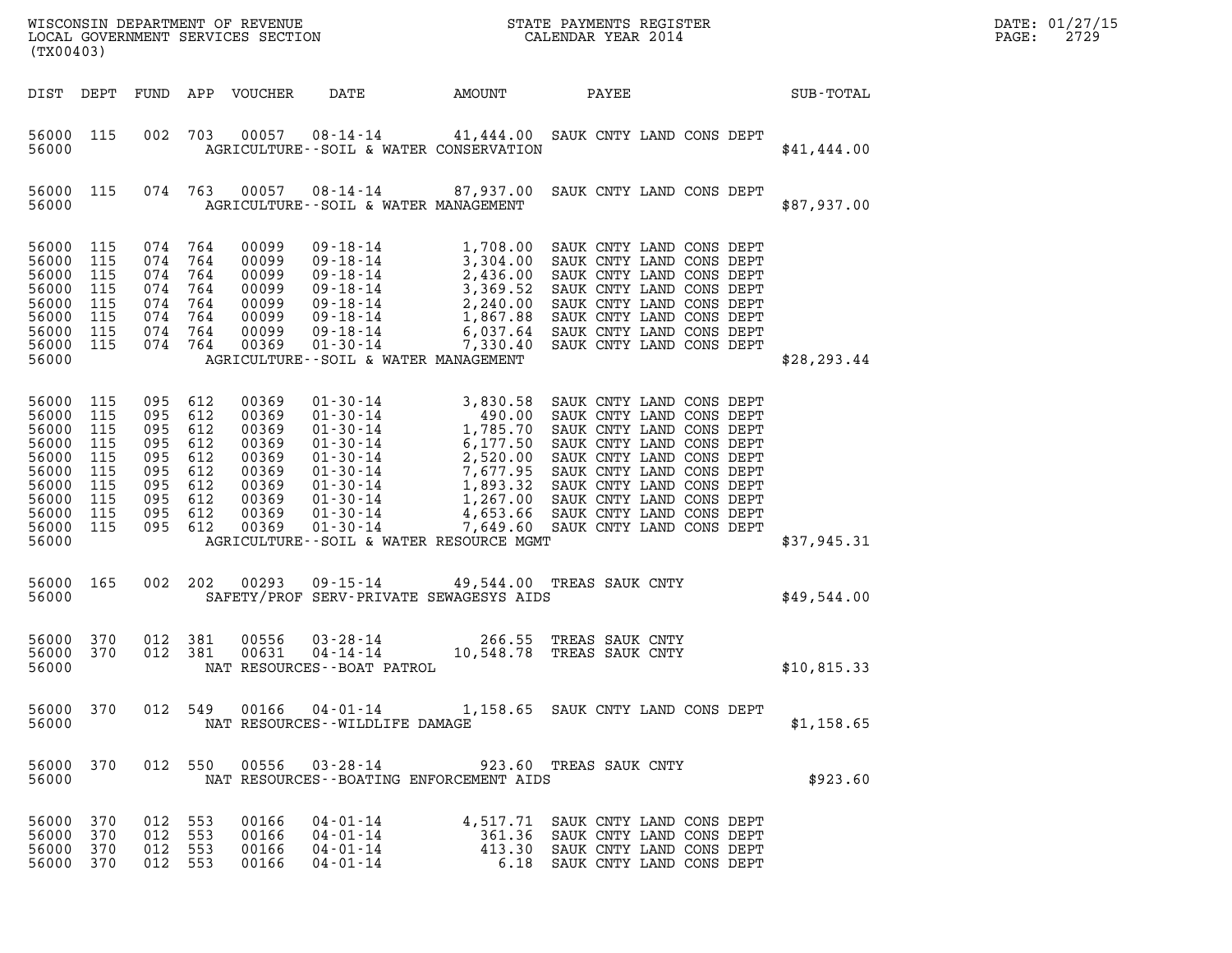| WISCONSIN DEPARTMENT OF REVENUE<br>LOCAL GOVERNMENT SERVICES SECTION<br>(TX00403)                                                                                                                                                            |                                                                                                |                                                                                                           |                                                                                                                                     |                                                                                                                                                                                                                                                                      |                                                                                                                                                                                  | STATE PAYMENTS REGISTER<br>CALENDAR YEAR 2014                                                                                                                                                                                                               |              | DATE: 01/27/15<br>2730<br>PAGE: |
|----------------------------------------------------------------------------------------------------------------------------------------------------------------------------------------------------------------------------------------------|------------------------------------------------------------------------------------------------|-----------------------------------------------------------------------------------------------------------|-------------------------------------------------------------------------------------------------------------------------------------|----------------------------------------------------------------------------------------------------------------------------------------------------------------------------------------------------------------------------------------------------------------------|----------------------------------------------------------------------------------------------------------------------------------------------------------------------------------|-------------------------------------------------------------------------------------------------------------------------------------------------------------------------------------------------------------------------------------------------------------|--------------|---------------------------------|
| DIST DEPT                                                                                                                                                                                                                                    | FUND                                                                                           |                                                                                                           | APP VOUCHER                                                                                                                         | DATE                                                                                                                                                                                                                                                                 | AMOUNT                                                                                                                                                                           | PAYEE                                                                                                                                                                                                                                                       | SUB-TOTAL    |                                 |
| 56000                                                                                                                                                                                                                                        |                                                                                                |                                                                                                           |                                                                                                                                     | NAT RESOURCES--WILDLIFE DAMAGE CLAIMS                                                                                                                                                                                                                                |                                                                                                                                                                                  |                                                                                                                                                                                                                                                             | \$5,298.55   |                                 |
| 56000<br>370<br>56000                                                                                                                                                                                                                        |                                                                                                | 012 566                                                                                                   | 00001                                                                                                                               | 09-16-14<br>NAT RESOURCES-FOREST CROP/MANAGED FOREST                                                                                                                                                                                                                 |                                                                                                                                                                                  | 20,095.41 TREAS SAUK CNTY                                                                                                                                                                                                                                   | \$20,095.41  |                                 |
| 56000<br>370<br>56000                                                                                                                                                                                                                        | 012                                                                                            | 574                                                                                                       | 00271                                                                                                                               | 08-20-14<br>NAT RESOURCES - - SNOWMOBILE TRAIL AIDS                                                                                                                                                                                                                  | 52,975.00                                                                                                                                                                        | TREAS SAUK CO                                                                                                                                                                                                                                               | \$52,975.00  |                                 |
| 370<br>56000<br>56000                                                                                                                                                                                                                        |                                                                                                | 012 575                                                                                                   | 00535                                                                                                                               | 09-16-14<br>NAT RESOURCES - - SNOWMOBILE TRAIL AIDS                                                                                                                                                                                                                  | 7,616.05                                                                                                                                                                         | TREAS SAUK CO                                                                                                                                                                                                                                               | \$7,616.05   |                                 |
| 56000<br>370<br>56000                                                                                                                                                                                                                        | 012                                                                                            | 584                                                                                                       | 00077                                                                                                                               | 09-30-14<br>NAT RESOURCES -- PMT IN LIEU OF TAXES                                                                                                                                                                                                                    | 255.00                                                                                                                                                                           | TREAS SAUK CNTY                                                                                                                                                                                                                                             | \$255.00     |                                 |
| 56000<br>395<br>56000                                                                                                                                                                                                                        |                                                                                                | 011 168                                                                                                   | 14056                                                                                                                               | 05-05-14<br>TRANSPORTATION--ELDERLY & DISABLED                                                                                                                                                                                                                       |                                                                                                                                                                                  | 150,451.00 COUNTY OF SAUK                                                                                                                                                                                                                                   | \$150,451.00 |                                 |
| 56000<br>395<br>56000<br>395<br>56000<br>395<br>56000<br>395<br>56000                                                                                                                                                                        | 011                                                                                            | 011 177<br>011 177<br>177<br>011 177                                                                      | 16054<br>24054<br>26054<br>42054                                                                                                    | 06-04-14<br>07-07-14<br>$09 - 30 - 14$<br>12-30-14<br>TRANSPORTATION - - TRANSIT AID                                                                                                                                                                                 | 6,930.00<br>6,930.00<br>4,158.00                                                                                                                                                 | COUNTY OF SAUK<br>6,930.00 COUNTY OF SAUK<br>COUNTY OF SAUK<br>COUNTY OF SAUK                                                                                                                                                                               | \$24,948.00  |                                 |
| 56000<br>395<br>56000<br>395<br>56000<br>395<br>56000<br>395<br>56000<br>395<br>56000                                                                                                                                                        | 011<br>011<br>011<br>011<br>011                                                                | 182<br>182<br>182<br>182<br>182                                                                           | 02689<br>06045<br>26816<br>26817<br>31128                                                                                           | $02 - 04 - 14$<br>$03 - 11 - 14$<br>10-09-14<br>$10 - 09 - 14$<br>11-17-14<br>TRANSPORTATION - - TRANSIT AIDS - FEDERAL                                                                                                                                              | 41,383.00<br>3,668.00<br>38,349.00<br>36,290.00<br>45,187.00                                                                                                                     | TREAS SAUK CO<br>TREAS SAUK CO<br>TREAS SAUK CO<br>TREAS SAUK CO<br>TREAS SAUK CO                                                                                                                                                                           | \$164,877.00 |                                 |
| 56000<br>395<br>56000<br>395<br>56000<br>395<br>56000<br>395<br>56000<br>395<br>56000<br>395<br>56000<br>395<br>56000<br>395<br>56000<br>395<br>56000<br>395<br>56000<br>395<br>56000<br>395<br>56000<br>395<br>56000<br>395<br>56000<br>395 | 011<br>011<br>011<br>011<br>011<br>011<br>011<br>011<br>011<br>011<br>011<br>011<br>011<br>011 | 011 185<br>185<br>185<br>185<br>185<br>185<br>185<br>185<br>185<br>185<br>185<br>185<br>185<br>185<br>185 | 01219<br>04122<br>05879<br>09344<br>13194<br>13194<br>20733<br>20967<br>22932<br>22932<br>22932<br>27426<br>27426<br>27426<br>29411 | 01-21-14<br>$02 - 18 - 14$<br>$03 - 10 - 14$<br>$04 - 14 - 14$<br>$05 - 27 - 14$<br>$05 - 27 - 14$<br>$08 - 11 - 14$<br>$08 - 12 - 14$<br>$09 - 02 - 14$<br>$09 - 02 - 14$<br>$09 - 02 - 14$<br>$10 - 14 - 14$<br>$10 - 14 - 14$<br>$10 - 14 - 14$<br>$10 - 31 - 14$ | 2,197.44<br>1,726.56<br>1,883.52<br>2,982.24<br>1,255.68<br>1,883.52<br>3,435.20<br>1,944.32<br>1,036.80<br>2,095.20<br>2,849.76<br>3,126.40<br>2,388.96<br>3,494.88<br>1,943.36 | TREAS SAUK CO<br>TREAS SAUK CO<br>TREAS SAUK CO<br>TREAS SAUK CO<br>TREAS SAUK CO<br>TREAS SAUK CO<br>TREAS SAUK CO<br>TREAS SAUK CO<br>TREAS SAUK CO<br>TREAS SAUK CO<br>TREAS SAUK CO<br>TREAS SAUK CO<br>TREAS SAUK CO<br>TREAS SAUK CO<br>TREAS SAUK CO |              |                                 |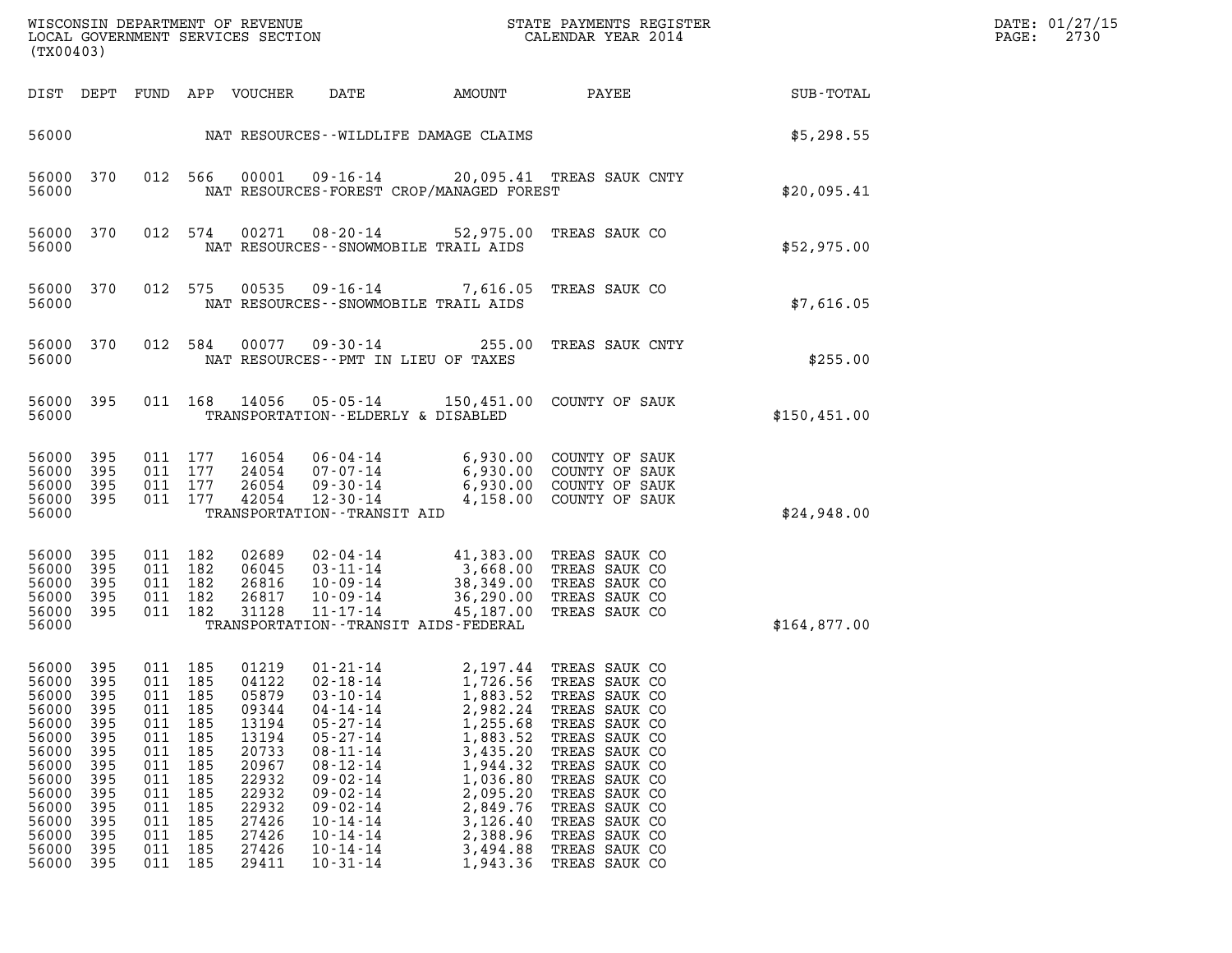| DATE: | 01/27/15 |
|-------|----------|
| PAGE: | 2731     |

| (TX00403)                                                                                                                                                      |                                                                                                                            |                                                                                                                            |                                                                                                                            | WISCONSIN DEPARTMENT OF REVENUE<br>LOCAL GOVERNMENT SERVICES SECTION                                                                                           |                                                                                                                                                                                                                                                                                                                                  |                                                                                                                                                                                                                                           | STATE PAYMENTS REGISTER<br>CALENDAR YEAR 2014                                                                                                                                                                      |                | DATE: 01/27/15<br>PAGE:<br>2731 |
|----------------------------------------------------------------------------------------------------------------------------------------------------------------|----------------------------------------------------------------------------------------------------------------------------|----------------------------------------------------------------------------------------------------------------------------|----------------------------------------------------------------------------------------------------------------------------|----------------------------------------------------------------------------------------------------------------------------------------------------------------|----------------------------------------------------------------------------------------------------------------------------------------------------------------------------------------------------------------------------------------------------------------------------------------------------------------------------------|-------------------------------------------------------------------------------------------------------------------------------------------------------------------------------------------------------------------------------------------|--------------------------------------------------------------------------------------------------------------------------------------------------------------------------------------------------------------------|----------------|---------------------------------|
| DIST DEPT                                                                                                                                                      |                                                                                                                            | FUND                                                                                                                       |                                                                                                                            | APP VOUCHER                                                                                                                                                    | DATE                                                                                                                                                                                                                                                                                                                             | AMOUNT                                                                                                                                                                                                                                    | PAYEE                                                                                                                                                                                                              | SUB-TOTAL      |                                 |
| 56000<br>56000<br>56000                                                                                                                                        | 395<br>395                                                                                                                 | 011 185<br>011 185                                                                                                         |                                                                                                                            | 29411<br>30762                                                                                                                                                 | $10 - 31 - 14$<br>$11 - 12 - 14$                                                                                                                                                                                                                                                                                                 | TRANSPORTATION - - HIGHWAY SAFETY - FEDERAL                                                                                                                                                                                               | 2,280.16 TREAS SAUK CO<br>1,503.36 TREAS SAUK CO                                                                                                                                                                   | \$38,027.36    |                                 |
| 56000<br>56000<br>56000<br>56000                                                                                                                               | 395<br>395<br>395                                                                                                          | 011 190<br>011<br>011 190                                                                                                  | 190                                                                                                                        | 02056<br>18056<br>28056                                                                                                                                        | $01 - 06 - 14$<br>$07 - 07 - 14$<br>$10 - 06 - 14$                                                                                                                                                                                                                                                                               | 313,792.50<br>627,585.00<br>TRANSPORTATION--GENERAL TRANSP AIDS-GTA                                                                                                                                                                       | COUNTY OF SAUK<br>COUNTY OF SAUK<br>313,792.53 COUNTY OF SAUK                                                                                                                                                      | \$1,255,170.03 |                                 |
| 56000<br>56000 395<br>56000                                                                                                                                    | 395                                                                                                                        | 011<br>011 278                                                                                                             | 278                                                                                                                        | 00007<br>19286                                                                                                                                                 | $01 - 07 - 14$<br>$07 - 23 - 14$                                                                                                                                                                                                                                                                                                 | 6,361.05<br>6,602.07<br>TRANSPORTATION - - LRIP/TRIP/MSIP GRANTS                                                                                                                                                                          | TREAS SAUK CO<br>TREAS SAUK CO                                                                                                                                                                                     | \$12,963.12    |                                 |
| 56000 410<br>56000                                                                                                                                             |                                                                                                                            | 002                                                                                                                        | 116                                                                                                                        | 11261                                                                                                                                                          | $11 - 05 - 14$<br>CORRECTIONS - - LOCAL AID                                                                                                                                                                                                                                                                                      |                                                                                                                                                                                                                                           | 73,266.04 TREAS SAUK CNTY                                                                                                                                                                                          | \$73, 266.04   |                                 |
| 56000<br>56000<br>56000<br>56000<br>56000<br>56000<br>56000<br>56000<br>56000<br>56000<br>56000<br>56000<br>56000                                              | 435<br>435<br>435<br>435<br>435<br>435<br>435<br>435<br>435<br>435<br>435<br>435                                           | 005<br>005<br>005<br>005<br>005<br>005<br>005<br>005<br>005<br>005<br>005<br>005                                           | 000<br>000<br>000<br>000<br>000<br>000<br>000<br>000<br>000<br>000<br>000<br>000                                           | 90412<br>90415<br>90416<br>90417<br>90419<br>90420<br>90500<br>90502<br>90506<br>90508<br>90509<br>90510                                                       | $01 - 01 - 14$<br>$02 - 01 - 14$<br>$03 - 01 - 14$<br>$04 - 01 - 14$<br>$05 - 01 - 14$<br>$06 - 01 - 14$<br>$07 - 01 - 14$<br>$08 - 01 - 14$<br>09-01-14<br>$10 - 01 - 14$<br>$11 - 01 - 14$<br>$12 - 01 - 14$<br>HEALTH SERVICES - - STATE/FED AIDS                                                                             | 120,195.00 SAUK CO<br>46,815.00<br>40,218.00<br>40,063.00<br>42,688.00<br>63,019.00<br>1,034,682.00<br>57,338.00<br>55,032.00<br>32,090.00<br>63,308.00<br>39,786.00                                                                      | SAUK CO<br>SAUK CO<br>SAUK CO<br>SAUK CO<br>SAUK CO<br>SAUK CO<br>SAUK CO<br>SAUK CO<br>SAUK CO<br>SAUK CO<br>SAUK CO                                                                                              | \$1,635,234.00 |                                 |
| 56000<br>56000<br>56000<br>56000<br>56000<br>56000<br>56000<br>56000<br>56000<br>56000<br>56000<br>56000<br>56000<br>56000<br>56000<br>56000<br>56000<br>56000 | 437<br>437<br>437<br>437<br>437<br>437<br>437<br>437<br>437<br>437<br>437<br>437<br>437<br>437<br>437<br>437<br>437<br>437 | 005<br>005<br>005<br>005<br>005<br>005<br>005<br>005<br>005<br>005<br>005<br>005<br>005<br>005<br>005<br>005<br>005<br>005 | 000<br>000<br>000<br>000<br>000<br>000<br>000<br>000<br>000<br>000<br>000<br>000<br>000<br>000<br>000<br>000<br>000<br>000 | 00000<br>00000<br>00000<br>00000<br>00000<br>00000<br>00000<br>00000<br>00000<br>00000<br>00000<br>00000<br>00000<br>00000<br>00000<br>00000<br>00000<br>00000 | $01 - 06 - 14$<br>$01 - 30 - 14$<br>$02 - 05 - 14$<br>$03 - 05 - 14$<br>$04 - 07 - 14$<br>$04 - 10 - 14$<br>$04 - 30 - 14$<br>$05 - 05 - 14$<br>$06 - 05 - 14$<br>$06 - 11 - 14$<br>$07 - 07 - 14$<br>$07 - 08 - 14$<br>$07 - 30 - 14$<br>$08 - 05 - 14$<br>$08 - 29 - 14$<br>$09 - 05 - 14$<br>$10 - 06 - 14$<br>$10 - 30 - 14$ | 17,907.45<br>159,654.46<br>9,617.82<br>91,429.45<br>166,212.05<br>3, 143. 17<br>209,748.08<br>29,642.49<br>46.05<br>31,196.00<br>17,324.20<br>32,766.40<br>195,218.94<br>25,693.42<br>523, 349.84<br>27,545.98<br>21,796.00<br>175,727.02 | SAUK<br>SAUK CHILD SUPPORT<br>SAUK<br>SAUK<br>SAUK<br>SAUK CHILD SUPPORT<br>SAUK CHILD SUPPORT<br>SAUK<br>SAUK<br>SAUK<br>SAUK<br>SAUK<br>SAUK CHILD SUPPORT<br>SAUK<br>SAUK<br>SAUK<br>SAUK<br>SAUK CHILD SUPPORT |                |                                 |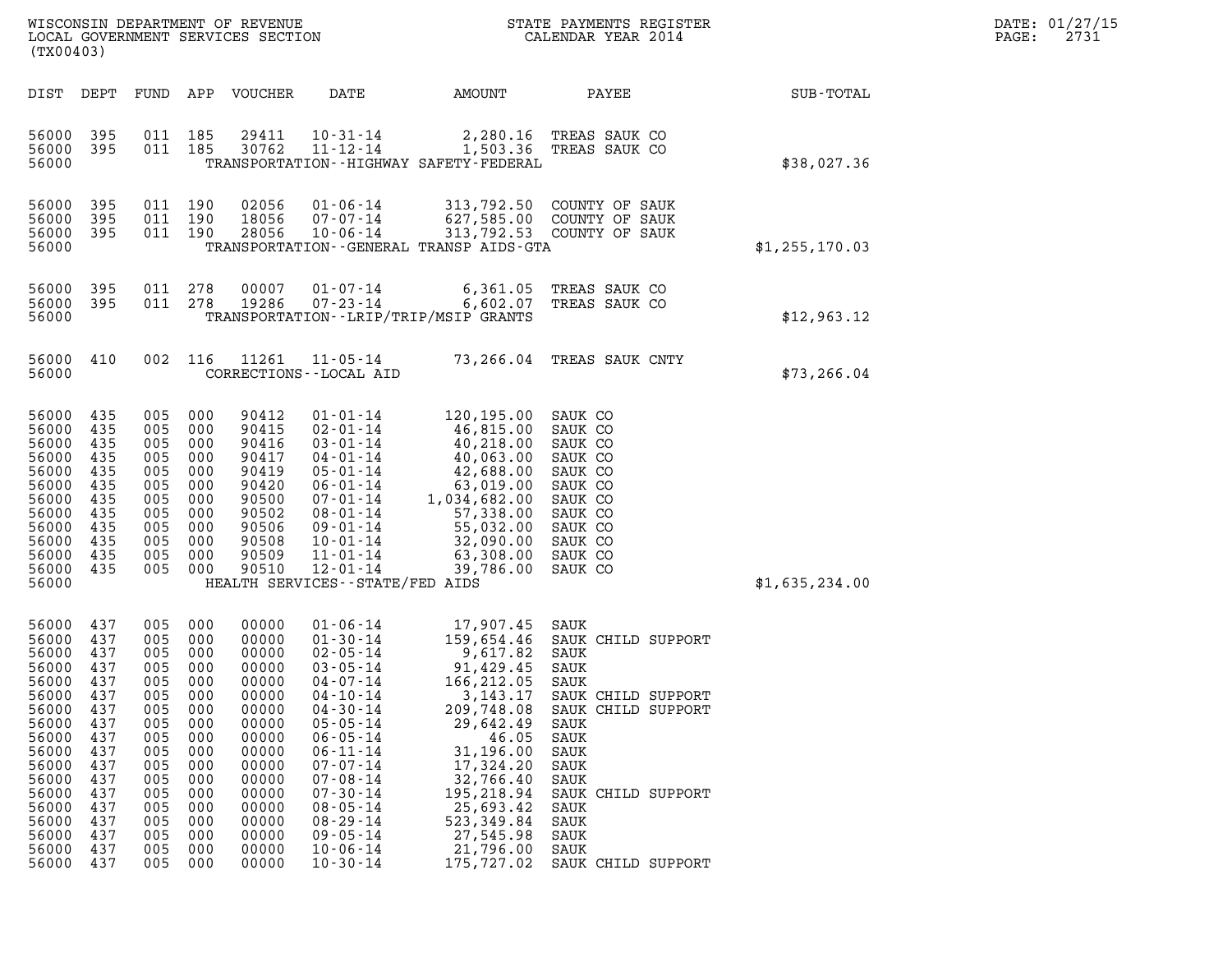| WISCONSIN DEPARTMENT OF REVENUE<br>LOCAL GOVERNMENT SERVICES SECTION<br>(TX00403) | STATE PAYMENTS REGISTER<br>CALENDAR YEAR 2014 | DATE: 01/27/15<br>2732<br>PAGE: |
|-----------------------------------------------------------------------------------|-----------------------------------------------|---------------------------------|

| (TX00403)                                          |                                 |                                 |                                 |                                           |                                                                                                                                |                                                                                |                                                                                             |                |  |
|----------------------------------------------------|---------------------------------|---------------------------------|---------------------------------|-------------------------------------------|--------------------------------------------------------------------------------------------------------------------------------|--------------------------------------------------------------------------------|---------------------------------------------------------------------------------------------|----------------|--|
| DIST DEPT                                          |                                 | FUND                            | APP                             | VOUCHER                                   | DATE                                                                                                                           | <b>AMOUNT</b>                                                                  | <b>PAYEE</b>                                                                                | SUB-TOTAL      |  |
| 56000<br>56000<br>56000<br>56000<br>56000          | 437<br>437<br>437<br>437        | 005<br>005<br>005<br>005        | 000<br>000<br>000<br>000        | 00000<br>00000<br>00000<br>00000          | $11 - 03 - 14$<br>$11 - 04 - 14$<br>$11 - 05 - 14$<br>$12 - 05 - 14$                                                           | 20,009.39 SAUK<br>12,398.95 SAUK<br>CHILDREN & FAMILIES - - STATE/FEDERAL AIDS | 1,536.00 SAUK CHILD SUPPORT<br>44,150.36 SAUK CHILD SUPPORT                                 | \$1,816,113.52 |  |
| 56000<br>56000<br>56000                            | 455<br>455                      | 002<br>002                      | 202<br>202                      | 02683<br>02684                            | $04 - 30 - 14$<br>$04 - 30 - 14$                                                                                               | 474.96<br>JUSTICE - - LAW ENFORCEMENT TRAINING REIMB                           | TREAS SAUK CNTY<br>1,424.88 TREAS SAUK CNTY                                                 | \$1,899.84     |  |
| 56000<br>56000                                     | 455                             | 002                             | 221                             | 13                                        | $07 - 30 - 14$                                                                                                                 | 1,100.00<br>JUSTICE -- LAW ENFORCEMENT SERVICES AID                            | TREAS SAUK CNTY                                                                             | \$1,100.00     |  |
| 56000<br>56000<br>56000<br>56000<br>56000<br>56000 | 455<br>455<br>455<br>455<br>455 | 002<br>002<br>002<br>002<br>002 | 231<br>231<br>231<br>231<br>231 | 01212<br>01723<br>02683<br>02684<br>04073 | $09 - 16 - 14$<br>$02 - 26 - 14$<br>$04 - 30 - 14$<br>$04 - 30 - 14$<br>$07 - 11 - 14$<br>JUSTICE - - LAW ENFORCEMENT TRAINING | 160.00<br>15,680.00<br>107.12<br>822.80<br>2,099.06                            | TREAS SAUK CNTY<br>TREAS SAUK CNTY<br>TREAS SAUK CNTY<br>TREAS SAUK CNTY<br>TREAS SAUK CNTY | \$18,868.98    |  |
| 56000<br>56000                                     | 455                             | 002                             | 241                             | 00366                                     | $08 - 05 - 14$                                                                                                                 | JUSTICE--CEASE AND OTHER FEDERAL GRANTS                                        | 1,848.08 TREAS SAUK CNTY                                                                    | \$1,848.08     |  |
| 56000<br>56000                                     | 455                             | 002                             | 263                             | 004                                       | $01 - 10 - 14$<br>JUSTICE - - TRIBAL LAW ENFORCEMENT                                                                           |                                                                                | 26,188.00 TREAS SAUK CNTY                                                                   | \$26,188.00    |  |
| 56000<br>56000<br>56000                            | 455<br>455                      | 002<br>002                      | 532<br>532                      | 009                                       | $07 - 22 - 14$<br>$03 - 10 - 14$                                                                                               | JUSTICE - - VICTIM/WITNESS ASSISTANCE SERV                                     | 24,483.48 TREAS SAUK CNTY<br>26, 272.43 TREAS SAUK CNTY                                     | \$50,755.91    |  |
| 56000<br>56000                                     | 465                             | 002                             | 308                             | 00092                                     | $11 - 19 - 14$                                                                                                                 | MILITARY AFFAIRS-EMER MGMT-RESPONSE EOMT                                       | 5,399.00 TREAS SAUK CNTY                                                                    | \$5,399.00     |  |
| 56000<br>56000<br>56000                            | 465<br>465                      | 002<br>002                      | 337<br>337                      | 00870<br>01579                            | $03 - 17 - 14$<br>$07 - 09 - 14$                                                                                               | 8,827.00<br>MILITARY AFFAIRS-EMERGENCY MGMT PLANNING                           | TREAS SAUK CNTY<br>9,636.00 TREAS SAUK CNTY                                                 | \$18,463.00    |  |
| 56000<br>56000<br>56000<br>56000                   | 465<br>465<br>465               | 002<br>002<br>002               | 342<br>342<br>342               | 01069<br>01436<br>01645                   | $02 - 07 - 14$<br>$05 - 06 - 14$<br>$07 - 11 - 14$                                                                             | 24,489.97<br>329.69<br>24,929.10<br>MILITARY AFFAIRS-EMERGENCY MGMT-FED FUND   | TREAS SAUK CNTY<br>TREAS SAUK CNTY<br>TREAS SAUK CNTY                                       | \$49,748.76    |  |
| 56000                                              | 485                             |                                 | 002 127                         | 05700                                     | $05 - 22 - 14$                                                                                                                 | 1,150.00                                                                       | TREAS SAUK CNTY                                                                             |                |  |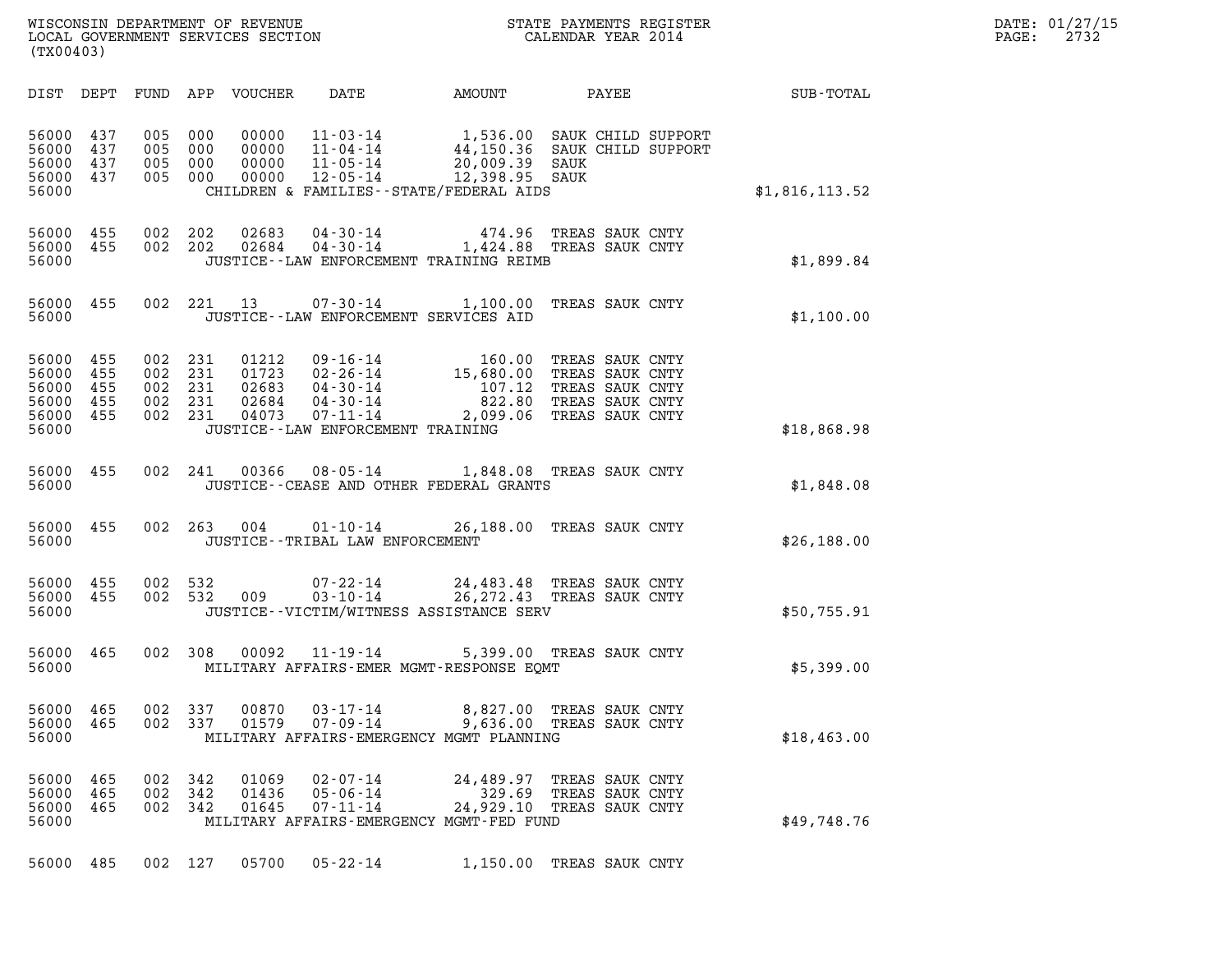| (TX00403)                                                                                                                                                                                 |                                                                                                                                          |                                                                                                                                          |                                                                                                                                          |                                                                                                                                                                                  |                                                                                                                            |                                                                                |                                                                                                                                                                                                                                                                                                                                                                                          |                  | DATE: 01/27/15<br>PAGE:<br>2733 |
|-------------------------------------------------------------------------------------------------------------------------------------------------------------------------------------------|------------------------------------------------------------------------------------------------------------------------------------------|------------------------------------------------------------------------------------------------------------------------------------------|------------------------------------------------------------------------------------------------------------------------------------------|----------------------------------------------------------------------------------------------------------------------------------------------------------------------------------|----------------------------------------------------------------------------------------------------------------------------|--------------------------------------------------------------------------------|------------------------------------------------------------------------------------------------------------------------------------------------------------------------------------------------------------------------------------------------------------------------------------------------------------------------------------------------------------------------------------------|------------------|---------------------------------|
| DIST DEPT                                                                                                                                                                                 |                                                                                                                                          |                                                                                                                                          |                                                                                                                                          | FUND APP VOUCHER                                                                                                                                                                 | DATE                                                                                                                       |                                                                                | AMOUNT PAYEE                                                                                                                                                                                                                                                                                                                                                                             | <b>SUB-TOTAL</b> |                                 |
| 56000                                                                                                                                                                                     |                                                                                                                                          |                                                                                                                                          |                                                                                                                                          |                                                                                                                                                                                  | VETERANS AFFAIRS GRANTS                                                                                                    |                                                                                |                                                                                                                                                                                                                                                                                                                                                                                          | \$1,150.00       |                                 |
| 56000<br>56000                                                                                                                                                                            | 485                                                                                                                                      |                                                                                                                                          | 082 267                                                                                                                                  | 05700                                                                                                                                                                            |                                                                                                                            | VETERANS AFFAIRS -- GRANTS TO COUNTIES                                         | 05-22-14 5,175.00 TREAS SAUK CNTY                                                                                                                                                                                                                                                                                                                                                        | \$5,175.00       |                                 |
| 56000<br>56000                                                                                                                                                                            | 485                                                                                                                                      |                                                                                                                                          | 082 280                                                                                                                                  | 03426                                                                                                                                                                            | VETERANS AFFAIRS - - GRANTS                                                                                                |                                                                                | 01-30-14 778.66 TREAS SAUK CNTY                                                                                                                                                                                                                                                                                                                                                          | \$778.66         |                                 |
| 56000<br>56000                                                                                                                                                                            | 485                                                                                                                                      |                                                                                                                                          | 083 370                                                                                                                                  | 05700                                                                                                                                                                            |                                                                                                                            | VETERANS AFFAIRS -- GRANTS TO COUNTIES                                         | 05-22-14 5,175.00 TREAS SAUK CNTY                                                                                                                                                                                                                                                                                                                                                        | \$5,175.00       |                                 |
| 56000<br>56000<br>56000<br>56000<br>56000<br>56000<br>56000<br>56000<br>56000<br>56000<br>56000<br>56000<br>56000<br>56000<br>56000<br>56000<br>56000<br>56000<br>56000<br>56000<br>56000 | 505<br>505<br>505<br>505<br>505<br>505<br>505<br>505<br>505<br>505<br>505<br>505<br>505<br>505<br>505<br>505<br>505<br>505<br>505<br>505 | 002<br>002<br>002<br>002<br>002<br>002<br>002<br>002<br>002<br>002<br>002<br>002<br>002<br>002<br>002<br>002<br>002<br>002<br>002<br>002 | 155<br>155<br>155<br>155<br>155<br>155<br>155<br>155<br>155<br>155<br>155<br>155<br>155<br>155<br>155<br>155<br>155<br>155<br>155<br>155 | 60023<br>60023<br>60063<br>60063<br>60101<br>60139<br>60139<br>60451<br>60451<br>60485<br>60485<br>60522<br>60522<br>60601<br>60601<br>60601<br>60703<br>60703<br>60775<br>60775 | $06 - 25 - 14$                                                                                                             | 5,254.57<br>DOA-HOUSING ASSISTANCE-FEDERAL FUNDS                               | TREAS SAUK CNTY<br>TREAS SAUK CNTY<br>TREAS SAUK CNTY<br>TREAS SAUK CNTY<br>TREAS SAUK CNTY<br>TREAS SAUK CNTY<br>TREAS SAUK CNTY<br>TREAS SAUK CNTY<br>TREAS SAUK CNTY<br>TREAS SAUK CNTY<br>TREAS SAUK CNTY<br>TREAS SAUK CNTY<br>TREAS SAUK CNTY<br>TREAS SAUK CNTY<br>TREAS SAUK CNTY<br>TREAS SAUK CNTY<br>TREAS SAUK CNTY<br>TREAS SAUK CNTY<br>TREAS SAUK CNTY<br>TREAS SAUK CNTY | \$114, 180.52    |                                 |
| 56000 505<br>56000<br>56000<br>56000<br>56000<br>56000                                                                                                                                    | 505<br>505<br>505<br>505                                                                                                                 | 002<br>002<br>002<br>002                                                                                                                 | 002 745<br>745<br>745<br>745<br>745                                                                                                      | 10256<br>10256<br>10256<br>10256<br>10256                                                                                                                                        | $07 - 17 - 14$<br>$07 - 17 - 14$<br>$07 - 17 - 14$<br>$07 - 17 - 14$<br>$07 - 17 - 14$<br>DOA--HOUSING ASSISTANCE GRANTS   | 135,232.00<br>5,600.00<br>105,825.00<br>2,960.00                               | 8,391.00 TREAS SAUK CNTY<br>TREAS SAUK CNTY<br>TREAS SAUK CNTY<br>TREAS SAUK CNTY<br>TREAS SAUK CNTY                                                                                                                                                                                                                                                                                     | \$258,008.00     |                                 |
| 56000<br>56000<br>56000<br>56000<br>56000<br>56000<br>56000                                                                                                                               | 505<br>505<br>505<br>505<br>505<br>505<br>505                                                                                            | 035<br>035<br>035<br>035<br>035<br>035<br>035                                                                                            | 371<br>371<br>371<br>371<br>371<br>371<br>371                                                                                            | 60023<br>60023<br>60023<br>60063<br>60063<br>60063<br>60101                                                                                                                      | $07 - 24 - 14$<br>$07 - 24 - 14$<br>$07 - 24 - 14$<br>$08 - 07 - 14$<br>$08 - 07 - 14$<br>$08 - 07 - 14$<br>$08 - 26 - 14$ | 1,249.13<br>889.78<br>3,414.53<br>1,548.25<br>2,301.96<br>1,610.66<br>2,508.03 | TREAS SAUK CNTY<br>TREAS SAUK CNTY<br>TREAS SAUK CNTY<br>TREAS SAUK CNTY<br>TREAS SAUK CNTY<br>TREAS SAUK CNTY<br>TREAS SAUK CNTY                                                                                                                                                                                                                                                        |                  |                                 |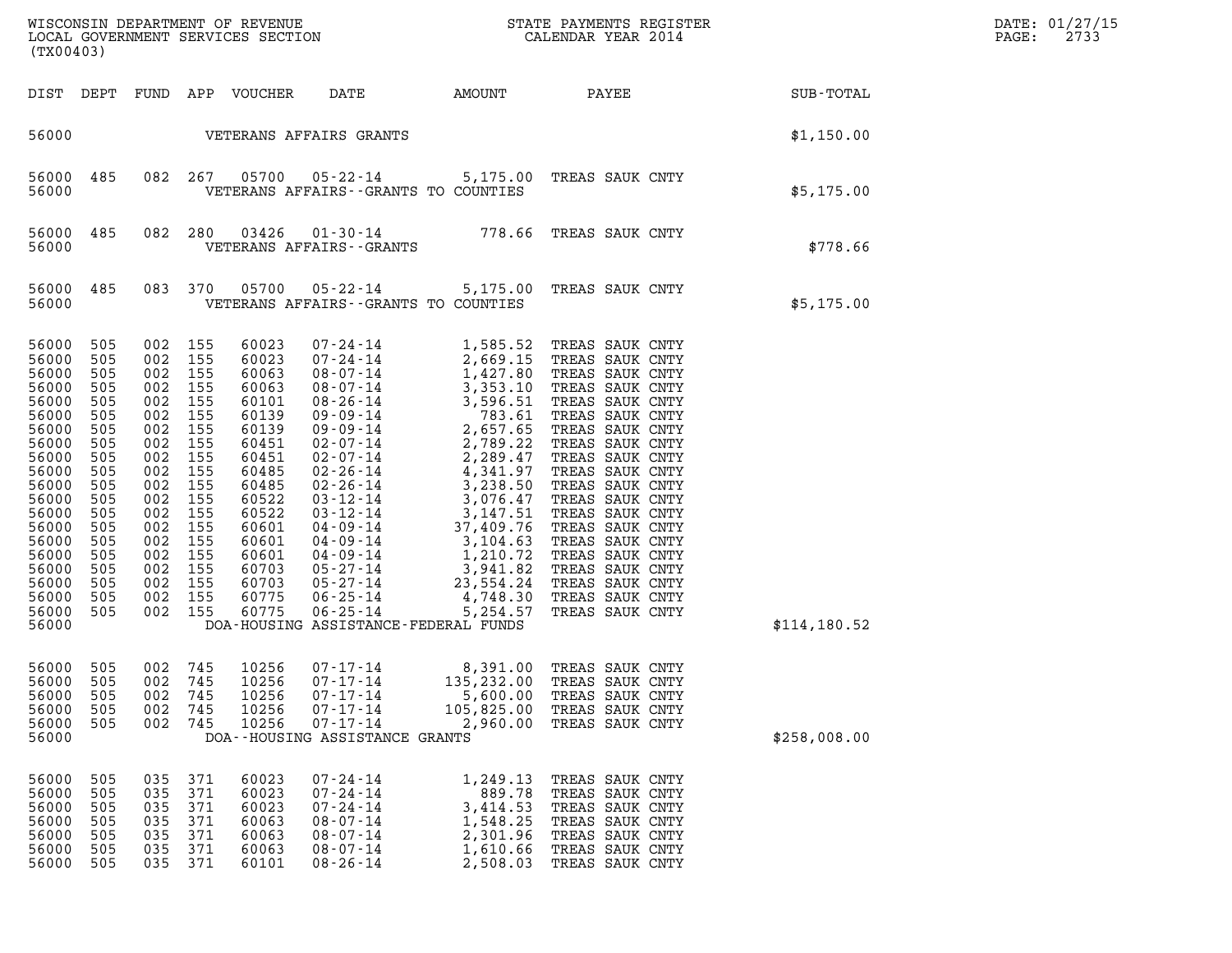| (TX00403)                                                                                                                                                                                          |                                                                                                                                                 |                                                                                                                                                 |                                                                                                                                                 |                                                                                                                                                                                           |                                                                                                                                                                                                                                                                                                                                                                                                                     |                                                                                                                                                                                                                                                    |                                                                                                                                                                                                                                                                                                                                                                                                             |                 |
|----------------------------------------------------------------------------------------------------------------------------------------------------------------------------------------------------|-------------------------------------------------------------------------------------------------------------------------------------------------|-------------------------------------------------------------------------------------------------------------------------------------------------|-------------------------------------------------------------------------------------------------------------------------------------------------|-------------------------------------------------------------------------------------------------------------------------------------------------------------------------------------------|---------------------------------------------------------------------------------------------------------------------------------------------------------------------------------------------------------------------------------------------------------------------------------------------------------------------------------------------------------------------------------------------------------------------|----------------------------------------------------------------------------------------------------------------------------------------------------------------------------------------------------------------------------------------------------|-------------------------------------------------------------------------------------------------------------------------------------------------------------------------------------------------------------------------------------------------------------------------------------------------------------------------------------------------------------------------------------------------------------|-----------------|
| DIST                                                                                                                                                                                               | DEPT                                                                                                                                            | FUND                                                                                                                                            | APP                                                                                                                                             | VOUCHER                                                                                                                                                                                   | DATE                                                                                                                                                                                                                                                                                                                                                                                                                | AMOUNT                                                                                                                                                                                                                                             | PAYEE                                                                                                                                                                                                                                                                                                                                                                                                       | SUB-TOTAL       |
| 56000<br>56000<br>56000<br>56000<br>56000<br>56000<br>56000<br>56000<br>56000<br>56000<br>56000<br>56000<br>56000<br>56000<br>56000<br>56000<br>56000<br>56000<br>56000<br>56000<br>56000<br>56000 | 505<br>505<br>505<br>505<br>505<br>505<br>505<br>505<br>505<br>505<br>505<br>505<br>505<br>505<br>505<br>505<br>505<br>505<br>505<br>505<br>505 | 035<br>035<br>035<br>035<br>035<br>035<br>035<br>035<br>035<br>035<br>035<br>035<br>035<br>035<br>035<br>035<br>035<br>035<br>035<br>035<br>035 | 371<br>371<br>371<br>371<br>371<br>371<br>371<br>371<br>371<br>371<br>371<br>371<br>371<br>371<br>371<br>371<br>371<br>371<br>371<br>371<br>371 | 60101<br>60101<br>60139<br>60139<br>60139<br>60451<br>60451<br>60451<br>60485<br>60485<br>60485<br>60522<br>60522<br>60601<br>60601<br>60703<br>60703<br>60703<br>60775<br>60775<br>60775 | $08 - 26 - 14$<br>$08 - 26 - 14$<br>$09 - 09 - 14$<br>$09 - 09 - 14$<br>$09 - 09 - 14$<br>$02 - 07 - 14$<br>$02 - 07 - 14$<br>$02 - 07 - 14$<br>$02 - 26 - 14$<br>$02 - 26 - 14$<br>$02 - 26 - 14$<br>$03 - 12 - 14$<br>$03 - 12 - 14$<br>$04 - 09 - 14$<br>$04 - 09 - 14$<br>$05 - 27 - 14$<br>$05 - 27 - 14$<br>$05 - 27 - 14$<br>$06 - 25 - 14$<br>$06 - 25 - 14$<br>$06 - 25 - 14$<br>DOA--PUBLIC BENEFITS FUND | 1,419.17<br>2,224.56<br>1,741.52<br>2,227.51<br>1,927.65<br>975.42<br>1,953.06<br>1,693.77<br>2,224.58<br>1,413.42<br>1,557.17<br>1,507.72<br>2,158.51<br>874.67<br>2,159.31<br>2,981.12<br>2,019.59<br>949.16<br>1,709.21<br>3,028.29<br>2,217.85 | TREAS SAUK CNTY<br>TREAS SAUK CNTY<br>TREAS SAUK CNTY<br>TREAS SAUK CNTY<br>TREAS SAUK CNTY<br>TREAS SAUK CNTY<br>TREAS SAUK CNTY<br>TREAS SAUK CNTY<br>TREAS SAUK CNTY<br>TREAS SAUK CNTY<br>TREAS SAUK CNTY<br>TREAS SAUK CNTY<br>TREAS SAUK CNTY<br>TREAS SAUK CNTY<br>TREAS SAUK CNTY<br>TREAS SAUK CNTY<br>TREAS SAUK CNTY<br>TREAS SAUK CNTY<br>TREAS SAUK CNTY<br>TREAS SAUK CNTY<br>TREAS SAUK CNTY | \$52,485.60     |
| 56000<br>56000                                                                                                                                                                                     | 505                                                                                                                                             | 089                                                                                                                                             | 166                                                                                                                                             | 05141                                                                                                                                                                                     | $01 - 28 - 14$<br>DOA--LAND INFORMATION FUND                                                                                                                                                                                                                                                                                                                                                                        | 1,000.00                                                                                                                                                                                                                                           | TREAS SAUK CNTY                                                                                                                                                                                                                                                                                                                                                                                             | \$1,000.00      |
| 56000<br>56000<br>56000                                                                                                                                                                            | 835<br>835                                                                                                                                      | 002<br>002                                                                                                                                      | 105<br>105                                                                                                                                      | 44390<br>81497                                                                                                                                                                            | $07 - 28 - 14$<br>$11 - 17 - 14$<br>REVENUE - - STATE SHARED REVENUES                                                                                                                                                                                                                                                                                                                                               | 113,538.11 TREAS SAUK CNTY<br>621,136.05                                                                                                                                                                                                           | TREAS SAUK CNTY                                                                                                                                                                                                                                                                                                                                                                                             | \$734,674.16    |
| 56000<br>56000                                                                                                                                                                                     | 835                                                                                                                                             | 002                                                                                                                                             | 109                                                                                                                                             | 01056                                                                                                                                                                                     | $07 - 28 - 14$<br>REVENUE--EXEMPT COMPUTER AID                                                                                                                                                                                                                                                                                                                                                                      | 103,008.00                                                                                                                                                                                                                                         | TREAS SAUK CNTY                                                                                                                                                                                                                                                                                                                                                                                             | \$103,008.00    |
| 56000<br>56000<br>56000                                                                                                                                                                            | 835<br>835                                                                                                                                      | 002<br>002                                                                                                                                      | 302<br>302                                                                                                                                      | 10111<br>11111                                                                                                                                                                            | $07 - 28 - 14$<br>$07 - 28 - 14$                                                                                                                                                                                                                                                                                                                                                                                    | 9,178,350.96<br>1,742,732.29 TREAS SAUK CNTY<br>REVENUE-FIRST DOLLAR/SCHOOL LEVY CREDITS                                                                                                                                                           | TREAS SAUK CNTY                                                                                                                                                                                                                                                                                                                                                                                             | \$10,921,083.25 |
| 56000<br>56000                                                                                                                                                                                     | 835                                                                                                                                             | 021                                                                                                                                             | 363                                                                                                                                             | 37392                                                                                                                                                                                     | $03 - 24 - 14$<br>REVENUE--LOTTERY CREDIT -                                                                                                                                                                                                                                                                                                                                                                         | 1,767,876.37                                                                                                                                                                                                                                       | TREAS SAUK CNTY                                                                                                                                                                                                                                                                                                                                                                                             | \$1,767,876.37  |
| 56000                                                                                                                                                                                              |                                                                                                                                                 |                                                                                                                                                 |                                                                                                                                                 |                                                                                                                                                                                           | DISTRICT TOTAL APPROPRIATIONS                                                                                                                                                                                                                                                                                                                                                                                       |                                                                                                                                                                                                                                                    |                                                                                                                                                                                                                                                                                                                                                                                                             | \$19,654,217.54 |
|                                                                                                                                                                                                    |                                                                                                                                                 |                                                                                                                                                 |                                                                                                                                                 |                                                                                                                                                                                           |                                                                                                                                                                                                                                                                                                                                                                                                                     |                                                                                                                                                                                                                                                    |                                                                                                                                                                                                                                                                                                                                                                                                             |                 |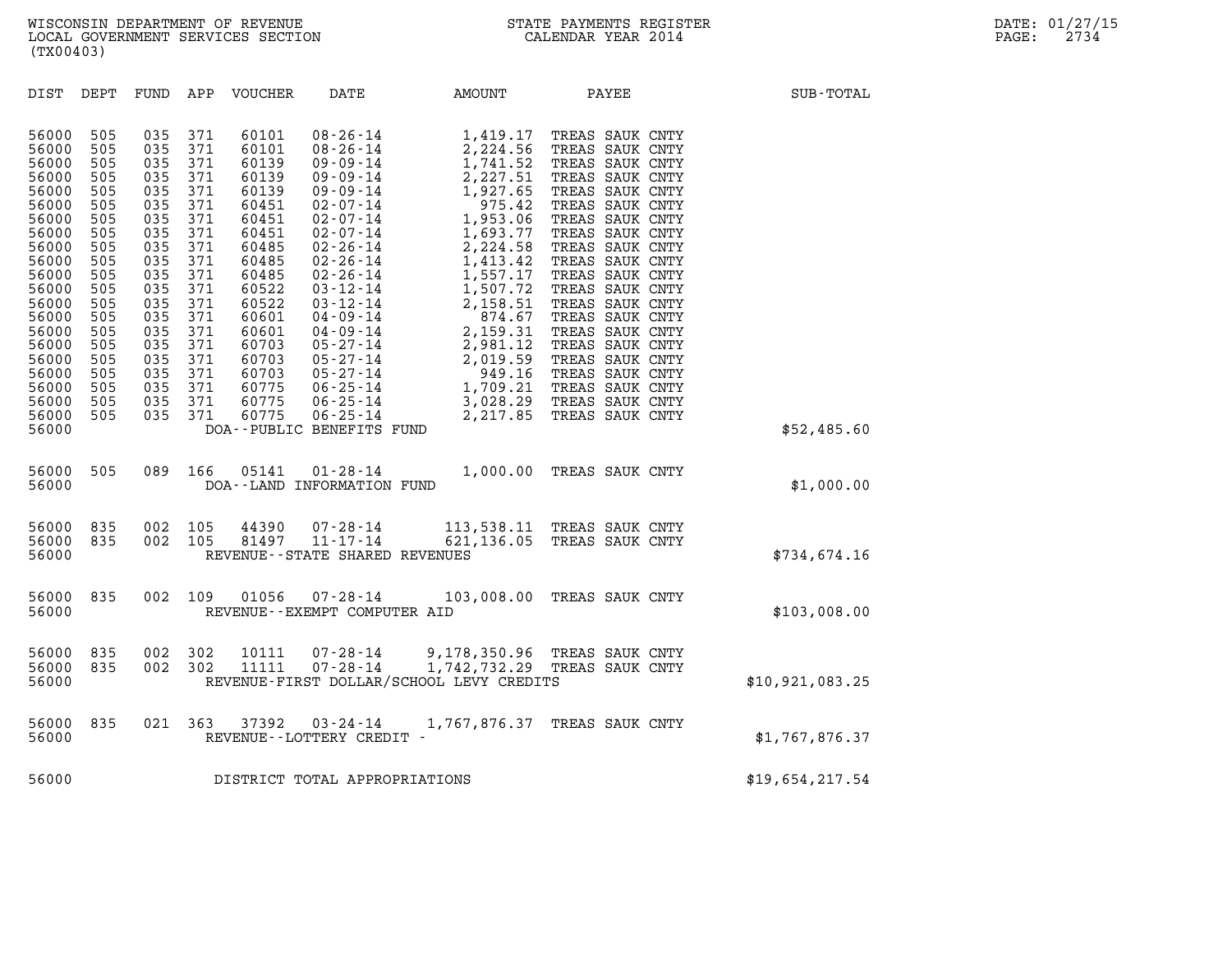| (TX00403)                                |                  |                    |                                          |                                                     |                                              | DATE: 01/27/15<br>2735<br>$\mathtt{PAGE:}$                                                                                                                                                                                                                  |              |  |
|------------------------------------------|------------------|--------------------|------------------------------------------|-----------------------------------------------------|----------------------------------------------|-------------------------------------------------------------------------------------------------------------------------------------------------------------------------------------------------------------------------------------------------------------|--------------|--|
|                                          |                  |                    |                                          |                                                     |                                              | DIST DEPT FUND APP VOUCHER DATE AMOUNT PAYEE SUB-TOTAL                                                                                                                                                                                                      |              |  |
| 56002                                    | 56002 165        |                    |                                          |                                                     | SAFETY/PROF SERV--FIRE INSURANCE DUES        | 002 225 01405 06-30-14 6,882.34 TREAS TN BARABOO                                                                                                                                                                                                            | \$6,882.34   |  |
| 56002                                    |                  |                    |                                          |                                                     | NAT RESOURCES-SEVERANCE/YIELD/WITHDRAWAL     | 56002 370 000 001 02DNR 09-11-14 1,069.88 TREAS TOWN BARABOO                                                                                                                                                                                                | \$1,069.88   |  |
|                                          |                  |                    |                                          |                                                     |                                              | 56002 370 002 503 17102 02-14-14 46,435.09 TREAS TN BARABOO<br>TOWN SHARE 6319.94                                                                                                                                                                           |              |  |
|                                          |                  |                    |                                          |                                                     | 56002 NAT RESOURCES--AIDS IN LIEU OF TAXES   |                                                                                                                                                                                                                                                             | \$46,435.09  |  |
| 56002                                    |                  |                    |                                          | NAT RESOURCES--FOREST ROAD PAYMENT                  |                                              | 56002 370 002 785 00103 11-26-14 32,859.40 TREAS TN BARABOO                                                                                                                                                                                                 | \$32,859.40  |  |
| 56002                                    |                  |                    |                                          |                                                     | NAT RESOURCES - - FOREST CROP/MFL/CO FOREST  | 56002 370 012 571 38161 06-16-14 193.58 TREAS TN BARABOO                                                                                                                                                                                                    | \$193.58     |  |
| 56002                                    |                  |                    |                                          |                                                     | NAT RESOURCES -- AIDS IN LIEU OF TAXES       | 56002 370 012 579 19724 04-16-14 610.86 TREAS TN BARABOO 56002 370 012 579 19724 04-16-14 2,231.14 TREAS TN BARABOO                                                                                                                                         | \$2,842.00   |  |
|                                          |                  |                    |                                          | 56002 NAT RESOURCES--RU RECYCLING GRANT             |                                              | 56002 370 074 670 41986 05-23-14 2,179.70 TREAS TN BARABOO                                                                                                                                                                                                  | \$2,179.70   |  |
| 56002 395<br>56002<br>56002 395<br>56002 | 395<br>56002 395 |                    | 011 191<br>011 191<br>011 191<br>011 191 |                                                     | TRANSPORTATION - - GENERAL TRANSP AIDS - GTA | $\begin{tabular}{c c c c c c c c c} 0.5404 & 01-06-14 & 28,124.34 & TOWN OF BARABOO \\ 11404 & 04-07-14 & 28,124.34 & TOWN OF BARABOO \\ 21404 & 07-07-14 & 28,124.34 & TOWN OF BARABOO \\ 31404 & 10-06-14 & 28,124.36 & TOWN OF BARABOO \\ \end{tabular}$ | \$112,497.38 |  |
| 56002 835<br>56002 835<br>56002          |                  | 002 105<br>002 105 |                                          | 81460 11-17-14<br>REVENUE - - STATE SHARED REVENUES |                                              | 44353 07-28-14 4,833.41 TREAS TN BARABOO<br>27,416.92 TREAS TN BARABOO                                                                                                                                                                                      | \$32,250.33  |  |
| 56002                                    | 56002 835        |                    |                                          | REVENUE--EXEMPT COMPUTER AID                        |                                              | 002 109 03271 07-28-14 100.00 TREAS TN BARABOO                                                                                                                                                                                                              | \$100.00     |  |
| 56002                                    | 56002 835        |                    | 002 501 00003                            |                                                     | DOA-PAYMENT FOR MUNICIPAL SERVICES AID       | 02-03-14 1,380.87 TREAS TN BARABOO                                                                                                                                                                                                                          | \$1,380.87   |  |
| 56002 835<br>56002                       |                  |                    |                                          | REVENUE--LOTTERY CREDIT -                           |                                              | 021 363 36325 03-24-14 348.47 TREAS TN BARABOO                                                                                                                                                                                                              | \$348.47     |  |
| 56002                                    |                  |                    |                                          | DISTRICT TOTAL APPROPRIATIONS                       |                                              |                                                                                                                                                                                                                                                             | \$239,039.04 |  |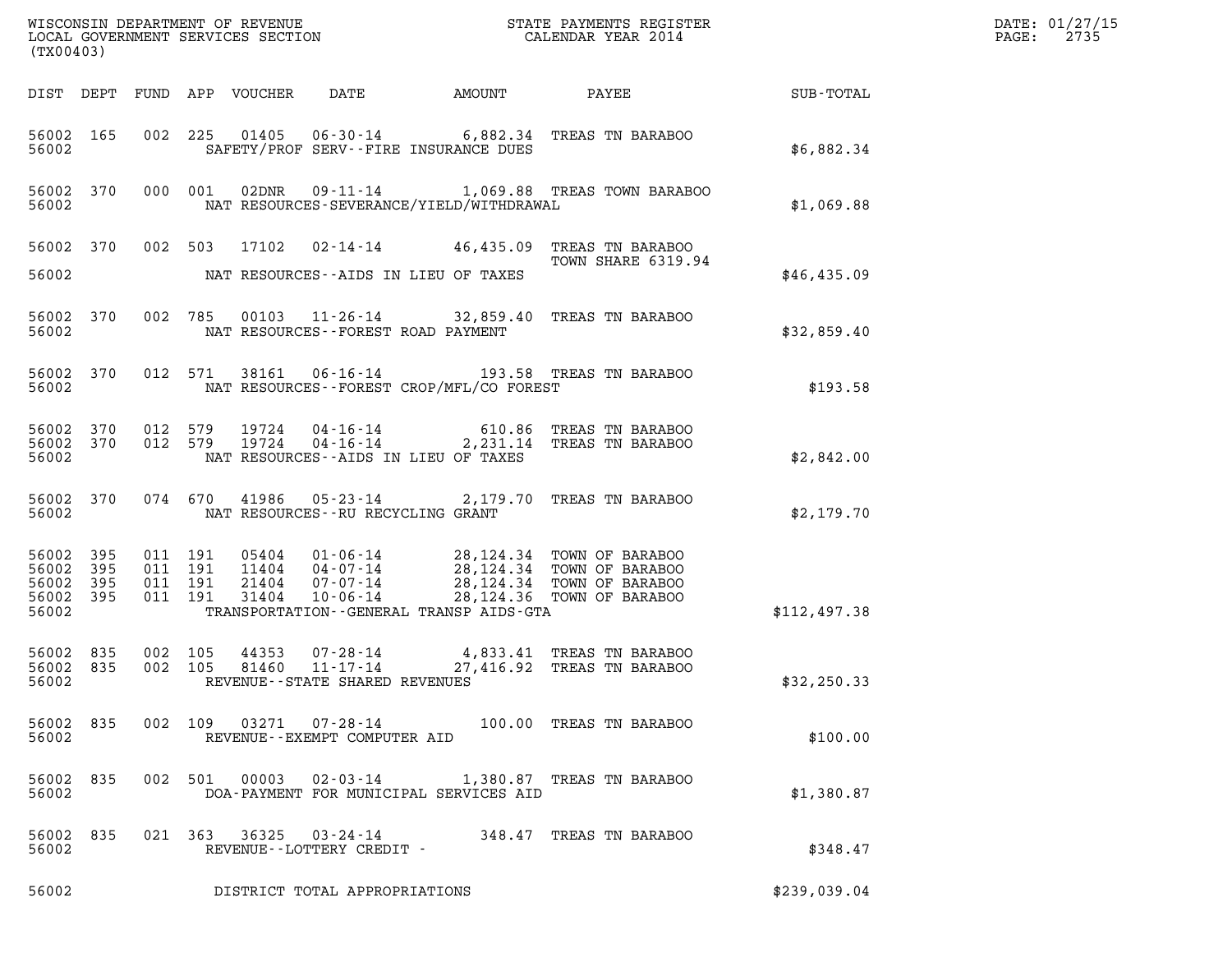| (TX00403)                       |              |                               |         |                         |                                      |                                              |                                                                                                                                                                  |              | DATE: 01/27/15<br>$\mathtt{PAGE:}$<br>2736 |
|---------------------------------|--------------|-------------------------------|---------|-------------------------|--------------------------------------|----------------------------------------------|------------------------------------------------------------------------------------------------------------------------------------------------------------------|--------------|--------------------------------------------|
|                                 |              |                               |         |                         |                                      | DIST DEPT FUND APP VOUCHER DATE AMOUNT PAYEE |                                                                                                                                                                  | SUB-TOTAL    |                                            |
| 56004 165<br>56004              |              |                               | 002 225 | 01406                   |                                      | SAFETY/PROF SERV--FIRE INSURANCE DUES        | 06-30-14 2,210.26 TREAS TN BEAR CREEK                                                                                                                            | \$2,210.26   |                                            |
| 56004 370                       |              |                               |         |                         |                                      |                                              | 002 503 17103 02-14-14 1,414.56 TREAS TN BEAR CREEK<br>TOWN SHARE 273.67                                                                                         |              |                                            |
| 56004                           |              |                               |         |                         |                                      | NAT RESOURCES--AIDS IN LIEU OF TAXES         |                                                                                                                                                                  | \$1,414.56   |                                            |
| 56004 370<br>56004              |              |                               |         |                         |                                      | NAT RESOURCES--FOREST CROP/MFL/CO FOREST     | 012 571 38162 06-16-14 1,239.43 TREAS TN BEAR CREEK                                                                                                              | \$1,239.43   |                                            |
| 56004 370<br>56004              |              |                               |         |                         |                                      | NAT RESOURCES--AIDS IN LIEU OF TAXES         | 012 579 19725 04-16-14 398.00 TREAS TN BEAR CREEK                                                                                                                | \$398.00     |                                            |
| 56004 370<br>56004              |              |                               | 074 670 | 41987                   | NAT RESOURCES - - RU RECYCLING GRANT |                                              | 05-23-14 1,052.21 TREAS TN BEAR CREEK                                                                                                                            | \$1,052.21   |                                            |
| 56004 395<br>56004<br>56004     | - 395<br>395 | 011 191<br>011 191<br>011 191 |         | 05405<br>11405<br>21405 |                                      |                                              | 01-06-14 23,186.44 TOWN OF BEAR CREEK<br>04-07-14 23,186.44 TOWN OF BEAR CREEK<br>07-07-14 23,186.44 TOWN OF BEAR CREEK<br>10-06-14 23,186.45 TOWN OF BEAR CREEK |              |                                            |
| 56004<br>56004                  | - 395        | 011 191                       |         | 31405                   |                                      | TRANSPORTATION--GENERAL TRANSP AIDS-GTA      |                                                                                                                                                                  | \$92,745.77  |                                            |
| 56004 395<br>56004              |              |                               |         |                         |                                      | TRANSPORTATION - - LRIP/TRIP/MSIP GRANTS     | 011 278 35468 12-30-14 21,569.21 TREAS TN BEAR CREEK                                                                                                             | \$21,569.21  |                                            |
| 56004 835<br>56004 835<br>56004 |              | 002 105                       | 002 105 | 44354<br>81461          | REVENUE - - STATE SHARED REVENUES    |                                              | 07-28-14 1,091.92 TREAS TN BEAR CREEK<br>11-17-14 6,220.06 TREAS TN BEAR CREEK                                                                                   | \$7,311.98   |                                            |
| 56004 835<br>56004              |              | 002 109                       |         | 03272                   | REVENUE--EXEMPT COMPUTER AID         |                                              | 07-28-14 1.00 TREAS TN BEAR CREEK                                                                                                                                | \$1.00       |                                            |
| 56004                           |              |                               |         |                         | DISTRICT TOTAL APPROPRIATIONS        |                                              |                                                                                                                                                                  | \$127,942.42 |                                            |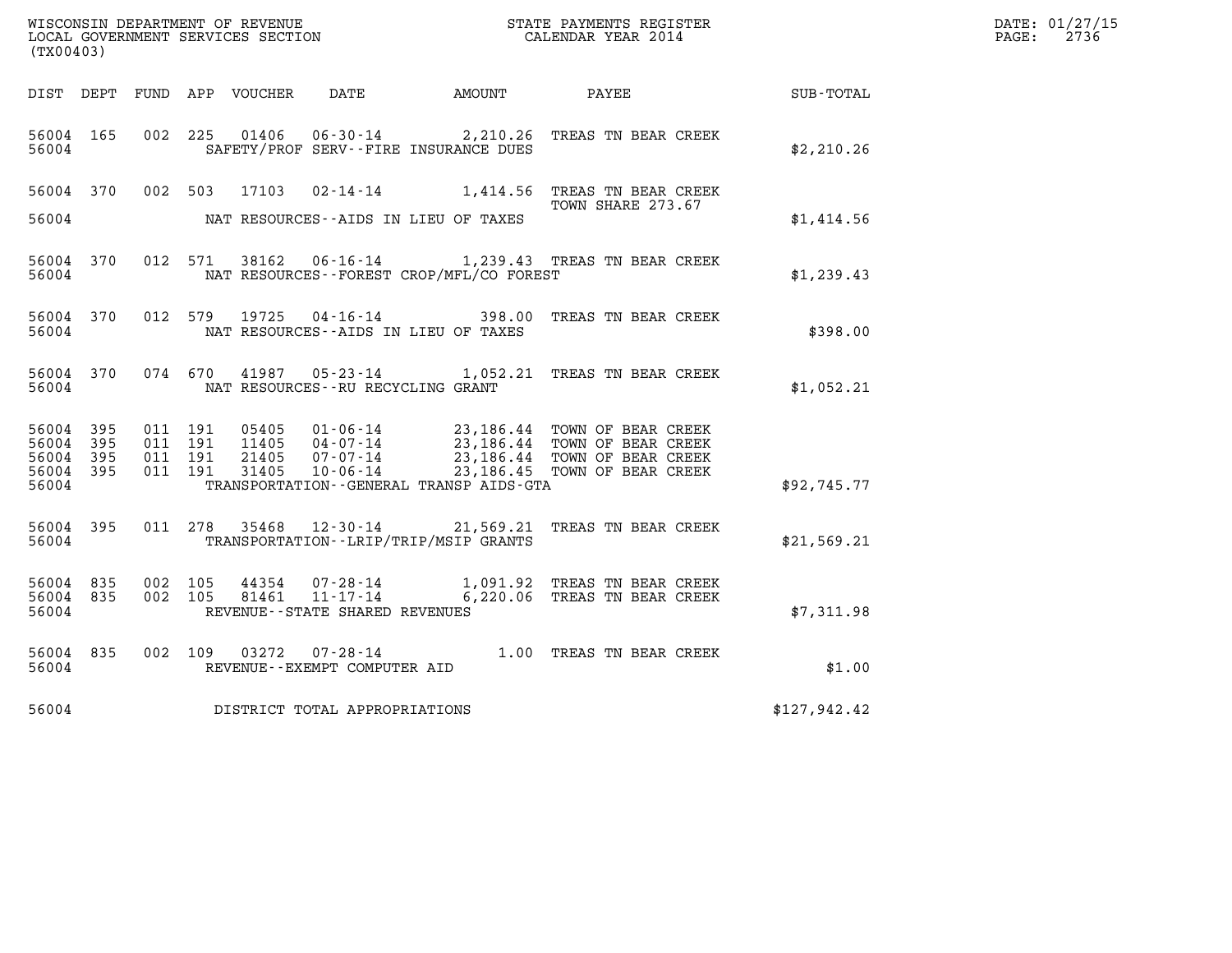| (TX00403)                                                  |                   |                                                     |                    |                            |                                                |                                             |                                                                                                                                                               |                  | DATE: 01/27/15<br>$\mathtt{PAGE:}$<br>2737 |
|------------------------------------------------------------|-------------------|-----------------------------------------------------|--------------------|----------------------------|------------------------------------------------|---------------------------------------------|---------------------------------------------------------------------------------------------------------------------------------------------------------------|------------------|--------------------------------------------|
|                                                            |                   |                                                     |                    | DIST DEPT FUND APP VOUCHER | DATE                                           | AMOUNT                                      | PAYEE                                                                                                                                                         | <b>SUB-TOTAL</b> |                                            |
| 56006 165<br>56006                                         |                   |                                                     |                    |                            |                                                | SAFETY/PROF SERV--FIRE INSURANCE DUES       | 002 225 01407 06-30-14 7,529.25 TREAS TN DELLONA                                                                                                              | \$7,529.25       |                                            |
| 56006 370<br>56006                                         |                   |                                                     | 000 001            |                            |                                                | NAT RESOURCES-SEVERANCE/YIELD/WITHDRAWAL    | 01DNR  06-19-14  7,096.35  TREAS TOWN DELLONA                                                                                                                 | \$7,096.35       |                                            |
|                                                            |                   |                                                     |                    |                            |                                                |                                             | 56006 370 002 503 17104 02-14-14 23,977.87 TREAS TN DELLONA<br>TOWN SHARE 1908.14                                                                             |                  |                                            |
| 56006                                                      |                   |                                                     |                    |                            |                                                | NAT RESOURCES--AIDS IN LIEU OF TAXES        |                                                                                                                                                               | \$23,977.87      |                                            |
| 56006 370<br>56006                                         |                   |                                                     |                    |                            |                                                | NAT RESOURCES - - FOREST CROP/MFL/CO FOREST | 012 571 38163 06-16-14 406.55 TREAS TN DELLONA                                                                                                                | \$406.55         |                                            |
| 56006 370<br>56006<br>56006<br>56006<br>56006 370<br>56006 | 370<br>370<br>370 | 012 579<br>012 579<br>012 579<br>012 579<br>012 579 |                    |                            |                                                | NAT RESOURCES--AIDS IN LIEU OF TAXES        |                                                                                                                                                               | \$1,634.84       |                                            |
| 56006                                                      |                   |                                                     |                    |                            |                                                | NAT RESOURCES--RU RECYCLING GRANT           | 56006 370 074 670 41988 05-23-14 1,441.25 TREAS TN DELLONA                                                                                                    | \$1,441.25       |                                            |
| 56006 395<br>56006 395<br>56006<br>56006 395<br>56006      | 395               | 011 191<br>011 191                                  | 011 191<br>011 191 | 31406                      | $10 - 06 - 14$                                 | TRANSPORTATION--GENERAL TRANSP AIDS-GTA     | 05406 01-06-14 26,356.65 TOWN OF DELLONA<br>11406 04-07-14 26,356.65 TOWN OF DELLONA<br>21406 07-07-14 26,356.65 TOWN OF DELLONA<br>26,356.65 TOWN OF DELLONA | \$105,426.60     |                                            |
| 56006 835<br>56006 835<br>56006                            |                   | 002 105<br>002 105                                  |                    |                            | REVENUE--STATE SHARED REVENUES                 |                                             |                                                                                                                                                               | \$14,618.41      |                                            |
| 56006 835<br>56006                                         |                   | 002 109                                             |                    |                            | 03273 07-28-14<br>REVENUE--EXEMPT COMPUTER AID |                                             | 135.00 TREAS TN DELLONA                                                                                                                                       | \$135.00         |                                            |
| 56006 835<br>56006                                         |                   |                                                     | 021 363            | 36326                      | 03-24-14<br>REVENUE--LOTTERY CREDIT -          |                                             | 2,526.72 TREAS TN DELLONA                                                                                                                                     | \$2,526.72       |                                            |
| 56006                                                      |                   |                                                     |                    |                            | DISTRICT TOTAL APPROPRIATIONS                  |                                             |                                                                                                                                                               | \$164,792.84     |                                            |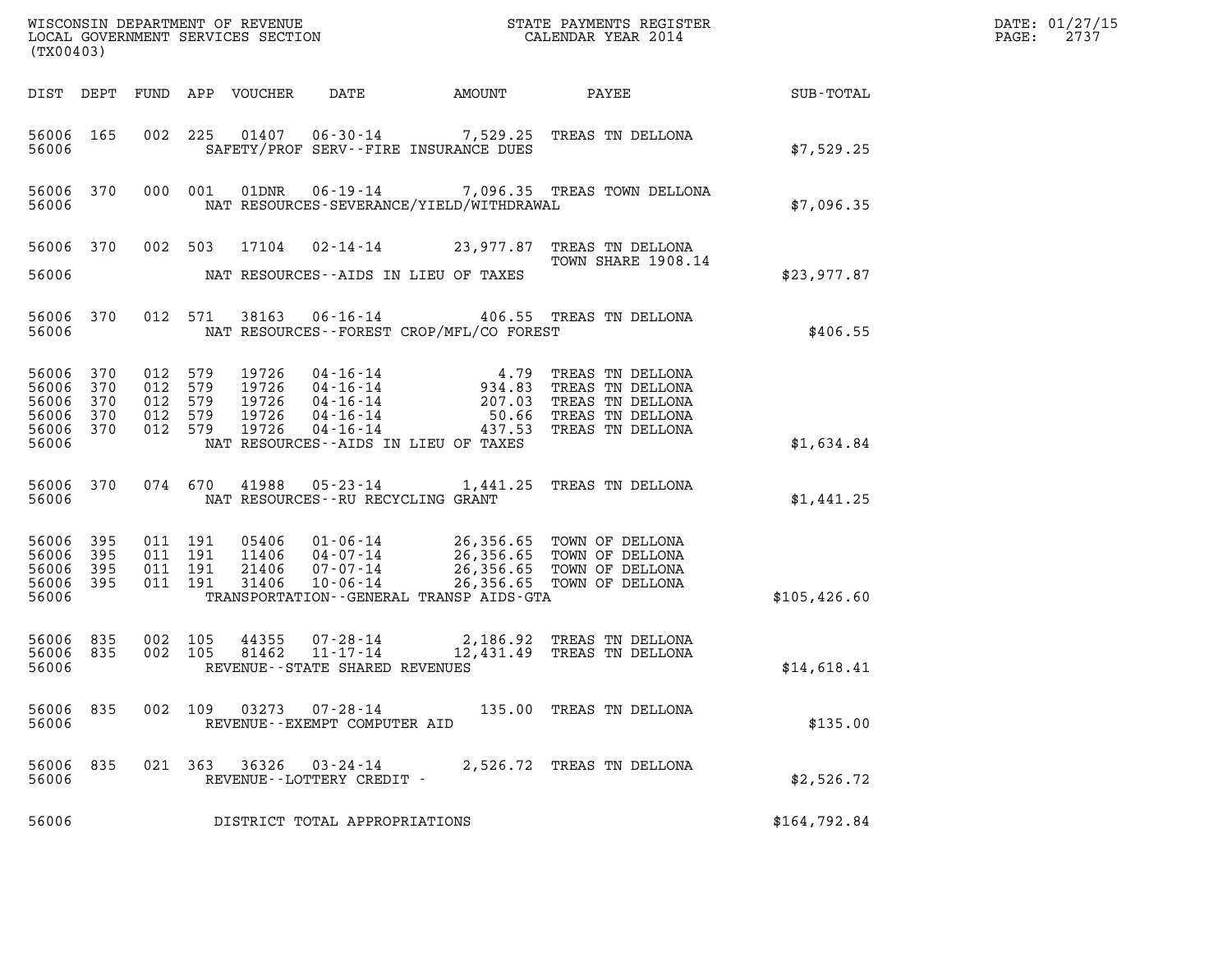| (TX00403)                                         |              |         |                                          |                            |                                                                                                |        | WISCONSIN DEPARTMENT OF REVENUE<br>LOCAL GOVERNMENT SERVICES SECTION CALENDAR YEAR 2014                                        |                  | DATE: 01/27/15<br>$\mathtt{PAGE:}$<br>2738 |
|---------------------------------------------------|--------------|---------|------------------------------------------|----------------------------|------------------------------------------------------------------------------------------------|--------|--------------------------------------------------------------------------------------------------------------------------------|------------------|--------------------------------------------|
|                                                   |              |         |                                          | DIST DEPT FUND APP VOUCHER | DATE                                                                                           | AMOUNT | PAYEE                                                                                                                          | <b>SUB-TOTAL</b> |                                            |
| 56008 165<br>56008                                |              |         |                                          |                            | SAFETY/PROF SERV--FIRE INSURANCE DUES                                                          |        | 002 225 01408 06-30-14 11,392.70 TREAS TN DELTON                                                                               | \$11,392.70      |                                            |
| 56008                                             |              |         |                                          | 56008 370 002 503 16658    | NAT RESOURCES--AIDS IN LIEU OF TAXES                                                           |        | 01-30-14 56,782.18 TREAS TN DELTON<br>TOWN SHARE 3479.34                                                                       | \$56,782.18      |                                            |
| 56008 370<br>56008                                |              |         | 012 571                                  |                            | NAT RESOURCES--FOREST CROP/MFL/CO FOREST                                                       |        | 38164  06-16-14  125.36  TREAS TN DELTON                                                                                       | \$125.36         |                                            |
| 56008<br>56008 370<br>56008 370<br>56008          | 370          | 012 579 | 012 579<br>012 579                       | 19727                      | 19727 04-16-14<br>19727   04-16-14<br>$04 - 16 - 14$<br>NAT RESOURCES -- AIDS IN LIEU OF TAXES |        | 237.69 TREAS TN DELTON<br>629.51 TREAS TN DELTON<br>2,505.46 TREAS TN DELTON                                                   | \$3,372.66       |                                            |
| 56008 370<br>56008                                |              |         | 074 670                                  | 41989                      | NAT RESOURCES -- RU RECYCLING GRANT                                                            |        | 05-23-14 3,406.22 TREAS TN DELTON                                                                                              | \$3,406.22       |                                            |
| 56008 395<br>56008<br>56008<br>56008 395<br>56008 | 395<br>- 395 |         | 011 191<br>011 191<br>011 191<br>011 191 | 05407<br>21407<br>31407    | 11407   04-07-14<br>07-07-14<br>$10 - 06 - 14$<br>TRANSPORTATION--GENERAL TRANSP AIDS-GTA      |        | 01-06-14 29,214.60 TOWN OF DELTON<br>04-07-14 29,214.60 TOWN OF DELTON<br>29,214.60 TOWN OF DELTON<br>29,214.60 TOWN OF DELTON | \$116,858.40     |                                            |
| 56008 435<br>56008                                |              |         | 005 162                                  |                            | HS--AMBULANCE FUNDING ASSISTANCE GRANTS                                                        |        | 01HSD  09-08-14  6,827.22  TREAS TOWN DELTON                                                                                   | \$6,827.22       |                                            |
| 56008 835<br>56008 835<br>56008                   |              |         | 002 105<br>002 105                       | 81463                      | 44356 07-28-14<br>$11 - 17 - 14$<br>REVENUE - - STATE SHARED REVENUES                          |        | 5,147.02 TREAS TN DELTON<br>29,213.05 TREAS TN DELTON                                                                          | \$34,360.07      |                                            |
| 56008                                             | 56008 835    |         | 002 109                                  |                            | $03274$ $07 - 28 - 14$<br>REVENUE--EXEMPT COMPUTER AID                                         |        | 4,225.00 TREAS TN DELTON                                                                                                       | \$4,225.00       |                                            |
| 56008 835<br>56008                                |              |         |                                          |                            | DOA-PAYMENT FOR MUNICIPAL SERVICES AID                                                         |        | 002 501 00003 02-03-14 900.99 TREAS TN DELTON                                                                                  | \$900.99         |                                            |
| 56008 835<br>56008                                |              |         |                                          |                            | 021 363 36327 03-24-14<br>REVENUE--LOTTERY CREDIT -                                            |        | 5,569.54 TREAS TN DELTON                                                                                                       | \$5,569.54       |                                            |
| 56008                                             |              |         |                                          |                            | DISTRICT TOTAL APPROPRIATIONS                                                                  |        |                                                                                                                                | \$243,820.34     |                                            |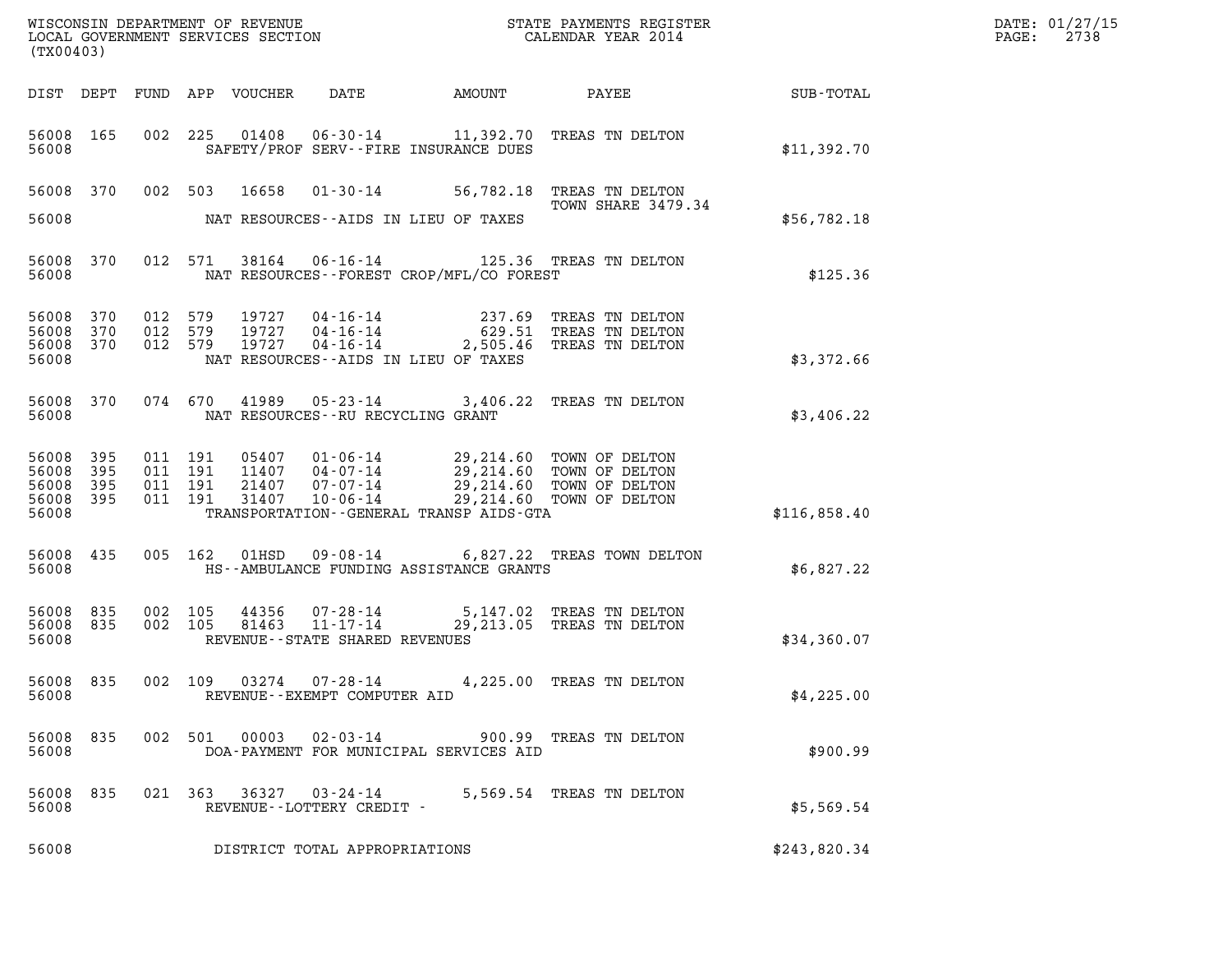| WISCONSIN DEPARTMENT OF REVENUE   | STATE PAYMENTS REGISTER | DATE: 01/27/15 |
|-----------------------------------|-------------------------|----------------|
| LOCAL GOVERNMENT SERVICES SECTION | CALENDAR YEAR 2014      | 2739<br>PAGE:  |

| WISCONSIN DEPARTMENT OF REVENUE<br>LOCAL GOVERNMENT SERVICES SECTION CALENDAR YEAR 2014<br>(TX00403) |              |                                          |  |                         |                                |                                              |                                                                                                                                                                                                  |               | DATE: 01/27/15<br>$\mathtt{PAGE}$ :<br>2739 |
|------------------------------------------------------------------------------------------------------|--------------|------------------------------------------|--|-------------------------|--------------------------------|----------------------------------------------|--------------------------------------------------------------------------------------------------------------------------------------------------------------------------------------------------|---------------|---------------------------------------------|
|                                                                                                      |              |                                          |  |                         |                                | DIST DEPT FUND APP VOUCHER DATE AMOUNT PAYEE |                                                                                                                                                                                                  | SUB-TOTAL     |                                             |
| 56010 165<br>56010                                                                                   |              | 002 225                                  |  |                         |                                | SAFETY/PROF SERV--FIRE INSURANCE DUES        | 01409  06-30-14  4,977.57  TREAS TN EXCELSIOR                                                                                                                                                    | \$4,977.57    |                                             |
| 56010 370<br>56010 370<br>56010 370<br>56010                                                         |              | 000 001<br>000 001<br>000 001            |  |                         |                                | NAT RESOURCES-SEVERANCE/YIELD/WITHDRAWAL     |                                                                                                                                                                                                  | \$3,028.33    |                                             |
| 56010 370<br>56010 370                                                                               |              | 002 503<br>002 503                       |  |                         |                                |                                              | 16659  01-30-14   1,914.30   TREAS TN EXCELSIOR<br>16659  01-30-14   1,584.05   TREAS TN EXCELSIOR<br>TOWN SHARE 315.03                                                                          |               |                                             |
| 56010                                                                                                |              |                                          |  |                         |                                | NAT RESOURCES--AIDS IN LIEU OF TAXES         |                                                                                                                                                                                                  | \$3,498.35    |                                             |
| 56010                                                                                                |              |                                          |  |                         |                                | NAT RESOURCES--FOREST CROP/MFL/CO FOREST     | 56010 370 012 571 38165 06-16-14 382.67 TREAS TN EXCELSIOR                                                                                                                                       | \$382.67      |                                             |
| 56010 370<br>56010<br>56010 370<br>56010                                                             | 370          | 012 579<br>012 579<br>012 579            |  | 19728<br>19728<br>19728 |                                | NAT RESOURCES--AIDS IN LIEU OF TAXES         | 04-16-14 5.86 TREAS TN EXCELSIOR<br>04-16-14 58.60 TREAS TN EXCELSIOR<br>04-16-14 90.39 TREAS TN EXCELSIOR                                                                                       | \$154.85      |                                             |
| 56010 370<br>56010                                                                                   |              |                                          |  |                         |                                | NAT RESOURCES--RU RECYCLING GRANT            | 074 670 41990 05-23-14 1,865.94 TREAS TN EXCELSIOR                                                                                                                                               | \$1,865.94    |                                             |
| 56010 395<br>56010<br>56010<br>56010 395<br>56010                                                    | 395<br>- 395 | 011 191<br>011 191<br>011 191<br>011 191 |  |                         |                                | TRANSPORTATION--GENERAL TRANSP AIDS-GTA      | 05408  01-06-14  27,817.38  TOWN OF EXCELSIOR<br>11408  04-07-14  27,817.38  TOWN OF EXCELSIOR<br>21408  07-07-14  27,817.38  TOWN OF EXCELSIOR<br>31408  10-06-14  27,817.38  TOWN OF EXCELSIOR | \$111, 269.52 |                                             |
| 56010 835<br>56010 835<br>56010                                                                      |              | 002 105<br>002 105                       |  |                         | REVENUE--STATE SHARED REVENUES |                                              | 44357  07-28-14  3,349.87  TREAS TN EXCELSIOR<br>81464  11-17-14  19,000.52  TREAS TN EXCELSIOR                                                                                                  | \$22,350.39   |                                             |
| 56010 835<br>56010                                                                                   |              |                                          |  |                         | REVENUE--EXEMPT COMPUTER AID   |                                              | 002 109 03275 07-28-14 23.00 TREAS TN EXCELSIOR                                                                                                                                                  | \$23.00       |                                             |
| 56010                                                                                                |              |                                          |  |                         | DISTRICT TOTAL APPROPRIATIONS  |                                              |                                                                                                                                                                                                  | \$147,550.62  |                                             |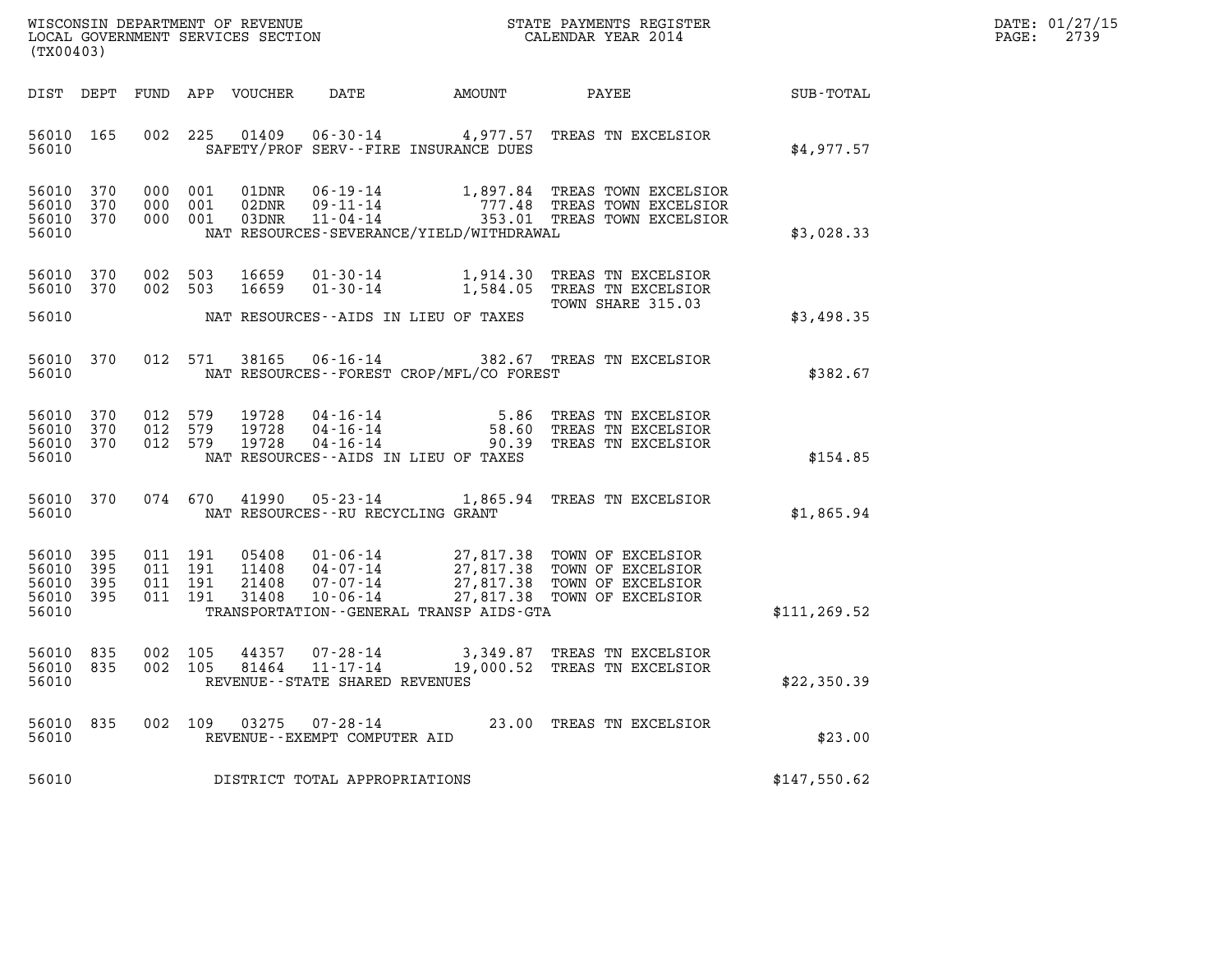| WISCONSIN DEPARTMENT OF REVENUE   | STATE PAYMENTS REGISTER | DATE: 01/27/15 |
|-----------------------------------|-------------------------|----------------|
| LOCAL GOVERNMENT SERVICES SECTION | CALENDAR YEAR 2014      | 2740<br>PAGE:  |

| (TX00403)                                 |                          |                          |                          |                                  |                                                                       |                                                                                              |                                                                                  |                  |
|-------------------------------------------|--------------------------|--------------------------|--------------------------|----------------------------------|-----------------------------------------------------------------------|----------------------------------------------------------------------------------------------|----------------------------------------------------------------------------------|------------------|
| DIST                                      | DEPT                     | FUND                     |                          | APP VOUCHER                      | DATE                                                                  | <b>EXAMPLE THE PROPERTY OF AMOUNT</b>                                                        | PAYEE                                                                            | <b>SUB-TOTAL</b> |
| 56012<br>56012                            | 165                      | 002                      | 225                      | 01410                            | $06 - 30 - 14$                                                        | 3,845.49<br>SAFETY/PROF SERV--FIRE INSURANCE DUES                                            | TREAS TN FAIRFIELD                                                               | \$3,845.49       |
| 56012<br>56012                            | 370<br>370               | 002<br>002               | 503<br>503               | 17105<br>17105                   | $02 - 14 - 14$<br>$02 - 14 - 14$                                      | 6,023.89<br>16,553.66                                                                        | TREAS TN FAIRFIELD<br>TREAS TN FAIRFIELD<br><b>TOWN SHARE 2553.69</b>            |                  |
| 56012                                     |                          |                          |                          |                                  |                                                                       | NAT RESOURCES--AIDS IN LIEU OF TAXES                                                         |                                                                                  | \$22,577.55      |
| 56012<br>56012                            | 370                      | 012                      | 571                      | 38166                            | 06-16-14                                                              | NAT RESOURCES - - FOREST CROP/MFL/CO FOREST                                                  | 305.96 TREAS TN FAIRFIELD                                                        | \$305.96         |
| 56012<br>56012<br>56012                   | 370<br>370               | 012<br>012               | 579<br>579               | 19729<br>19729                   | $04 - 16 - 14$<br>$04 - 16 - 14$                                      | 554.97<br>227.29<br>NAT RESOURCES -- AIDS IN LIEU OF TAXES                                   | TREAS TN FAIRFIELD<br>TREAS TN FAIRFIELD                                         | \$782.26         |
| 56012<br>56012                            | 370                      | 074                      | 670                      | 41991                            | $05 - 23 - 14$<br>NAT RESOURCES--RU RECYCLING GRANT                   | 3,270.74                                                                                     | TREAS TN FAIRFIELD                                                               | \$3,270.74       |
| 56012<br>56012<br>56012<br>56012<br>56012 | 395<br>395<br>395<br>395 | 011<br>011<br>011<br>011 | 191<br>191<br>191<br>191 | 05409<br>11409<br>21409<br>31409 | $01 - 06 - 14$<br>$04 - 07 - 14$<br>$07 - 07 - 14$<br>$10 - 06 - 14$  | 18,126.81<br>18, 126.81<br>18,126.81<br>18,126.82<br>TRANSPORTATION--GENERAL TRANSP AIDS-GTA | TOWN OF FAIRFIELD<br>TOWN OF FAIRFIELD<br>TOWN OF FAIRFIELD<br>TOWN OF FAIRFIELD | \$72,507.25      |
| 56012<br>56012<br>56012                   | 835<br>835               | 002<br>002               | 105<br>105               | 44358<br>81465                   | $07 - 28 - 14$<br>$11 - 17 - 14$<br>REVENUE - - STATE SHARED REVENUES | 1,770.60<br>10,033.77                                                                        | TREAS TN FAIRFIELD<br>TREAS TN FAIRFIELD                                         | \$11,804.37      |
| 56012<br>56012                            | 835                      | 002                      | 109                      | 03276                            | $07 - 28 - 14$<br>REVENUE--EXEMPT COMPUTER AID                        |                                                                                              | 129.00 TREAS TN FAIRFIELD                                                        | \$129.00         |
| 56012<br>56012                            | 835                      | 021                      | 363                      | 36328                            | $03 - 24 - 14$<br>REVENUE--LOTTERY CREDIT -                           |                                                                                              | 536.16 TREAS TN FAIRFIELD                                                        | \$536.16         |
| 56012                                     |                          |                          |                          |                                  | DISTRICT TOTAL APPROPRIATIONS                                         |                                                                                              |                                                                                  | \$115,758.78     |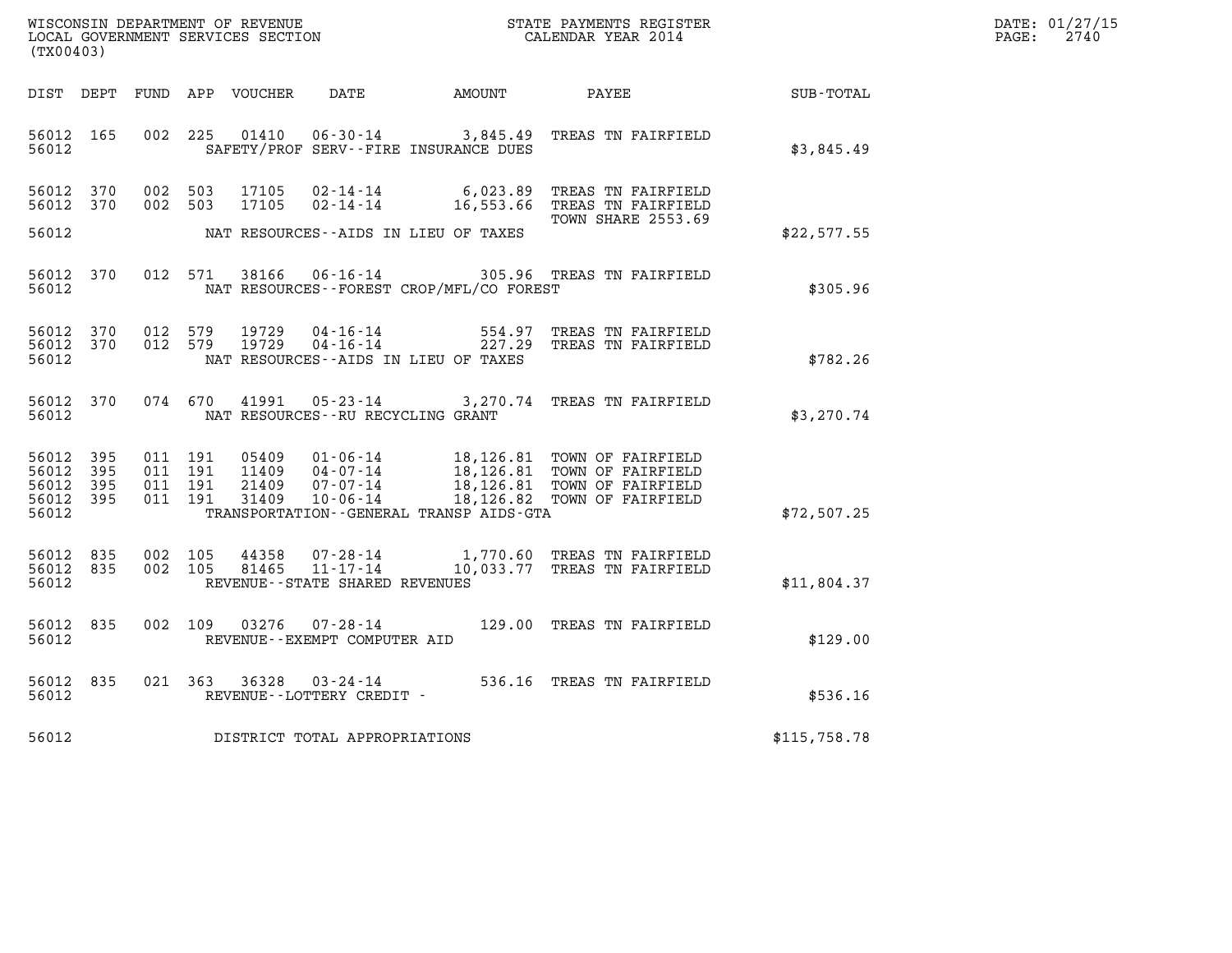|                                                   | WISCONSIN DEPARTMENT OF REVENUE<br>LOCAL GOVERNMENT SERVICES SECTION<br>LOCAL GOVERNMENT SERVICES SECTION<br>CALENDAR YEAR 2014<br>(TX00403) |                    |                    |                                 |                                     |                                             |                                                                                                                                                                               |              | DATE: 01/27/15<br>$\mathtt{PAGE:}$<br>2741 |
|---------------------------------------------------|----------------------------------------------------------------------------------------------------------------------------------------------|--------------------|--------------------|---------------------------------|-------------------------------------|---------------------------------------------|-------------------------------------------------------------------------------------------------------------------------------------------------------------------------------|--------------|--------------------------------------------|
|                                                   |                                                                                                                                              |                    |                    | DIST DEPT FUND APP VOUCHER DATE |                                     |                                             | AMOUNT PAYEE                                                                                                                                                                  | SUB-TOTAL    |                                            |
| 56014 165<br>56014                                |                                                                                                                                              |                    |                    |                                 |                                     | SAFETY/PROF SERV--FIRE INSURANCE DUES       | 002 225 01411 06-30-14 2,479.80 TREAS TN FRANKLIN                                                                                                                             | \$2,479.80   |                                            |
| 56014 370<br>56014                                | 56014 370                                                                                                                                    | 000 001            |                    |                                 |                                     | NAT RESOURCES-SEVERANCE/YIELD/WITHDRAWAL    | 000 001 01DNR 06-19-14 166.61 TREAS TOWN FRANKLIN<br>000 001 02DNR 09-11-14 363.67 TREAS TOWN FRANKLIN                                                                        | \$530.28     |                                            |
| 56014                                             |                                                                                                                                              |                    |                    |                                 |                                     | NAT RESOURCES - - FOREST CROP/MFL/CO FOREST | 56014 370 012 571 38167 06-16-14 998.90 TREAS TN FRANKLIN                                                                                                                     | \$998.90     |                                            |
| 56014                                             | 56014 370                                                                                                                                    |                    |                    |                                 | NAT RESOURCES -- RU RECYCLING GRANT |                                             | 074 670 41992 05-23-14 651.29 TREAS TN FRANKLIN                                                                                                                               | \$651.29     |                                            |
| 56014<br>56014<br>56014 395<br>56014 395<br>56014 | 395<br>395                                                                                                                                   | 011 191<br>011 191 | 011 191<br>011 191 | 31410                           | $10 - 06 - 14$                      | TRANSPORTATION--GENERAL TRANSP AIDS-GTA     | 05410   01-06-14   32,628.26 TOWN OF FRANKLIN<br>11410   04-07-14   32,628.26 TOWN OF FRANKLIN<br>21410   07-07-14   32,628.26 TOWN OF FRANKLIN<br>32,628.27 TOWN OF FRANKLIN | \$130.513.05 |                                            |
| 56014 835<br>56014                                | 56014 835                                                                                                                                    | 002 105<br>002 105 |                    |                                 | REVENUE - - STATE SHARED REVENUES   |                                             | 44359 07-28-14 1,809.87 TREAS TN FRANKLIN<br>81466  11-17-14   10,255.94  TREAS TN FRANKLIN                                                                                   | \$12,065.81  |                                            |
| 56014 835<br>56014                                |                                                                                                                                              |                    |                    |                                 | REVENUE--EXEMPT COMPUTER AID        |                                             | 002 109 03277 07-28-14 70.00 TREAS TN FRANKLIN                                                                                                                                | \$70.00      |                                            |
| 56014                                             |                                                                                                                                              |                    |                    |                                 | DISTRICT TOTAL APPROPRIATIONS       |                                             |                                                                                                                                                                               | \$147,309.13 |                                            |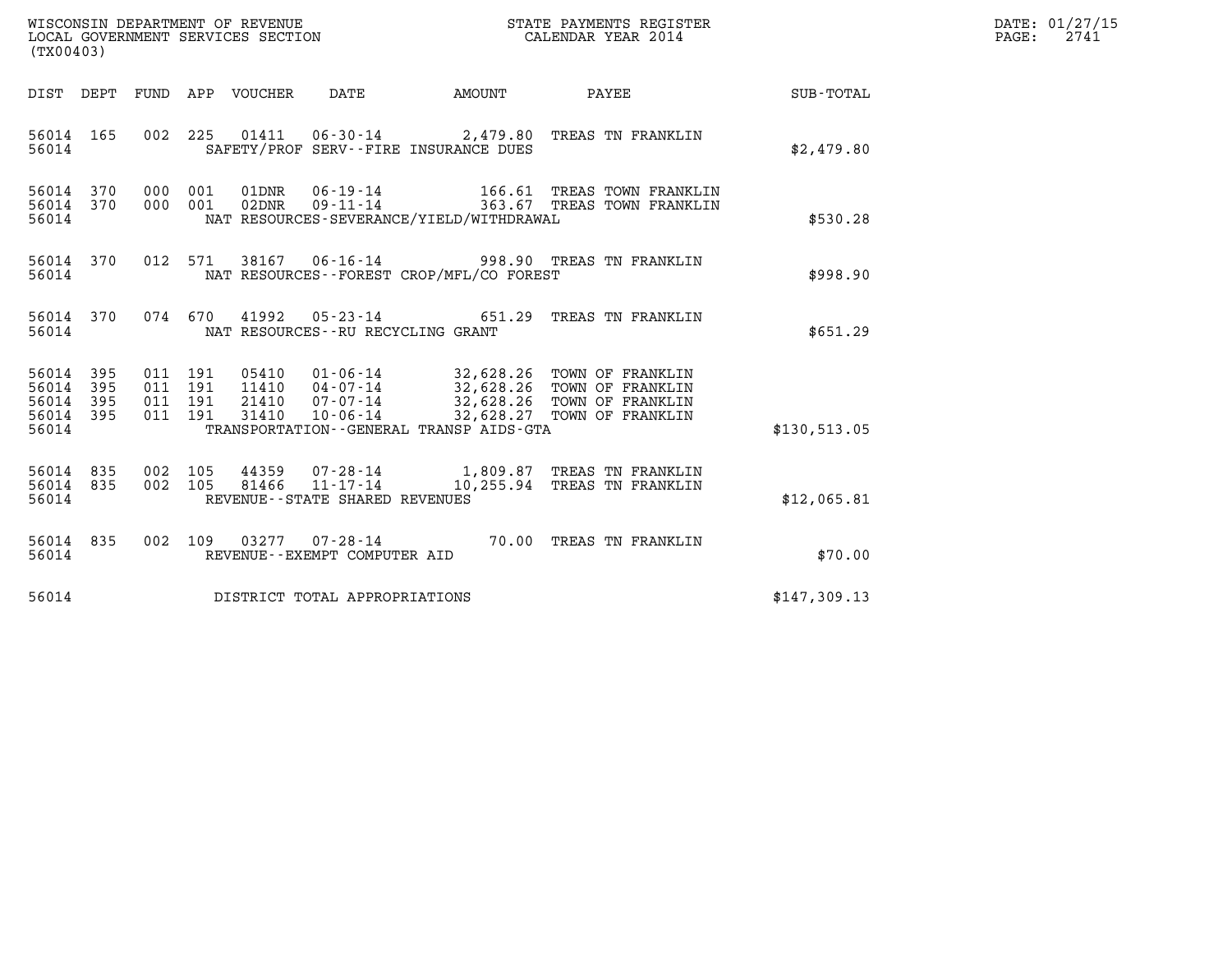| (TX00403)                                 |                            |                                          |                            |                                                                |              | DATE: 01/27/15<br>2742<br>$\mathtt{PAGE:}$                                                                                                                                      |              |  |
|-------------------------------------------|----------------------------|------------------------------------------|----------------------------|----------------------------------------------------------------|--------------|---------------------------------------------------------------------------------------------------------------------------------------------------------------------------------|--------------|--|
|                                           |                            |                                          | DIST DEPT FUND APP VOUCHER | DATE                                                           | AMOUNT PAYEE |                                                                                                                                                                                 | SUB-TOTAL    |  |
| 56016 165<br>56016                        |                            |                                          |                            | SAFETY/PROF SERV--FIRE INSURANCE DUES                          |              | 002 225 01412 06-30-14 1,635.23 TREAS TN FREEDOM                                                                                                                                | \$1,635.23   |  |
| 56016 370<br>56016                        |                            |                                          | 000 001<br>01DNR           | NAT RESOURCES-SEVERANCE/YIELD/WITHDRAWAL                       |              | 06-19-14 1,332.34 TREAS TOWN FREEDOM                                                                                                                                            | \$1,332.34   |  |
|                                           |                            |                                          |                            |                                                                |              | 56016 370 002 503 16660 01-30-14 2,299.97 TREAS TN FREEDOM<br>TOWN SHARE 556.23                                                                                                 |              |  |
| 56016                                     |                            |                                          |                            | NAT RESOURCES--AIDS IN LIEU OF TAXES                           |              |                                                                                                                                                                                 | \$2,299.97   |  |
| 56016 370<br>56016                        |                            |                                          | 012 571                    | NAT RESOURCES--FOREST CROP/MFL/CO FOREST                       |              | 38168  06-16-14  934.50  TREAS TN FREEDOM                                                                                                                                       | \$934.50     |  |
| 56016 370<br>56016                        |                            |                                          | 074 670                    | NAT RESOURCES -- RU RECYCLING GRANT                            |              | 41993  05-23-14   1,500.67   TREAS TN FREEDOM                                                                                                                                   | \$1,500.67   |  |
| 56016<br>56016<br>56016<br>56016<br>56016 | 395<br>395<br>- 395<br>395 | 011 191<br>011 191<br>011 191<br>011 191 | 31411                      | $10 - 06 - 14$<br>TRANSPORTATION - - GENERAL TRANSP AIDS - GTA |              | 05411   01-06-14   22,202.03   TOWN OF FREEDOM<br>11411   04-07-14   22,202.03   TOWN OF FREEDOM<br>21411   07-07-14   22,202.03   TOWN OF FREEDOM<br>22,202.06 TOWN OF FREEDOM | \$88,808.15  |  |
| 56016 835<br>56016 835<br>56016           |                            | 002 105                                  | 44360<br>002 105           | 81467 11-17-14<br>REVENUE--STATE SHARED REVENUES               |              | 07-28-14 3,872.48 TREAS TN FREEDOM<br>9,133.46 TREAS TN FREEDOM                                                                                                                 | \$13,005.94  |  |
| 56016 835<br>56016                        |                            |                                          |                            | REVENUE--EXEMPT COMPUTER AID                                   |              | 002 109 03278 07-28-14 16.00 TREAS TN FREEDOM                                                                                                                                   | \$16.00      |  |
| 56016                                     |                            |                                          |                            | DISTRICT TOTAL APPROPRIATIONS                                  |              |                                                                                                                                                                                 | \$109,532.80 |  |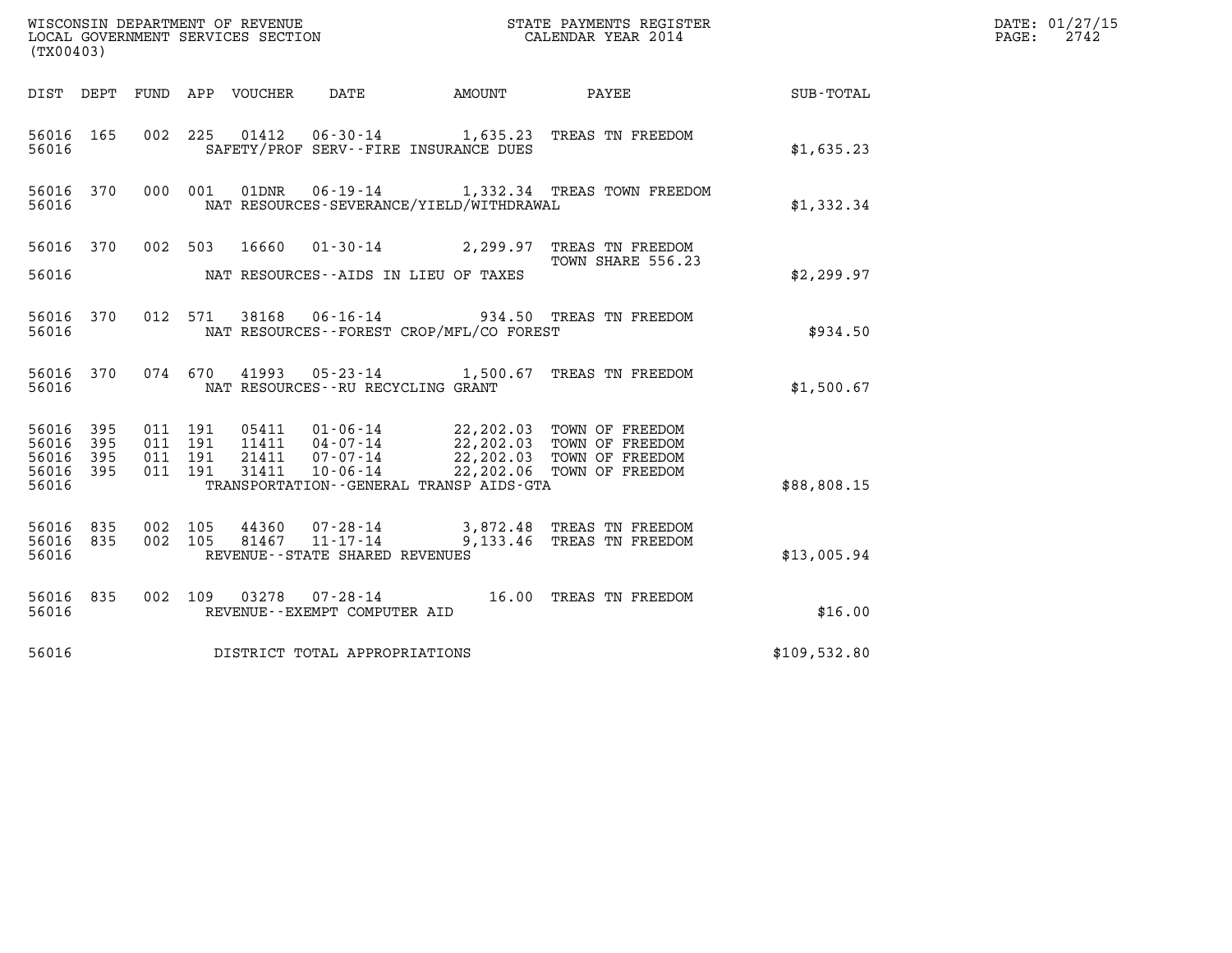|                                                       | (TX00403) |                                         |         |               |                                                        |                                                |                                                                                                                                                                                                  |               | DATE: 01/27/15<br>$\mathtt{PAGE:}$<br>2743 |
|-------------------------------------------------------|-----------|-----------------------------------------|---------|---------------|--------------------------------------------------------|------------------------------------------------|--------------------------------------------------------------------------------------------------------------------------------------------------------------------------------------------------|---------------|--------------------------------------------|
|                                                       |           |                                         |         |               |                                                        |                                                |                                                                                                                                                                                                  |               |                                            |
| 56018                                                 |           |                                         |         |               |                                                        | SAFETY/PROF SERV--FIRE INSURANCE DUES          | 56018 165 002 225 01413 06-30-14 3,899.39 TREAS TN GREENFIELD                                                                                                                                    | \$3,899.39    |                                            |
| 56018                                                 |           |                                         |         |               |                                                        | NAT RESOURCES-SEVERANCE/YIELD/WITHDRAWAL       | 56018 370 000 001 01DNR 06-19-14 266.28 TREAS TOWN GREENFIELD                                                                                                                                    | \$266.28      |                                            |
| 56018 370                                             |           | 56018 370 002 503<br>002 503            |         |               |                                                        |                                                | 17213  03-14-14  96.91  TREAS TN GREENFIELD<br>17213  03-14-14  36,940.95  TREAS TN GREENFIELD<br>TOWN SHARE 5065.21                                                                             |               |                                            |
|                                                       |           |                                         |         |               |                                                        | 56018 MAT RESOURCES--AIDS IN LIEU OF TAXES     |                                                                                                                                                                                                  | \$37,037.86   |                                            |
|                                                       |           |                                         |         |               |                                                        | 56018 MAT RESOURCES--FOREST CROP/MFL/CO FOREST | 56018 370 012 571 38169 06-16-14 538.62 TREAS TN GREENFIELD                                                                                                                                      | \$538.62      |                                            |
| 56018 370<br>56018 370<br>56018                       |           | 56018 370 012 579<br>012 579<br>012 579 |         |               |                                                        | NAT RESOURCES--AIDS IN LIEU OF TAXES           | 19730  04-16-14  30.11 TREAS TN GREENFIELD<br>19730  04-16-14   1.70 TREAS TN GREENFIELD<br>19730  04-16-14   2,537.51 TREAS TN GREENFIELD                                                       | \$2,569.32    |                                            |
|                                                       |           | 56018 300                               |         |               | NAT RESOURCES--RU RECYCLING GRANT                      |                                                | 56018 370 074 670 41994 05-23-14 1,233.66 TREAS TN GREENFIELD                                                                                                                                    | \$1,233.66    |                                            |
| 56018 395<br>56018<br>56018 395<br>56018 395<br>56018 | 395       | 011 191<br>011 191<br>011 191           | 011 191 |               |                                                        | TRANSPORTATION--GENERAL TRANSP AIDS-GTA        | 05412  01-06-14  18,137.39 TOWN OF GREENFIELD<br>11412  04-07-14  18,137.39 TOWN OF GREENFIELD<br>21412  07-07-14  18,137.39 TOWN OF GREENFIELD<br>31412  10-06-14  18,137.42 TOWN OF GREENFIELD | \$72,549.59   |                                            |
| 56018 835<br>56018 835<br>56018                       |           | 002 105                                 | 002 105 | 81468         | REVENUE--STATE SHARED REVENUES                         |                                                | 44361  07-28-14   1,503.20 TREAS TN GREENFIELD<br>81468   11-17-14   8,601.60 TREAS TN GREENFIELD                                                                                                | \$10,104.80   |                                            |
| 56018 835<br>56018                                    |           |                                         |         |               | 002 109 03279 07-28-14<br>REVENUE--EXEMPT COMPUTER AID |                                                | 40.00 TREAS TN GREENFIELD                                                                                                                                                                        | \$40.00       |                                            |
| 56018 835<br>56018                                    |           |                                         |         | 002 501 00003 | 02-03-14                                               | DOA-PAYMENT FOR MUNICIPAL SERVICES AID         | 142.94 TREAS TN GREENFIELD                                                                                                                                                                       | \$142.94      |                                            |
| 56018                                                 |           |                                         |         |               | DISTRICT TOTAL APPROPRIATIONS                          |                                                |                                                                                                                                                                                                  | \$128, 382.46 |                                            |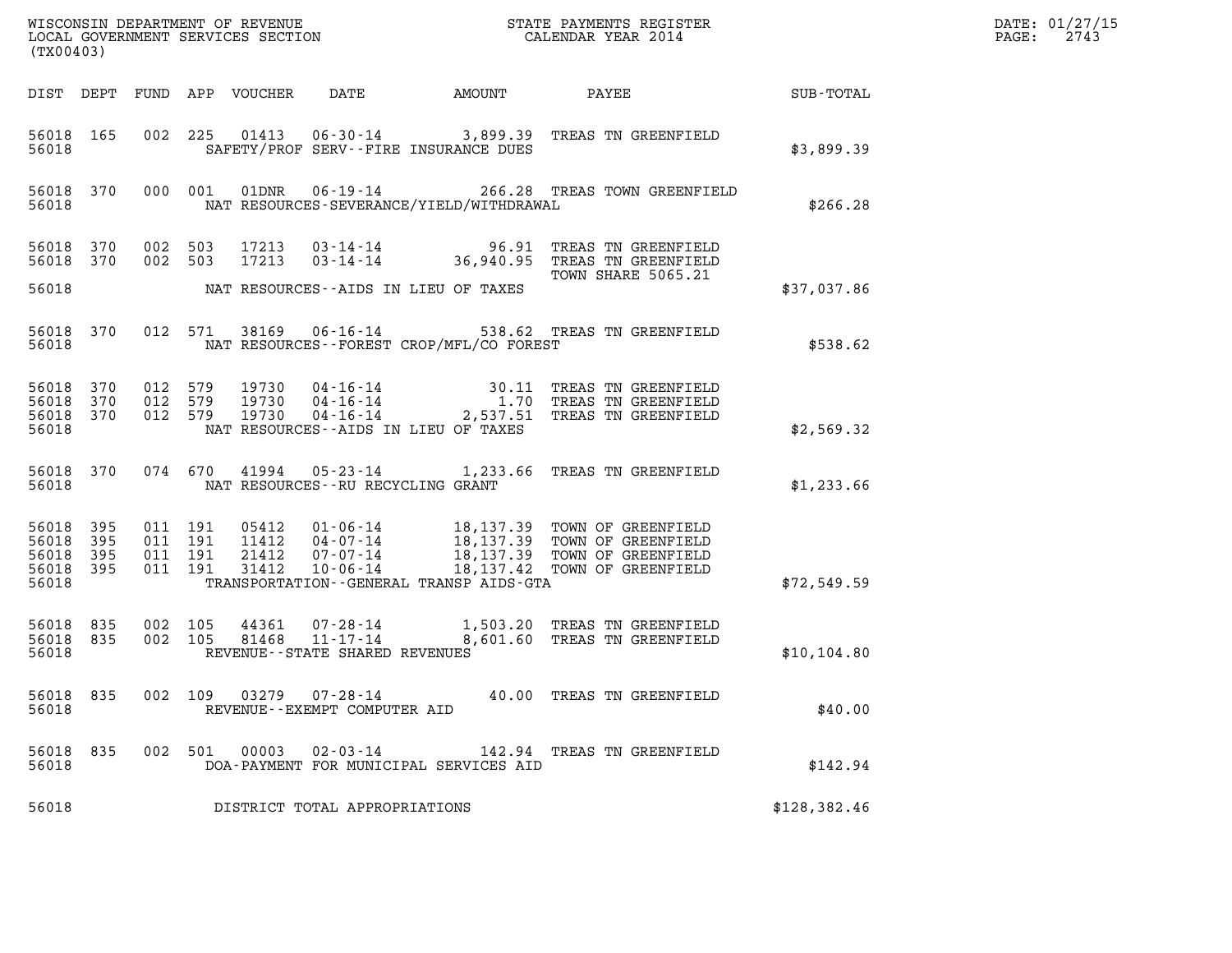|                                              |           |                                          |                |                                                  |                                             |                                                                                                                                                                                        |                                                     | DATE: 01/27/15<br>$\mathtt{PAGE:}$<br>2744 |
|----------------------------------------------|-----------|------------------------------------------|----------------|--------------------------------------------------|---------------------------------------------|----------------------------------------------------------------------------------------------------------------------------------------------------------------------------------------|-----------------------------------------------------|--------------------------------------------|
| (TX00403)                                    |           |                                          |                |                                                  |                                             |                                                                                                                                                                                        |                                                     |                                            |
|                                              |           |                                          |                |                                                  | DIST DEPT FUND APP VOUCHER DATE AMOUNT      | PAYEE                                                                                                                                                                                  | $\begin{array}{lcl} \text{SUB - TOTAL} \end{array}$ |                                            |
| 56020 165<br>56020                           |           |                                          | 002 225 01414  |                                                  | SAFETY/PROF SERV--FIRE INSURANCE DUES       | 06-30-14 2,569.65 TREAS TN HONEY CREEK                                                                                                                                                 | \$2,569.65                                          |                                            |
| 56020 370<br>56020                           |           | 000 001                                  | 03DNR          |                                                  | NAT RESOURCES-SEVERANCE/YIELD/WITHDRAWAL    | 11-04-14 729.55 TREAS TOWN HONEY CREEK                                                                                                                                                 | \$729.55                                            |                                            |
| 56020 370                                    |           |                                          | 002 503 16661  |                                                  |                                             | 01-30-14 7,011.80 TREAS TN HONEY CREEK                                                                                                                                                 |                                                     |                                            |
| 56020                                        |           |                                          |                |                                                  | NAT RESOURCES--AIDS IN LIEU OF TAXES        | <b>TOWN SHARE 1439.43</b>                                                                                                                                                              | \$7,011.80                                          |                                            |
| 56020 370<br>56020                           |           |                                          | 012 571 38170  |                                                  | NAT RESOURCES - - FOREST CROP/MFL/CO FOREST | 06-16-14 575.58 TREAS TN HONEY CREEK                                                                                                                                                   | \$575.58                                            |                                            |
| 56020 370<br>56020                           |           | 012 579                                  | 19731          | $04 - 16 - 14$                                   | NAT RESOURCES -- AIDS IN LIEU OF TAXES      | 284.49 TREAS TN HONEY CREEK                                                                                                                                                            | \$284.49                                            |                                            |
| 56020                                        | 56020 370 |                                          |                | NAT RESOURCES - - RU RECYCLING GRANT             |                                             | 074 670 41995 05-23-14 2,050.55 TREAS TN HONEY CREEK                                                                                                                                   | \$2,050.55                                          |                                            |
| 56020<br>56020 395<br>56020 395<br>56020 395 | 395       | 011 191<br>011 191<br>011 191<br>011 191 | 31413          | $10 - 06 - 14$                                   |                                             | 05413  01-06-14  28,965.85  TOWN OF HONEY CREEK<br>11413  04-07-14  28,965.85  TOWN OF HONEY CREEK<br>21413  07-07-14  28,965.85  TOWN OF HONEY CREEK<br>28,965.86 TOWN OF HONEY CREEK |                                                     |                                            |
| 56020                                        |           |                                          |                |                                                  | TRANSPORTATION--GENERAL TRANSP AIDS-GTA     |                                                                                                                                                                                        | \$115,863.41                                        |                                            |
| 56020 835<br>56020 835<br>56020              |           | 002 105<br>002 105                       | 44362<br>81469 | $11 - 17 - 14$<br>REVENUE--STATE SHARED REVENUES |                                             | 07-28-14 1,775.56 TREAS TN HONEY CREEK<br>10,061.53 TREAS TN HONEY CREEK                                                                                                               | \$11,837.09                                         |                                            |
| 56020 835<br>56020                           |           | 002 109                                  | 03280          | REVENUE--EXEMPT COMPUTER AID                     |                                             | 07-28-14 6.00 TREAS TN HONEY CREEK                                                                                                                                                     | \$6.00                                              |                                            |
| 56020                                        |           |                                          |                | DISTRICT TOTAL APPROPRIATIONS                    |                                             |                                                                                                                                                                                        | \$140,928.12                                        |                                            |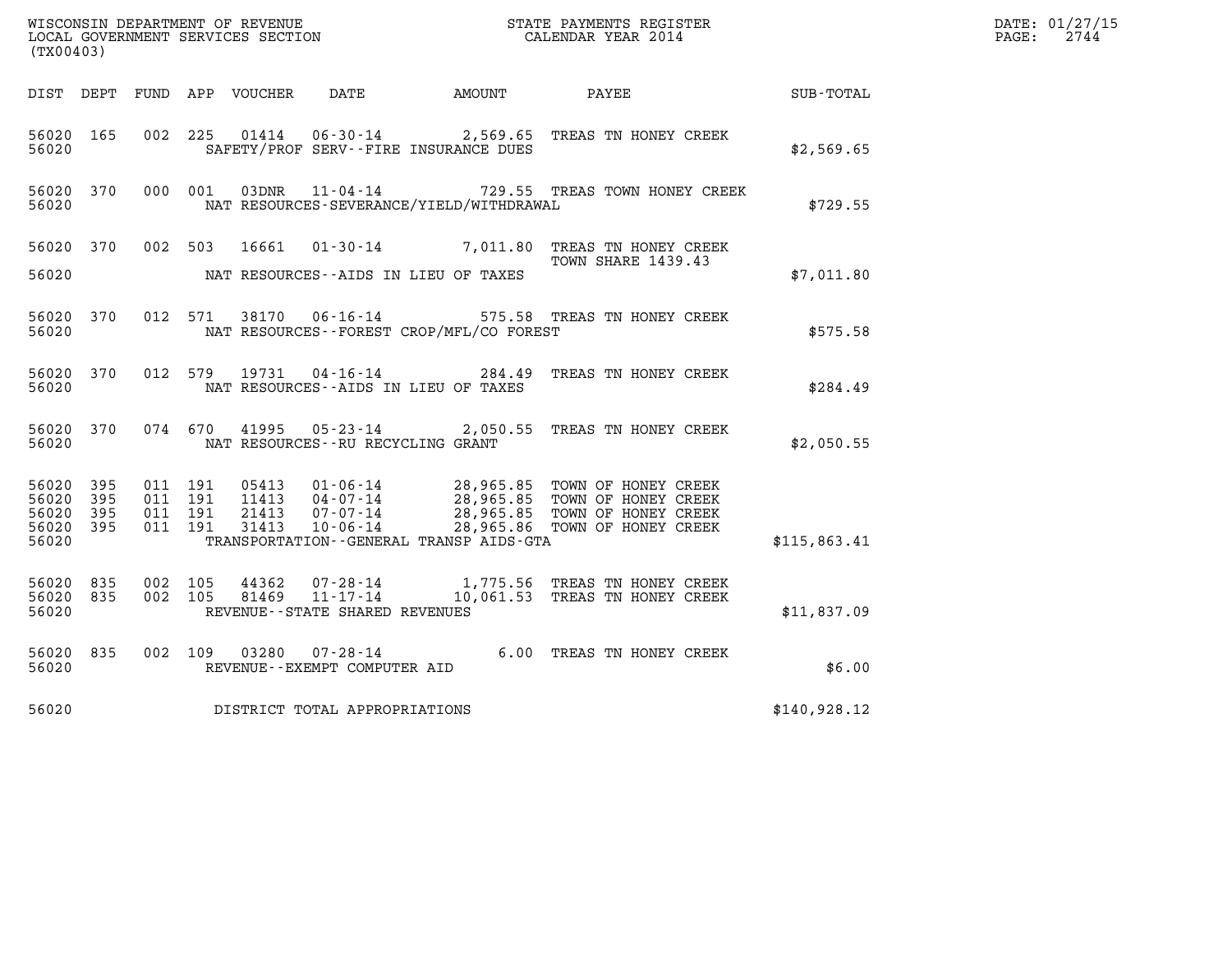| (TX00403)                                         |                        |                                          |         | WISCONSIN DEPARTMENT OF REVENUE<br>LOCAL GOVERNMENT SERVICES SECTION |                                                          |                                              | STATE PAYMENTS REGISTER<br>CALENDAR YEAR 2014                                                                                                                                      |              | DATE: 01/27/15<br>2745<br>$\mathtt{PAGE:}$ |
|---------------------------------------------------|------------------------|------------------------------------------|---------|----------------------------------------------------------------------|----------------------------------------------------------|----------------------------------------------|------------------------------------------------------------------------------------------------------------------------------------------------------------------------------------|--------------|--------------------------------------------|
|                                                   |                        |                                          |         | DIST DEPT FUND APP VOUCHER DATE                                      |                                                          |                                              | AMOUNT PAYEE SUB-TOTAL                                                                                                                                                             |              |                                            |
| 56022                                             | 56022 165              |                                          |         |                                                                      |                                                          | SAFETY/PROF SERV--FIRE INSURANCE DUES        | 002 225 01415 06-30-14 1,886.80 TREAS TN IRONTON                                                                                                                                   | \$1,886.80   |                                            |
| 56022                                             | 56022 370              |                                          |         |                                                                      |                                                          | NAT RESOURCES-SEVERANCE/YIELD/WITHDRAWAL     | 000 001 01DNR 06-19-14 38.67 TREAS TOWN IRONTON                                                                                                                                    | \$38.67      |                                            |
| 56022                                             | 56022 370              |                                          |         |                                                                      |                                                          | NAT RESOURCES--FOREST CROP/MFL/CO FOREST     | 012 571 38171 06-16-14 371.04 TREAS TN IRONTON                                                                                                                                     | \$371.04     |                                            |
| 56022 395<br>56022<br>56022<br>56022 395<br>56022 | 395<br>395             | 011 191<br>011 191<br>011 191<br>011 191 |         | 31414                                                                |                                                          | TRANSPORTATION - - GENERAL TRANSP AIDS - GTA | 05414   01-06-14   23,731.57 TOWN OF IRONTON<br>11414   04-07-14   23,731.57 TOWN OF IRONTON<br>21414   07-07-14   23,731.57 TOWN OF IRONTON<br>10-06-14 23,731.57 TOWN OF IRONTON | \$94, 926.28 |                                            |
| 56022                                             | 56022 835<br>56022 835 | 002 105                                  | 002 105 |                                                                      | $81470$ $11 - 17 - 14$<br>REVENUE--STATE SHARED REVENUES |                                              | 44363 07-28-14 4,904.05 TREAS TN IRONTON<br>27,789.62 TREAS TN IRONTON                                                                                                             | \$32,693.67  |                                            |
| 56022                                             | 56022 835              |                                          |         |                                                                      | REVENUE--EXEMPT COMPUTER AID                             |                                              | 002 109 03281 07-28-14 46.00 TREAS TN IRONTON                                                                                                                                      | \$46.00      |                                            |
| 56022                                             |                        |                                          |         |                                                                      | DISTRICT TOTAL APPROPRIATIONS                            |                                              |                                                                                                                                                                                    | \$129,962.46 |                                            |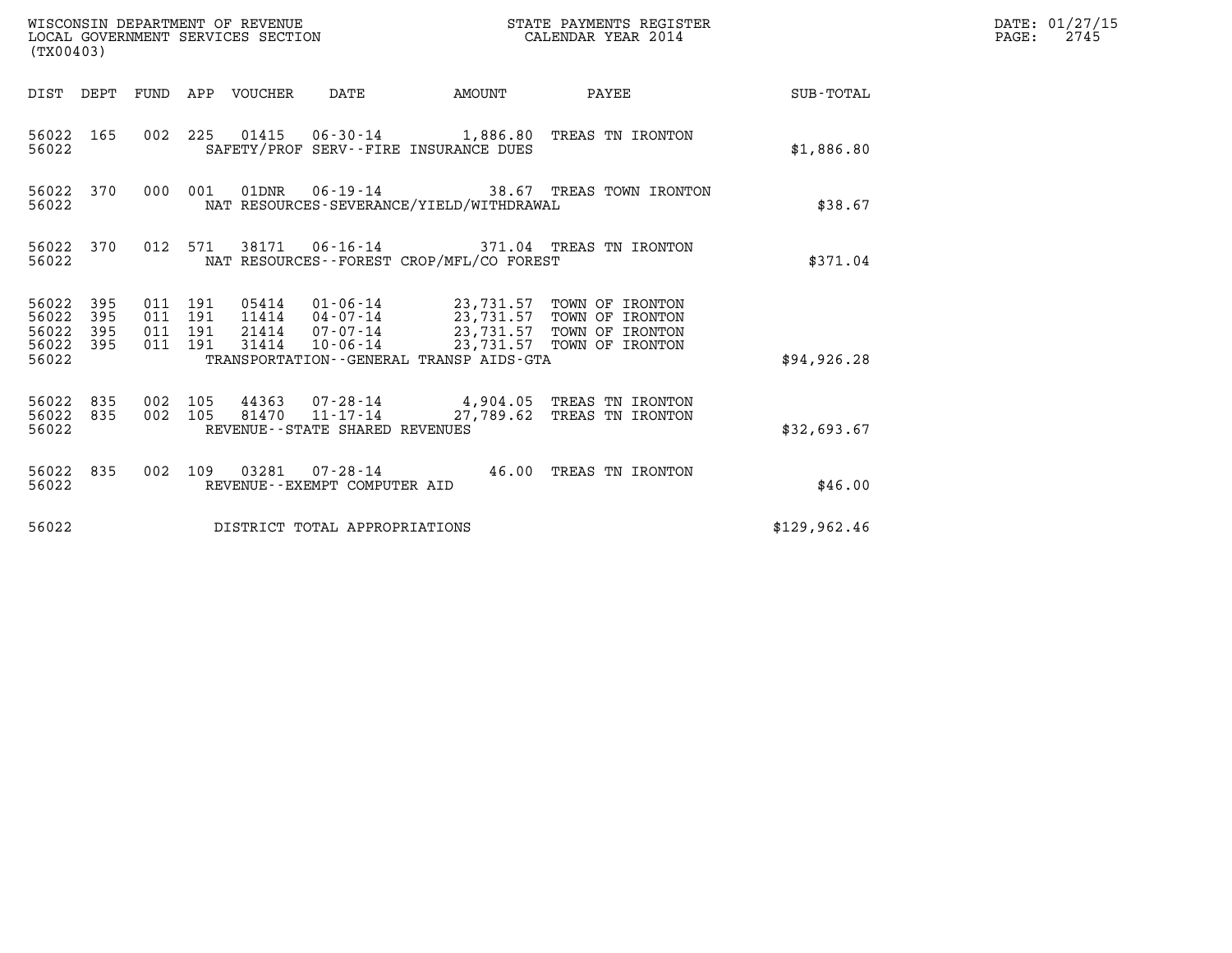| (TX00403)                                |                   |                    |                               |                                                |                                                                                                                                                                                              | $\mathcal{L}(\mathcal{L}^{\text{max}}_{\mathcal{L}^{\text{max}}_{\mathcal{L}^{\text{max}}_{\mathcal{L}^{\text{max}}_{\mathcal{L}^{\text{max}}_{\mathcal{L}^{\text{max}}_{\mathcal{L}^{\text{max}}_{\mathcal{L}^{\text{max}}_{\mathcal{L}^{\text{max}}_{\mathcal{L}^{\text{max}}_{\mathcal{L}^{\text{max}}_{\mathcal{L}^{\text{max}}_{\mathcal{L}^{\text{max}}_{\mathcal{L}^{\text{max}}_{\mathcal{L}^{\text{max}}_{\mathcal{L}^{\text{max}}_{\mathcal{L}$ | DATE: 01/27/15<br>$\mathtt{PAGE:}$<br>2746 |
|------------------------------------------|-------------------|--------------------|-------------------------------|------------------------------------------------|----------------------------------------------------------------------------------------------------------------------------------------------------------------------------------------------|-----------------------------------------------------------------------------------------------------------------------------------------------------------------------------------------------------------------------------------------------------------------------------------------------------------------------------------------------------------------------------------------------------------------------------------------------------------|--------------------------------------------|
|                                          |                   |                    |                               |                                                |                                                                                                                                                                                              |                                                                                                                                                                                                                                                                                                                                                                                                                                                           |                                            |
| 56024                                    |                   |                    |                               | SAFETY/PROF SERV--FIRE INSURANCE DUES          | 56024 165 002 225 01416 06-30-14 11,752.09 TREAS TN LA VALLE                                                                                                                                 | \$11,752.09                                                                                                                                                                                                                                                                                                                                                                                                                                               |                                            |
|                                          |                   |                    |                               | 56024 NAT RESOURCES--AIDS IN LIEU OF TAXES     | 56024 370 002 503 16662 01-30-14 1,570.06 TREAS TN LA VALLE<br>TOWN SHARE 155.33                                                                                                             | \$1,570.06                                                                                                                                                                                                                                                                                                                                                                                                                                                |                                            |
|                                          |                   |                    |                               | 56024 NAT RESOURCES--BOAT PATROL               | 56024 370 012 381 00552 03-28-14 4,352.87 TREAS TN LA VALLE                                                                                                                                  | \$4,352.87                                                                                                                                                                                                                                                                                                                                                                                                                                                |                                            |
|                                          |                   |                    |                               | 56024 NAT RESOURCES--BOATING ENFORCEMENT AIDS  | 56024 370 012 550 00552 03-28-14 15,082.71 TREAS TN LA VALLE                                                                                                                                 | \$15,082.71                                                                                                                                                                                                                                                                                                                                                                                                                                               |                                            |
|                                          |                   |                    |                               | 56024 NAT RESOURCES--FOREST CROP/MFL/CO FOREST | 56024 370 012 571 38172 06-16-14 288.63 TREAS TN LA VALLE                                                                                                                                    | \$288.63                                                                                                                                                                                                                                                                                                                                                                                                                                                  |                                            |
| 56024                                    |                   |                    |                               | NAT RESOURCES -- AIDS IN LIEU OF TAXES         | 56024 370 012 579 19732 04-16-14 4.48 TREAS TN LA VALLE 56024 370 012 579 19732 04-16-14 90.49 TREAS TN LA VALLE                                                                             | \$94.97                                                                                                                                                                                                                                                                                                                                                                                                                                                   |                                            |
|                                          |                   |                    |                               | 56024 NAT RESOURCES--RU RECYCLING GRANT        | 56024 370 074 670 41996 05-23-14 1,743.12 TREAS TN LA VALLE                                                                                                                                  | \$1,743.12                                                                                                                                                                                                                                                                                                                                                                                                                                                |                                            |
| 56024 395<br>56024<br>56024 395<br>56024 | 395<br>56024 395  | 011 191            | 011 191<br>011 191<br>011 191 | TRANSPORTATION--GENERAL TRANSP AIDS-GTA        | 05415  01-06-14  39,212.13  TOWN OF LA VALLE<br>11415  04-07-14  39,212.13  TOWN OF LA VALLE<br>21415  07-07-14  39,212.13  TOWN OF LA VALLE<br>31415  10-06-14  39,212.14  TOWN OF LA VALLE | \$156,848.53                                                                                                                                                                                                                                                                                                                                                                                                                                              |                                            |
| 56024 455<br>56024 455<br>56024          |                   | 002 231<br>002 231 |                               | JUSTICE - - LAW ENFORCEMENT TRAINING           |                                                                                                                                                                                              | \$1,120.00                                                                                                                                                                                                                                                                                                                                                                                                                                                |                                            |
| 56024 835<br>56024                       | 56024 835 002 105 | 002 105            |                               | REVENUE--STATE SHARED REVENUES                 | 44364 07-28-14 2,522.22 TREAS TN LA VALLE<br>81471   11-17-14   14,349.60   TREAS TN LA VALLE                                                                                                | \$16,871.82                                                                                                                                                                                                                                                                                                                                                                                                                                               |                                            |
| 56024 835<br>56024                       |                   | 002 109            |                               | REVENUE--EXEMPT COMPUTER AID                   | 160.00 TREAS TN LA VALLE                                                                                                                                                                     | \$160.00                                                                                                                                                                                                                                                                                                                                                                                                                                                  |                                            |
| 56024                                    |                   |                    |                               | DISTRICT TOTAL APPROPRIATIONS                  |                                                                                                                                                                                              | \$209,884.80                                                                                                                                                                                                                                                                                                                                                                                                                                              |                                            |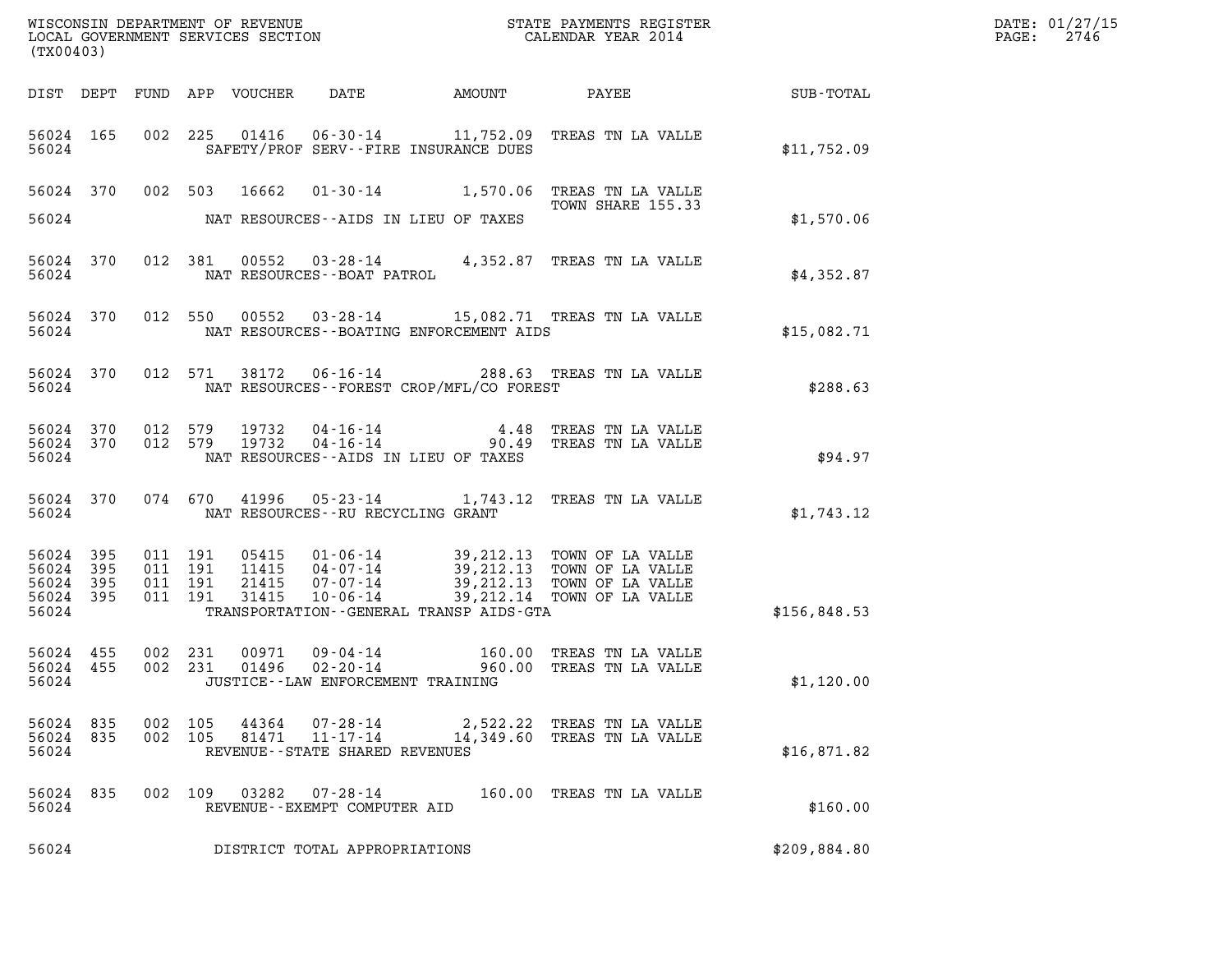|                                                   | (TX00403)    |                    |                    |                                  |                                                                       |                                            |                                                                                                                                                 |                  | DATE: 01/27/15<br>$\mathtt{PAGE:}$<br>2747 |
|---------------------------------------------------|--------------|--------------------|--------------------|----------------------------------|-----------------------------------------------------------------------|--------------------------------------------|-------------------------------------------------------------------------------------------------------------------------------------------------|------------------|--------------------------------------------|
|                                                   |              |                    |                    | DIST DEPT FUND APP VOUCHER       | DATE                                                                  | AMOUNT                                     | PAYEE                                                                                                                                           | <b>SUB-TOTAL</b> |                                            |
| 56026 165<br>56026                                |              |                    |                    |                                  |                                                                       | SAFETY/PROF SERV--FIRE INSURANCE DUES      | 002 225 01417 06-30-14 6,702.65 TREAS TN MERRIMAC                                                                                               | \$6,702.65       |                                            |
| 56026 370<br>56026                                |              |                    | 000 001            | 01DNR                            |                                                                       | NAT RESOURCES-SEVERANCE/YIELD/WITHDRAWAL   | 06-19-14 987.53 TREAS TOWN MERRIMAC                                                                                                             | \$987.53         |                                            |
| 56026 370<br>56026 370                            |              | 002 503<br>002 503 |                    | 17106                            |                                                                       |                                            | 17106  02-14-14  6,294.50  TREAS TN MERRIMAC<br>02-14-14 36,054.95 TREAS TN MERRIMAC<br><b>TOWN SHARE 2136.75</b>                               |                  |                                            |
| 56026                                             |              |                    |                    |                                  |                                                                       | NAT RESOURCES--AIDS IN LIEU OF TAXES       |                                                                                                                                                 | \$42,349.45      |                                            |
| 56026 370<br>56026                                |              |                    |                    |                                  |                                                                       | NAT RESOURCES--FOREST CROP/MFL/CO FOREST   | 012 571 38173 06-16-14 129.18 TREAS TN MERRIMAC                                                                                                 | \$129.18         |                                            |
| 56026 370<br>56026 370<br>56026                   |              | 012 579<br>012 579 |                    |                                  | 19733        04 - 16 - 14<br>19733         04 - 16 - 14               | NAT RESOURCES--AIDS IN LIEU OF TAXES       | 616.53 TREAS TN MERRIMAC<br>2,992.33 TREAS TN MERRIMAC                                                                                          | \$3,608.86       |                                            |
| 56026 370<br>56026                                |              |                    | 074 670            |                                  | NAT RESOURCES - - RU RECYCLING GRANT                                  |                                            | 41997  05-23-14  3,043.34  TREAS TN MERRIMAC                                                                                                    | \$3,043.34       |                                            |
| 56026 395<br>56026<br>56026<br>56026 395<br>56026 | 395<br>- 395 | 011 191<br>011 191 | 011 191<br>011 191 | 05416<br>11416<br>21416<br>31416 | 07-07-14                                                              | TRANSPORTATION - - GENERAL TRANSP AIDS-GTA | 01-06-14 16,015.10 TOWN OF MERRIMAC<br>04-07-14 16,015.10 TOWN OF MERRIMAC<br>16,015.10 TOWN OF MERRIMAC<br>10-06-14 16,015.12 TOWN OF MERRIMAC | \$64,060.42      |                                            |
| 56026 835<br>56026 835<br>56026                   |              | 002 105<br>002 105 |                    | 81472                            | 44365 07-28-14<br>$11 - 17 - 14$<br>REVENUE - - STATE SHARED REVENUES |                                            | 2,283.08 TREAS TN MERRIMAC<br>13,012.46 TREAS TN MERRIMAC                                                                                       | \$15, 295.54     |                                            |
| 56026 835<br>56026                                |              | 002 109            |                    |                                  | $03283$ $07 - 28 - 14$<br>REVENUE--EXEMPT COMPUTER AID                |                                            | 32.00 TREAS TN MERRIMAC                                                                                                                         | \$32.00          |                                            |
| 56026 835<br>56026                                |              |                    | 002 501            |                                  | 00003  02-03-14                                                       | DOA-PAYMENT FOR MUNICIPAL SERVICES AID     | 198.70 TREAS TN MERRIMAC                                                                                                                        | \$198.70         |                                            |
| 56026                                             |              |                    |                    |                                  | DISTRICT TOTAL APPROPRIATIONS                                         |                                            |                                                                                                                                                 | \$136,407.67     |                                            |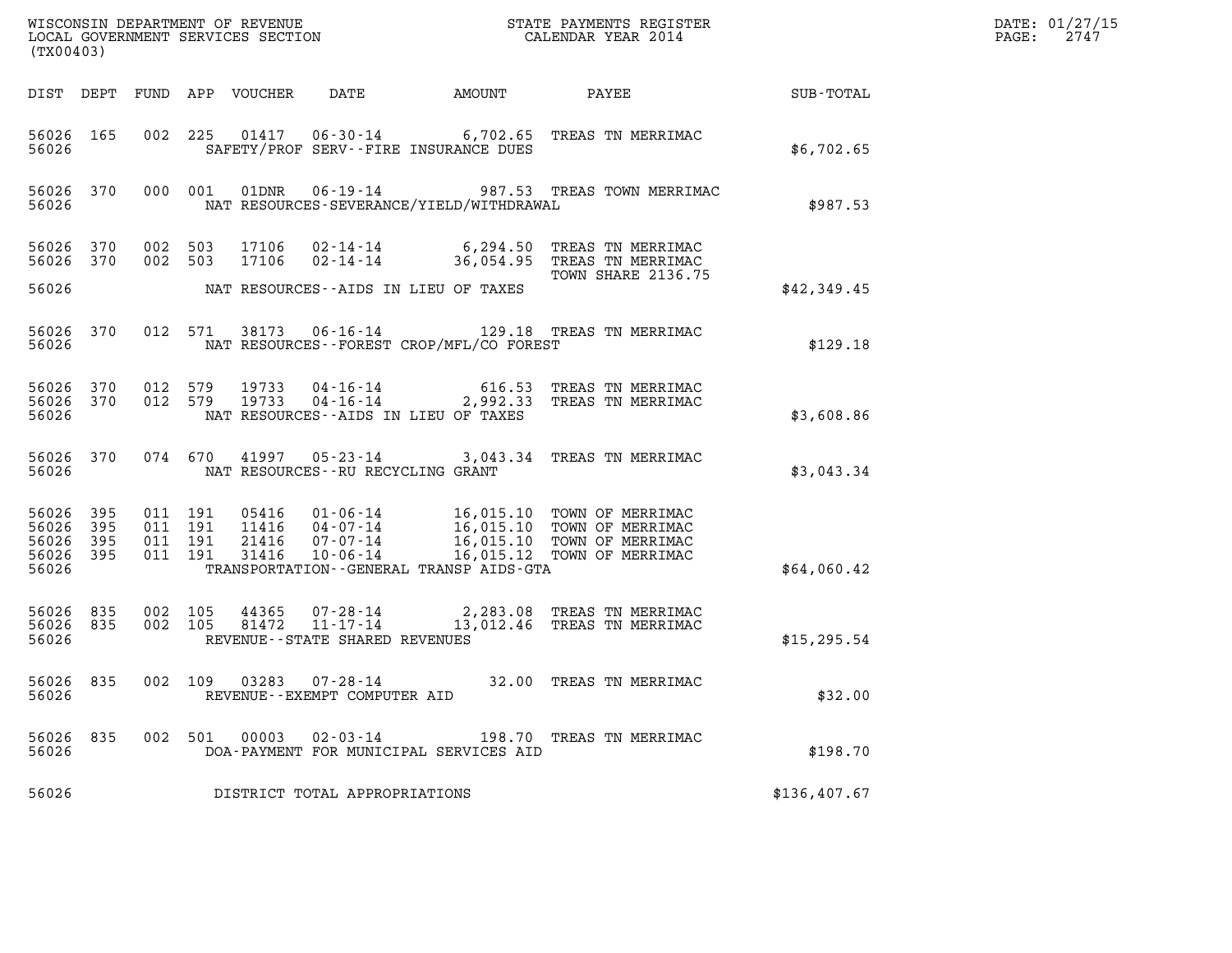| WISCONSIN DEPARTMENT OF REVENUE   | STATE PAYMENTS REGISTER | DATE: 01/27/15 |
|-----------------------------------|-------------------------|----------------|
| LOCAL GOVERNMENT SERVICES SECTION | CALENDAR YEAR 2014      | 2748<br>PAGE:  |

| WISCONSIN DEPARTMENT OF REVENUE<br>(TX00403)                                                      | LOCAL GOVERNMENT SERVICES SECTION                                                                                                                                               |                          | STATE PAYMENTS REGISTER<br>CALENDAR YEAR 2014                                                                                                |              |
|---------------------------------------------------------------------------------------------------|---------------------------------------------------------------------------------------------------------------------------------------------------------------------------------|--------------------------|----------------------------------------------------------------------------------------------------------------------------------------------|--------------|
| DIST<br>DEPT<br>FUND                                                                              | APP<br>VOUCHER<br>DATE                                                                                                                                                          | <b>AMOUNT</b>            | PAYEE                                                                                                                                        | SUB-TOTAL    |
| 002<br>56028<br>165<br>56028                                                                      | 225<br>01418<br>SAFETY/PROF SERV--FIRE INSURANCE DUES                                                                                                                           |                          | 06-30-14 4,977.57 TREAS TN PRAIRIE DU SAC                                                                                                    | \$4,977.57   |
| 370<br>002<br>56028<br>370<br>002<br>56028                                                        | 503<br>17107<br>$02 - 14 - 14$<br>503<br>17107<br>$02 - 14 - 14$                                                                                                                | 2,370.19<br>11,700.80    | TREAS TN PRAIRIE DU SAC<br>TREAS TN PRAIRIE DU SAC<br>TOWN SHARE 932.05                                                                      |              |
| 56028                                                                                             | NAT RESOURCES--AIDS IN LIEU OF TAXES                                                                                                                                            |                          |                                                                                                                                              | \$14,070.99  |
| 370<br>012<br>56028<br>56028                                                                      | 38174<br>$06 - 16 - 14$<br>571<br>NAT RESOURCES - - FOREST CROP/MFL/CO FOREST                                                                                                   |                          | 165.67 TREAS TN PRAIRIE DU SAC                                                                                                               | \$165.67     |
| 56028<br>370<br>012<br>012<br>56028<br>370<br>370<br>012<br>56028<br>56028                        | 579<br>19734<br>$04 - 16 - 14$<br>04 - 16 - 14<br>579<br>19734<br>579<br>19734<br>$04 - 16 - 14$<br>NAT RESOURCES -- AIDS IN LIEU OF TAXES                                      | 61.53<br>98.22<br>290.30 | TREAS TN PRAIRIE DU SAC<br>TREAS TN PRAIRIE DU SAC<br>TREAS TN PRAIRIE DU SAC                                                                | \$450.05     |
| 370<br>074<br>56028<br>56028                                                                      | 670<br>41998<br>$05 - 23 - 14$<br>NAT RESOURCES--RU RECYCLING GRANT                                                                                                             | 3,863.40                 | TREAS TN PRAIRIE DU SAC                                                                                                                      | \$3,863.40   |
| 395<br>56028<br>011<br>56028<br>395<br>011<br>395<br>011<br>56028<br>395<br>011<br>56028<br>56028 | 191<br>05417<br>$01 - 06 - 14$<br>$04 - 07 - 14$<br>191<br>11417<br>191<br>21417<br>$07 - 07 - 14$<br>$10 - 06 - 14$<br>191<br>31417<br>TRANSPORTATION--GENERAL TRANSP AIDS-GTA |                          | 21,249.38 TOWN OF PRAIRIE DU SAC<br>21,249.38 TOWN OF PRAIRIE DU SAC<br>21,249.38 TOWN OF PRAIRIE DU SAC<br>21,249.41 TOWN OF PRAIRIE DU SAC | \$84,997.55  |
| 835<br>002<br>56028<br>835<br>002<br>56028<br>56028                                               | 105<br>44366<br>$07 - 28 - 14$<br>$11 - 17 - 14$<br>105<br>81473<br>REVENUE - - STATE SHARED REVENUES                                                                           | 62,468.95                | 11,003.80 TREAS TN PRAIRIE DU SAC<br>TREAS TN PRAIRIE DU SAC                                                                                 | \$73,472.75  |
| 56028<br>835<br>002<br>56028                                                                      | 109<br>03284<br>$07 - 28 - 14$<br>REVENUE--EXEMPT COMPUTER AID                                                                                                                  |                          | 492.00 TREAS TN PRAIRIE DU SAC                                                                                                               | \$492.00     |
| 56028                                                                                             | DISTRICT TOTAL APPROPRIATIONS                                                                                                                                                   |                          |                                                                                                                                              | \$182,489.98 |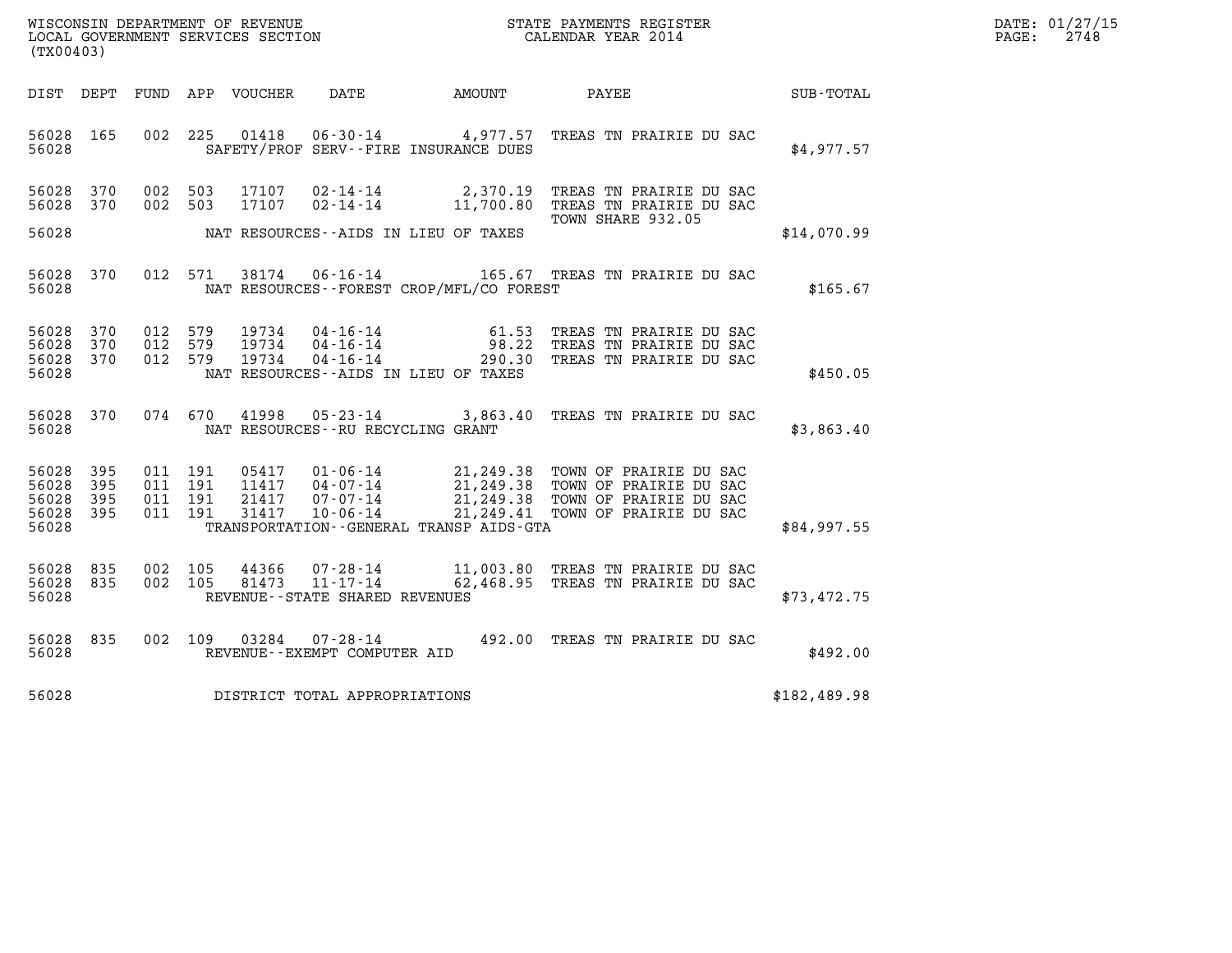| (TX00403)                                 |                          |                                          |         | WISCONSIN DEPARTMENT OF REVENUE<br>LOCAL GOVERNMENT SERVICES SECTION |                                                                 |                                                          | STATE PAYMENTS REGISTER<br>CALENDAR YEAR 2014                                                                                       |              | DATE: 01/27/15<br>$\mathtt{PAGE:}$<br>2749 |
|-------------------------------------------|--------------------------|------------------------------------------|---------|----------------------------------------------------------------------|-----------------------------------------------------------------|----------------------------------------------------------|-------------------------------------------------------------------------------------------------------------------------------------|--------------|--------------------------------------------|
| DIST DEPT                                 |                          |                                          |         | FUND APP VOUCHER DATE                                                |                                                                 | AMOUNT                                                   | <b>PAYEE</b>                                                                                                                        | SUB-TOTAL    |                                            |
| 56030 165<br>56030                        |                          | 002 225                                  |         |                                                                      |                                                                 | SAFETY/PROF SERV--FIRE INSURANCE DUES                    | 01419  06-30-14  3,737.67  TREAS TN REEDSBURG                                                                                       | \$3,737.67   |                                            |
| 56030 370<br>56030                        |                          |                                          | 012 571 | 38175                                                                |                                                                 | NAT RESOURCES - - FOREST CROP/MFL/CO FOREST              |                                                                                                                                     | \$132.34     |                                            |
| 56030 370<br>56030<br>56030               | 370                      | 012 579<br>012 579                       |         | 19735<br>19735                                                       | 04-16-14<br>$04 - 16 - 14$                                      | 70.40<br>15.32<br>NAT RESOURCES -- AIDS IN LIEU OF TAXES | TREAS TN REEDSBURG<br>TREAS TN REEDSBURG                                                                                            | \$85.72      |                                            |
| 56030 370<br>56030                        |                          |                                          |         |                                                                      | NAT RESOURCES - - RU RECYCLING GRANT                            |                                                          | 074 670 41999 05-23-14 1,836.62 TREAS TN REEDSBURG                                                                                  | \$1,836.62   |                                            |
| 56030<br>56030<br>56030<br>56030<br>56030 | 395<br>395<br>395<br>395 | 011 191<br>011 191<br>011 191<br>011 191 |         | 05418<br>11418<br>21418<br>31418                                     | $04 - 07 - 14$<br>07-07-14<br>$10 - 06 - 14$                    | TRANSPORTATION--GENERAL TRANSP AIDS-GTA                  | 01-06-14 21,693.95 TOWN OF REEDSBURG<br>$21,693.95$ TOWN OF REEDSBURG<br>21,693.95 TOWN OF REEDSBURG<br>21,693.98 TOWN OF REEDSBURG | \$86,775.83  |                                            |
| 56030<br>56030<br>56030                   | 835<br>835               | 002 105<br>002 105                       |         | 81474                                                                | 44367 07-28-14<br>11-17-14<br>REVENUE - - STATE SHARED REVENUES |                                                          | 9,839.19 TREAS TN REEDSBURG<br>44, 179.32 TREAS TN REEDSBURG                                                                        | \$54,018.51  |                                            |
| 56030 835<br>56030                        |                          |                                          | 002 109 |                                                                      | REVENUE--EXEMPT COMPUTER AID                                    |                                                          | 03285  07-28-14  26.00 TREAS TN REEDSBURG                                                                                           | \$26.00      |                                            |
| 56030                                     |                          |                                          |         |                                                                      | DISTRICT TOTAL APPROPRIATIONS                                   |                                                          |                                                                                                                                     | \$146,612.69 |                                            |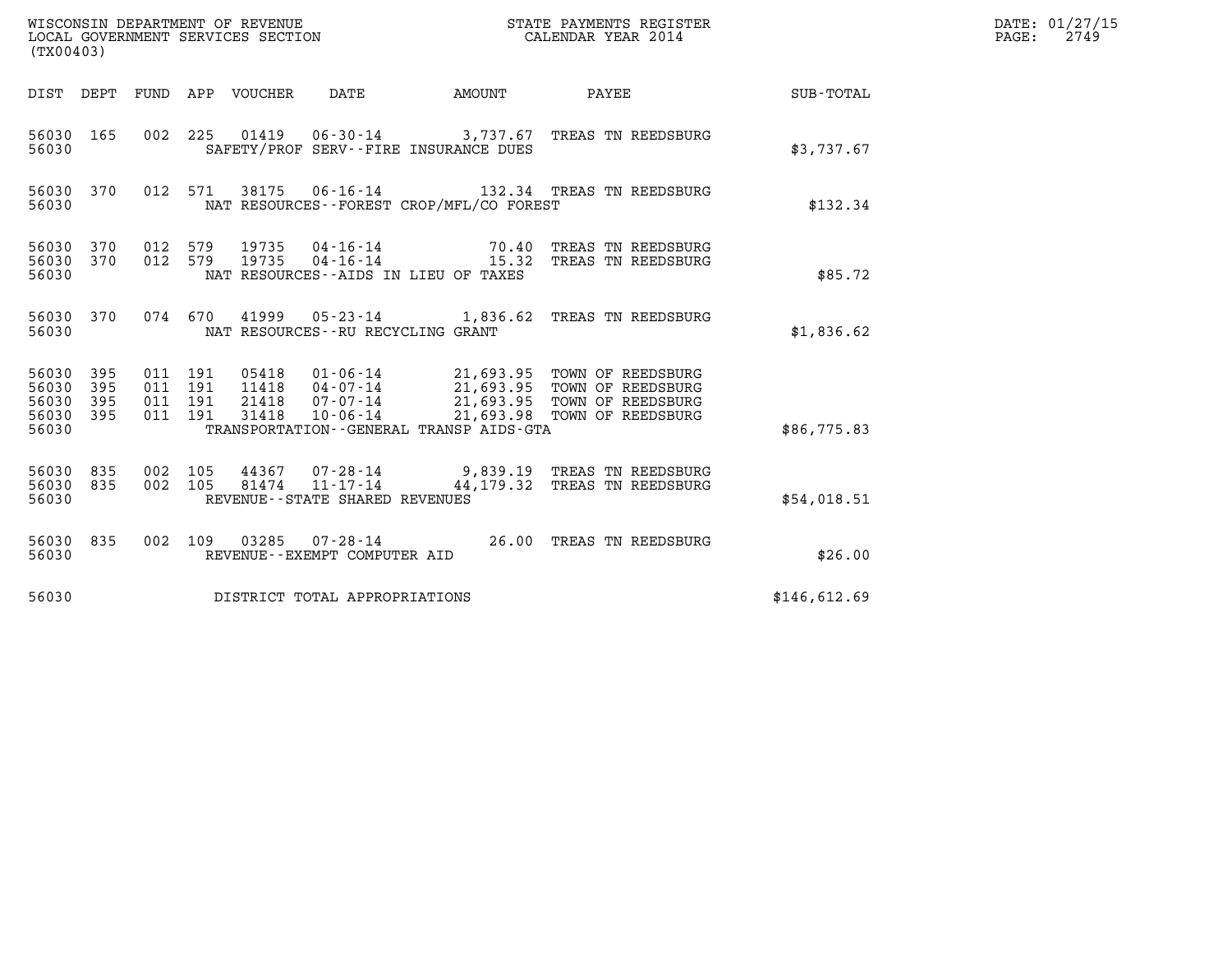| (TX00403)                                                 |                        |                                 |                                          |                         |                                            |                                          | $\mathcal{L}(\mathcal{L}^{\mathcal{L}}_{\mathcal{L}})$ and $\mathcal{L}^{\mathcal{L}}_{\mathcal{L}}$ and $\mathcal{L}^{\mathcal{L}}_{\mathcal{L}}$                                                           | DATE: 01/27/15<br>$\mathtt{PAGE:}$<br>2750 |  |
|-----------------------------------------------------------|------------------------|---------------------------------|------------------------------------------|-------------------------|--------------------------------------------|------------------------------------------|--------------------------------------------------------------------------------------------------------------------------------------------------------------------------------------------------------------|--------------------------------------------|--|
|                                                           |                        |                                 |                                          |                         |                                            |                                          |                                                                                                                                                                                                              |                                            |  |
| 56032                                                     | 56032 165              |                                 |                                          |                         |                                            | SAFETY/PROF SERV--FIRE INSURANCE DUES    | 002 225 01420 06-30-14 6,289.35 TREAS TN SPRING GREEN                                                                                                                                                        | \$6,289.35                                 |  |
|                                                           |                        | 56032 370 000 001<br>56032 2003 |                                          |                         |                                            | NAT RESOURCES-SEVERANCE/YIELD/WITHDRAWAL | 01DNR  06-19-14  43.04 TREAS TOWN SPRING GREEN                                                                                                                                                               | \$43.04                                    |  |
| 56032 370<br>56032 370                                    |                        | 56032 370 002 503               | 002 503<br>002 503                       |                         |                                            |                                          | 17108  02-14-14   1,722.26 TREAS TN SPRING GREEN<br>17108  02-14-14   1,787.63 TREAS TN SPRING GREEN<br>17108  02-14-14   24,329.50 TREAS TN SPRING GREEN<br>TOWN SHARE 3624.22                              |                                            |  |
| 56032                                                     |                        |                                 |                                          |                         |                                            | NAT RESOURCES--AIDS IN LIEU OF TAXES     |                                                                                                                                                                                                              | \$27,839.39                                |  |
| 56032                                                     | 56032 370              |                                 |                                          |                         |                                            | NAT RESOURCES--FOREST CROP/MFL/CO FOREST | 012 571 38176 06-16-14 321.55 TREAS TN SPRING GREEN                                                                                                                                                          | \$321.55                                   |  |
| 56032                                                     | 56032 370<br>56032 370 |                                 |                                          |                         |                                            | NAT RESOURCES--AIDS IN LIEU OF TAXES     | 012 579 19736 04-16-14 326.66 TREAS TN SPRING GREEN<br>012 579 19736 04-16-14 1,244.54 TREAS TN SPRING GREEN                                                                                                 | \$1,571.20                                 |  |
|                                                           | 56032                  |                                 |                                          |                         | NAT RESOURCES--RU RECYCLING GRANT          |                                          | 56032 370 074 670 42000 05-23-14 1,887.33 TREAS TN SPRING GREEN                                                                                                                                              | \$1,887.33                                 |  |
| 56032 395<br>56032 395<br>56032 395<br>56032 395<br>56032 |                        |                                 | 011 191<br>011 191<br>011 191<br>011 191 |                         |                                            | TRANSPORTATION--GENERAL TRANSP AIDS-GTA  | 05419  01-06-14  32,506.53  TOWN OF SPRING GREEN<br>11419  04-07-14  32,506.53  TOWN OF SPRING GREEN<br>21419  07-07-14  32,506.53  TOWN OF SPRING GREEN<br>31419  10-06-14  32,506.55  TOWN OF SPRING GREEN | \$130,026.14                               |  |
|                                                           |                        |                                 |                                          |                         |                                            |                                          |                                                                                                                                                                                                              |                                            |  |
| 56032 465<br>56032                                        | 56032 465              |                                 | 002 305<br>002 305                       |                         |                                            | MILITARY AFFAIRS-EMER MGMT-DISASTER RECO | 00157  09-03-14  2,130.24  TREAS TN SPRING GREEN<br>01042  01-16-14  90.41  TREAS TN SPRING GREEN                                                                                                            | \$2,220.65                                 |  |
| 56032 465<br>56032<br>56032 465<br>56032                  | 465                    | 002 342                         | 002 342<br>002 342                       | 00157<br>01042<br>01042 | 09-03-14<br>$01 - 16 - 14$<br>01-16-14     | MILITARY AFFAIRS-EMERGENCY MGMT-FED FUND | 12,781.48 TREAS TN SPRING GREEN<br>542.48 TREAS TN SPRING GREEN<br>8,289.76 TREAS TN SPRING GREEN                                                                                                            | \$21,613.72                                |  |
| 56032 505<br>56032                                        |                        |                                 |                                          |                         | DOA--HOUSING ASSISTANCE GRANTS             |                                          | 002 745 05403 01-31-14 214, 423.00 TREAS TN SPRING GREEN                                                                                                                                                     | \$214, 423.00                              |  |
| 56032 835<br>56032 835<br>56032                           |                        | 002 105<br>002 105              |                                          | 44368<br>81475          | 07–28–14<br>REVENUE--STATE SHARED REVENUES |                                          | 6,455.33 TREAS TN SPRING GREEN<br>11-17-14 36,848.09 TREAS TN SPRING GREEN                                                                                                                                   | \$43,303.42                                |  |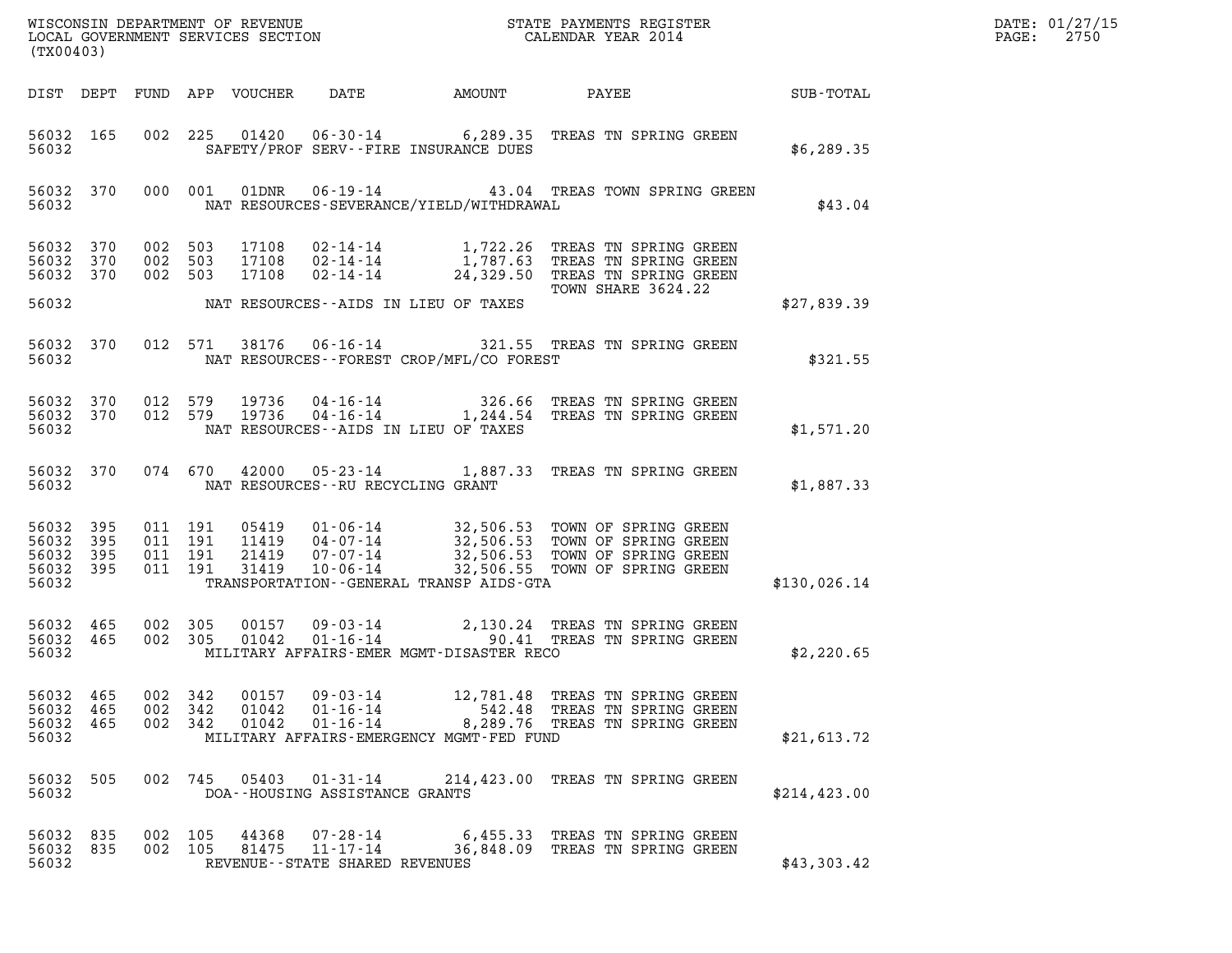| (TX00403)      |      |      |     | WISCONSIN DEPARTMENT OF REVENUE<br>LOCAL GOVERNMENT SERVICES SECTION |                                                          | STATE PAYMENTS REGISTER<br>CALENDAR YEAR 2014 |                       |               | DATE: 01/27/15<br>2751<br>PAGE: |
|----------------|------|------|-----|----------------------------------------------------------------------|----------------------------------------------------------|-----------------------------------------------|-----------------------|---------------|---------------------------------|
| DIST           | DEPT | FUND | APP | VOUCHER                                                              | DATE                                                     | AMOUNT                                        | PAYEE                 | SUB-TOTAL     |                                 |
| 56032<br>56032 | 835  | 002  | 109 | 03286                                                                | 07-28-14<br>REVENUE--EXEMPT COMPUTER AID                 | 439.00                                        | TREAS TN SPRING GREEN | \$439.00      |                                 |
| 56032<br>56032 | 835  | 002  | 501 | 00003                                                                | $02 - 03 - 14$<br>DOA-PAYMENT FOR MUNICIPAL SERVICES AID | 57.69                                         | TREAS TN SPRING GREEN | \$57.69       |                                 |
| 56032<br>56032 | 835  | 021  | 363 | 36329                                                                | 03-24-14<br>REVENUE - - LOTTERY CREDIT -                 | 10,373.95                                     | TREAS TN SPRING GREEN | \$10,373.95   |                                 |
| 56032          |      |      |     |                                                                      | DISTRICT TOTAL APPROPRIATIONS                            |                                               |                       | \$460, 409.43 |                                 |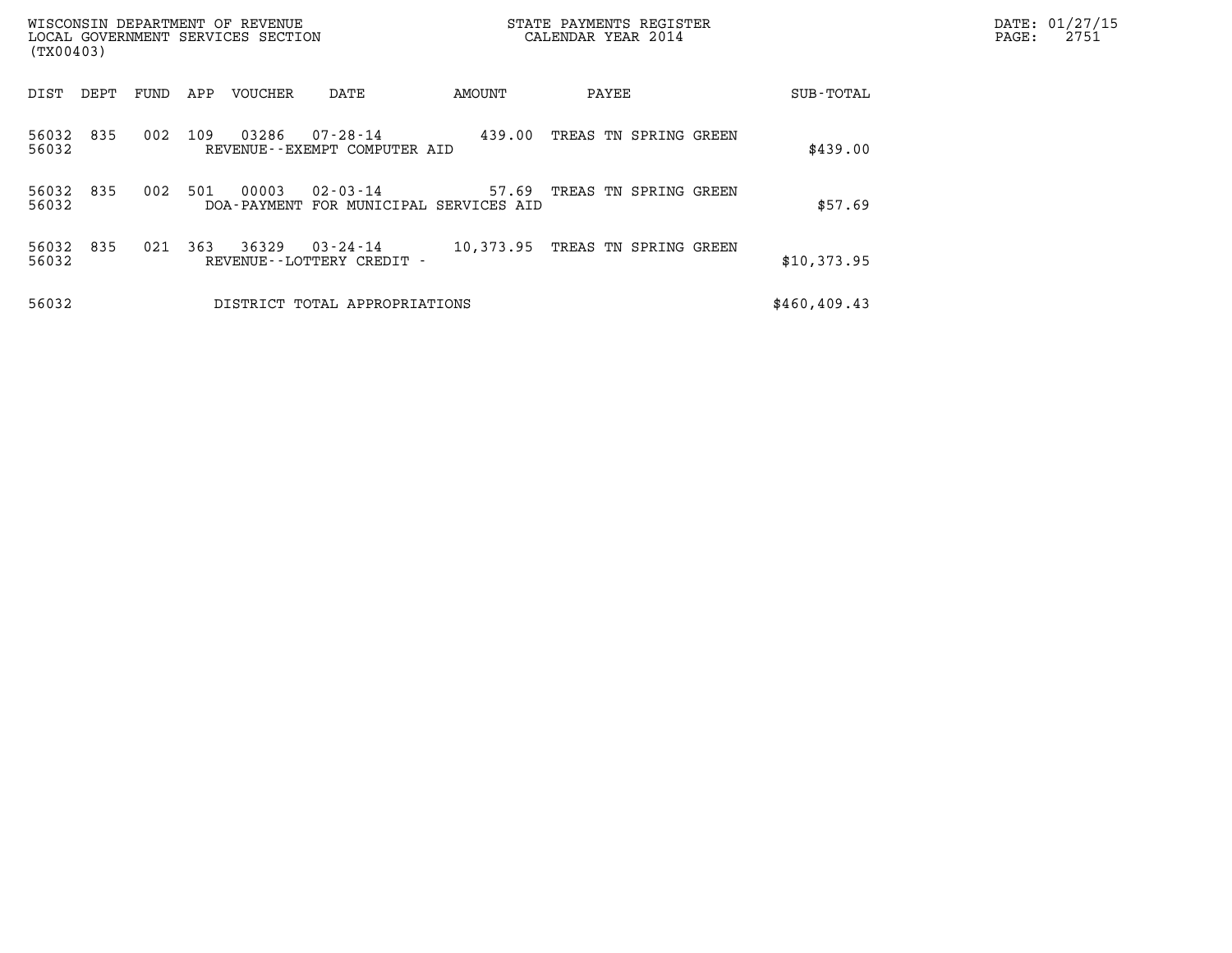| (TX00403)                       |                                            |         |                                         |                                   |                                                | DATE: 01/27/15<br>$\mathtt{PAGE:}$<br>2752                                                                             |              |  |
|---------------------------------|--------------------------------------------|---------|-----------------------------------------|-----------------------------------|------------------------------------------------|------------------------------------------------------------------------------------------------------------------------|--------------|--|
|                                 |                                            |         |                                         |                                   |                                                | DIST DEPT FUND APP VOUCHER DATE AMOUNT PAYEE SUB-TOTAL                                                                 |              |  |
|                                 | 56034 165<br>56034                         |         |                                         |                                   | SAFETY/PROF SERV--FIRE INSURANCE DUES          | 002 225 01421 06-30-14 1,689.14 TREAS TN SUMPTER                                                                       | \$1,689.14   |  |
|                                 | 56034                                      |         |                                         |                                   | NAT RESOURCES-SEVERANCE/YIELD/WITHDRAWAL       | 56034 370 000 001 01DNR 06-19-14 19.10 TREAS TOWN SUMPTER                                                              | \$19.10      |  |
|                                 |                                            |         |                                         |                                   |                                                | 56034 370 002 503 16663 01-30-14 52,026.25 TREAS TN SUMPTER<br>TOWN SHARE 8002.26                                      |              |  |
|                                 |                                            |         |                                         |                                   | 56034 NAT RESOURCES--AIDS IN LIEU OF TAXES     |                                                                                                                        | \$52,026.25  |  |
|                                 |                                            |         |                                         |                                   | 56034 NAT RESOURCES--FOREST CROP/MFL/CO FOREST | 56034 370 012 571 38177 06-16-14 345.73 TREAS TN SUMPTER                                                               | \$345.73     |  |
|                                 |                                            |         |                                         |                                   | 56034 NAT RESOURCES--AIDS IN LIEU OF TAXES     | 56034 370 012 579 19737 04-16-14 1,158.65 TREAS TN SUMPTER<br>56034 370 012 579 19737 04-16-14 472.42 TREAS TN SUMPTER | \$1,631.07   |  |
|                                 |                                            |         | 56034 NAT RESOURCES--RU RECYCLING GRANT |                                   |                                                | 56034 370 074 670 42001 05-23-14 372.59 TREAS TN SUMPTER                                                               | \$372.59     |  |
| 56034<br>56034                  | 56034 395<br>395<br>56034 395<br>56034 395 |         |                                         |                                   |                                                | TRANSPORTATION - - GENERAL TRANSP AIDS-GTA                                                                             | \$49,537.80  |  |
|                                 |                                            |         | 56034 DOA--HOUSING ASSISTANCE GRANTS    |                                   |                                                | 56034 505 002 743 06649 03-14-14 10,008.91 TREAS TN SUMPTER                                                            | \$10,008.91  |  |
| 56034 835<br>56034 835<br>56034 |                                            | 002 105 | 002 105                                 | REVENUE - - STATE SHARED REVENUES |                                                | 44369  07-28-14  2,223.14 TREAS TN SUMPTER<br>81476  11-17-14  12,598.40 TREAS TN SUMPTER                              | \$14,821.54  |  |
| 56034                           | 56034 835                                  |         |                                         | REVENUE--EXEMPT COMPUTER AID      |                                                | 002 109 03287 07-28-14 8.00 TREAS TN SUMPTER                                                                           | \$8.00       |  |
| 56034                           | 56034 835                                  |         | 002 501<br>00003                        | $02 - 03 - 14$                    | DOA-PAYMENT FOR MUNICIPAL SERVICES AID         | 227.36 TREAS TN SUMPTER                                                                                                | \$227.36     |  |
| 56034                           | 56034 835                                  |         |                                         | REVENUE--LOTTERY CREDIT -         |                                                | 021 363 36330 03-24-14 12,677.16 TREAS TN SUMPTER                                                                      | \$12,677.16  |  |
| 56034                           |                                            |         |                                         | DISTRICT TOTAL APPROPRIATIONS     |                                                |                                                                                                                        | \$143,364.65 |  |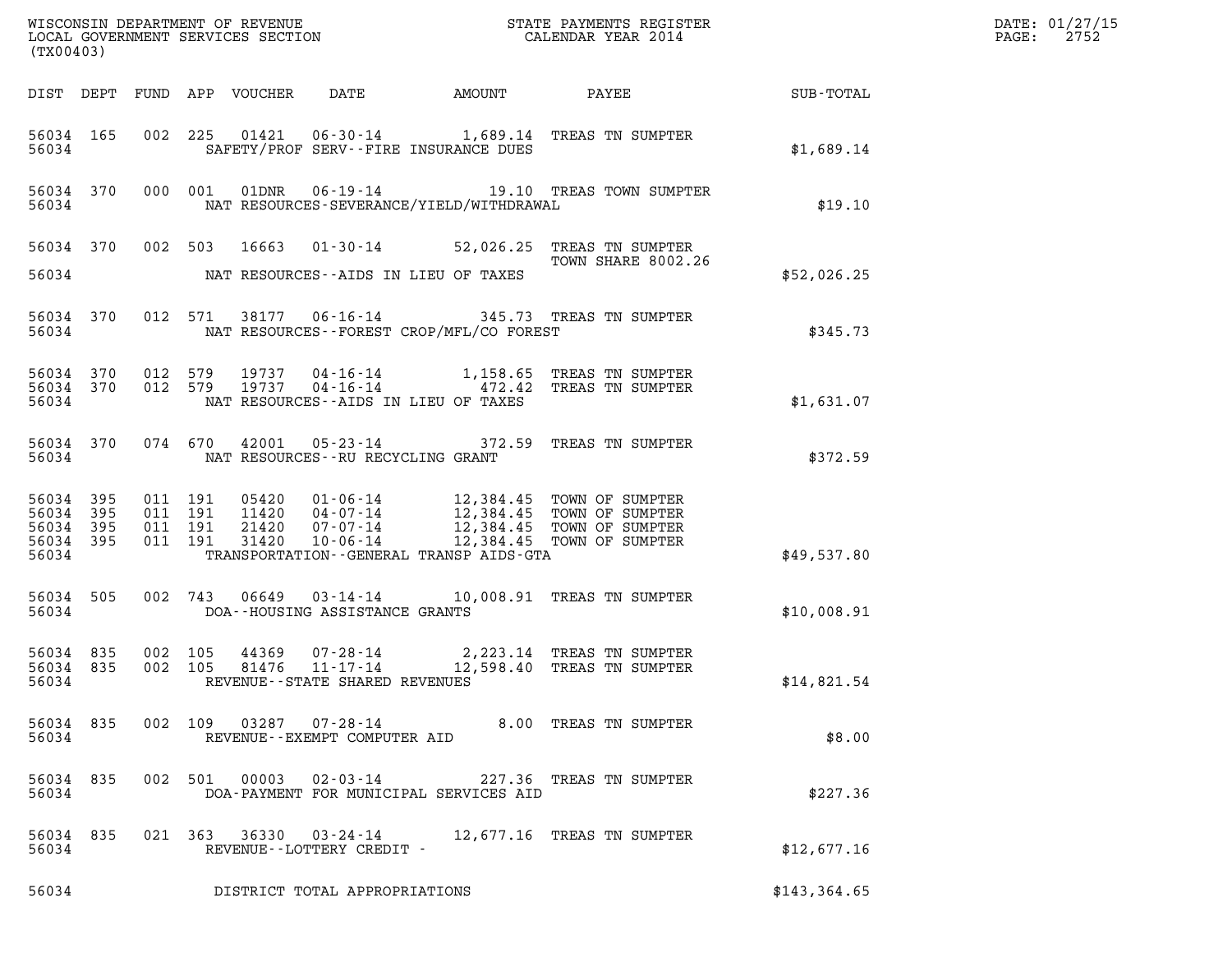| DATE: | 01/27/15 |
|-------|----------|
| PAGE: | 2753     |

| $\tt WISCONSIM DEPARTMENT OF REVENUE$ $\tt WISCONSIMENT$ SERVICES SECTION $\tt WISCONBINENT$ SERVICES SECTION $\tt CALENDAR$ YEAR 2014<br>(TX00403) |            |                               |                    |                |                                   |                                                                                                                                                                                |                                                                  |              | DATE: 01/27/15<br>$\mathtt{PAGE:}$<br>2753 |
|-----------------------------------------------------------------------------------------------------------------------------------------------------|------------|-------------------------------|--------------------|----------------|-----------------------------------|--------------------------------------------------------------------------------------------------------------------------------------------------------------------------------|------------------------------------------------------------------|--------------|--------------------------------------------|
|                                                                                                                                                     |            |                               |                    |                |                                   |                                                                                                                                                                                | DIST DEPT FUND APP VOUCHER DATE AMOUNT PAYEE TOTAL               |              |                                            |
| 56036 165<br>56036                                                                                                                                  |            | 002 225                       |                    |                |                                   | 01422   06-30-14   2,785.28   TREAS TN TROY<br>SAFETY/PROF SERV--FIRE INSURANCE DUES                                                                                           |                                                                  | \$2,785.28   |                                            |
| 56036 370<br>56036 370<br>56036                                                                                                                     |            | 000 001                       | 000 001            | 01DNR<br>02DNR | $06 - 19 - 14$                    | NAT RESOURCES-SEVERANCE/YIELD/WITHDRAWAL                                                                                                                                       | 279.18 TREAS TOWN TROY<br>$09 - 11 - 14$ $40.50$ TREAS TOWN TROY | \$319.68     |                                            |
| 56036 370<br>56036 370<br>56036 370                                                                                                                 |            | 002 503<br>002 503<br>002 503 |                    |                |                                   | 17109  02-14-14  2,900.01  TREAS TN TROY<br>17109  02-14-14  1,218.15  TREAS TN TROY<br>17109  02-14-14  11,567.54  TREAS TN TROY                                              | <b>TOWN SHARE 2699.30</b>                                        |              |                                            |
| 56036                                                                                                                                               |            |                               |                    |                |                                   | NAT RESOURCES--AIDS IN LIEU OF TAXES                                                                                                                                           |                                                                  | \$15,685.70  |                                            |
| 56036                                                                                                                                               | 56036 370  |                               |                    |                |                                   | 012 571 38178 06-16-14 892.02 TREAS TN TROY<br>NAT RESOURCES--FOREST CROP/MFL/CO FOREST                                                                                        |                                                                  | \$892.02     |                                            |
| 56036 370<br>56036                                                                                                                                  |            |                               | 012 579            | 19738          |                                   | 04-16-14 728.53 TREAS TN TROY<br>NAT RESOURCES -- AIDS IN LIEU OF TAXES                                                                                                        |                                                                  | \$728.53     |                                            |
| 56036                                                                                                                                               | 56036 370  |                               | 074 670            | 42002          | NAT RESOURCES--RU RECYCLING GRANT | 05-23-14 2,487.91 TREAS TN TROY                                                                                                                                                |                                                                  | \$2,487.91   |                                            |
| 56036 395<br>56036<br>56036<br>56036 395<br>56036                                                                                                   | 395<br>395 | 011 191<br>011 191            | 011 191<br>011 191 | 31421          | $10 - 06 - 14$                    | 05421   01-06-14   23,715.69 TOWN OF TROY<br>11421   04-07-14   23,715.69 TOWN OF TROY<br>21421   07-07-14   23,715.69 TOWN OF TROY<br>TRANSPORTATION--GENERAL TRANSP AIDS-GTA | 23,715.70 TOWN OF TROY                                           | \$94,862.77  |                                            |
| 56036 835<br>56036 835<br>56036                                                                                                                     |            | 002 105                       | 002 105            |                | REVENUE--STATE SHARED REVENUES    | $\begin{array}{cccc} 44370 & 07\cdot 28\cdot 14 & 2,340.05 & \text{TREAS TN TROY} \\ 81477 & 11\cdot 17\cdot 14 & 13,297.47 & \text{TREAS TN TROY} \end{array}$                |                                                                  | \$15,637.52  |                                            |
| 56036 835<br>56036                                                                                                                                  |            |                               |                    |                | REVENUE--EXEMPT COMPUTER AID      | 002 109 03288 07-28-14 14.00 TREAS TN TROY                                                                                                                                     |                                                                  | \$14.00      |                                            |
| 56036                                                                                                                                               |            |                               |                    |                | DISTRICT TOTAL APPROPRIATIONS     |                                                                                                                                                                                |                                                                  | \$133,413.41 |                                            |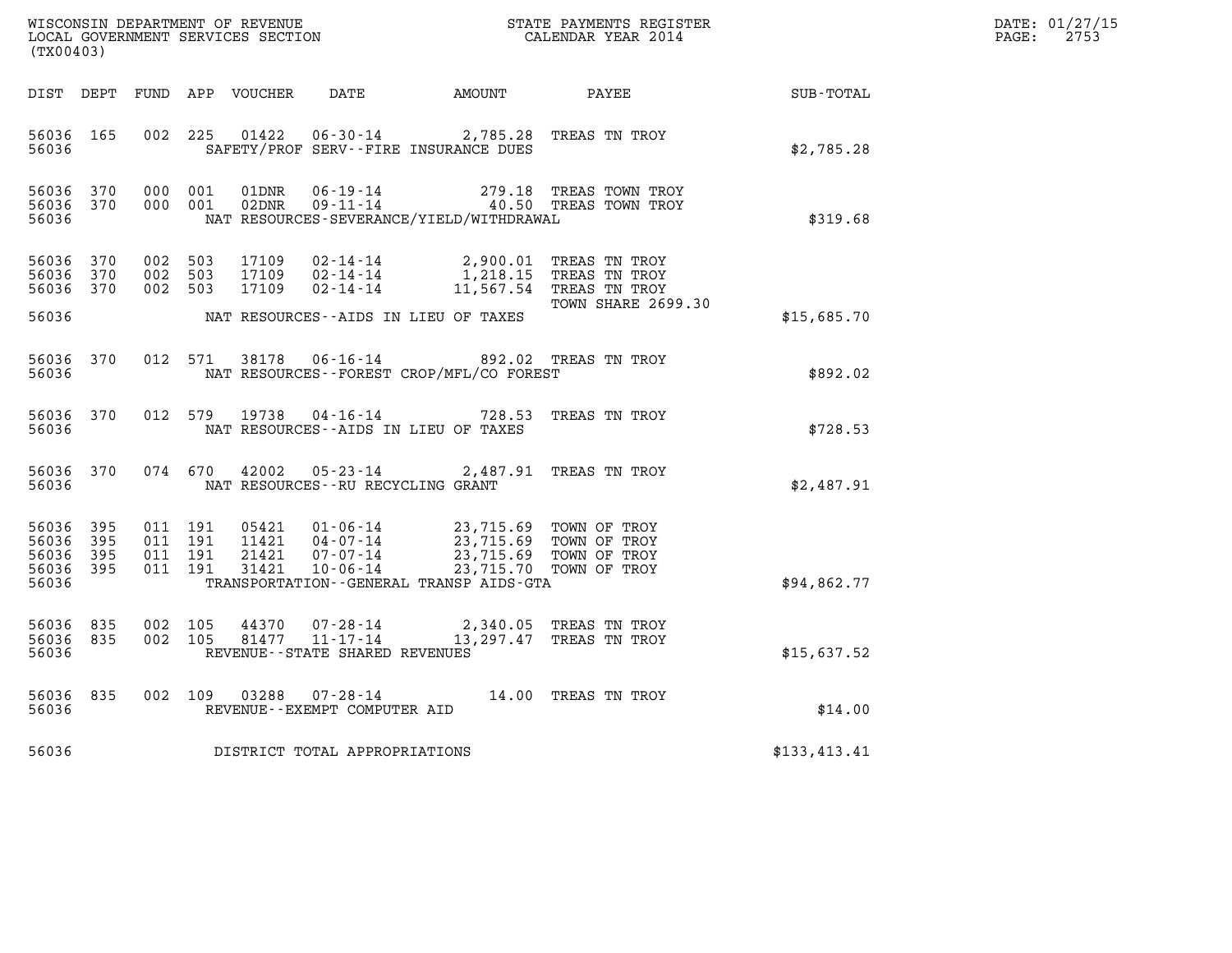| WISCONSIN DEPARTMENT OF REVENUE<br>LOCAL GOVERNMENT SERVICES SECTION<br>(TX00403) | STATE PAYMENTS REGISTER<br>CALENDAR YEAR 2014 | DATE: 01/27/15<br>2754<br>PAGE: |
|-----------------------------------------------------------------------------------|-----------------------------------------------|---------------------------------|

| (TX00403)                                                             |                          |                                                              |                                                          |                                                                        |                                                                                                          |               |
|-----------------------------------------------------------------------|--------------------------|--------------------------------------------------------------|----------------------------------------------------------|------------------------------------------------------------------------|----------------------------------------------------------------------------------------------------------|---------------|
| DIST DEPT                                                             | FUND APP                 | VOUCHER DATE                                                 |                                                          | <b>EXAMPLE THE AMOUNT</b>                                              | PAYEE                                                                                                    | SUB-TOTAL     |
| 165<br>56038<br>56038                                                 | 002                      | 225                                                          |                                                          | SAFETY/PROF SERV--FIRE INSURANCE DUES                                  | 01423  06-30-14  2,318.07  TREAS TN WASHINGTON                                                           | \$2,318.07    |
| 56038<br>370<br>370<br>56038<br>56038                                 | 000<br>000               | 001<br>01DNR<br>02DNR<br>001                                 | $06 - 19 - 14$<br>$09 - 11 - 14$                         | NAT RESOURCES-SEVERANCE/YIELD/WITHDRAWAL                               | 246.15 TREAS TOWN WASHINGTON<br>216.10 TREAS TOWN WASHINGTON                                             | \$462.25      |
| 370<br>56038<br>56038                                                 | 012                      | 571<br>38179                                                 | $06 - 16 - 14$                                           | NAT RESOURCES - - FOREST CROP/MFL/CO FOREST                            | 149.14 TREAS TN WASHINGTON                                                                               | \$149.14      |
| 370<br>56038<br>56038                                                 | 074                      | 670<br>42003                                                 | NAT RESOURCES - - RU RECYCLING GRANT                     | 05-23-14 1,957.85                                                      | TREAS TN WASHINGTON                                                                                      | \$1,957.85    |
| 56038<br>395<br>56038<br>395<br>56038<br>395<br>395<br>56038<br>56038 | 011<br>011<br>011<br>011 | 191<br>05422<br>191<br>11422<br>191<br>21422<br>191<br>31422 | $01 - 06 - 14$<br>$04 - 07 - 14$<br>07-07-14<br>10-06-14 | 27,822.67<br>27,822.68<br>TRANSPORTATION - - GENERAL TRANSP AIDS - GTA | 27,822.67 TOWN OF WASHINGTON<br>27,822.67 TOWN OF WASHINGTON<br>TOWN OF WASHINGTON<br>TOWN OF WASHINGTON | \$111, 290.69 |
| 395<br>56038<br>56038                                                 | 011                      | 278<br>30270                                                 | 11-05-14                                                 | 21,569.21<br>TRANSPORTATION - - LRIP/TRIP/MSIP GRANTS                  | TREAS TN WASHINGTON                                                                                      | \$21,569.21   |
| 835<br>56038<br>835<br>56038<br>56038                                 | 002<br>002               | 105<br>44371<br>105<br>81478                                 | $11 - 17 - 14$<br>REVENUE - - STATE SHARED REVENUES      | 31,371.09                                                              | 07-28-14 5,536.07 TREAS TN WASHINGTON<br>TREAS TN WASHINGTON                                             | \$36,907.16   |
| 56038<br>835<br>56038                                                 | 002                      | 109<br>03289                                                 | $07 - 28 - 14$<br>REVENUE--EXEMPT COMPUTER AID           | 11.00                                                                  | TREAS TN WASHINGTON                                                                                      | \$11.00       |
| 56038                                                                 |                          |                                                              | DISTRICT TOTAL APPROPRIATIONS                            |                                                                        |                                                                                                          | \$174,665.37  |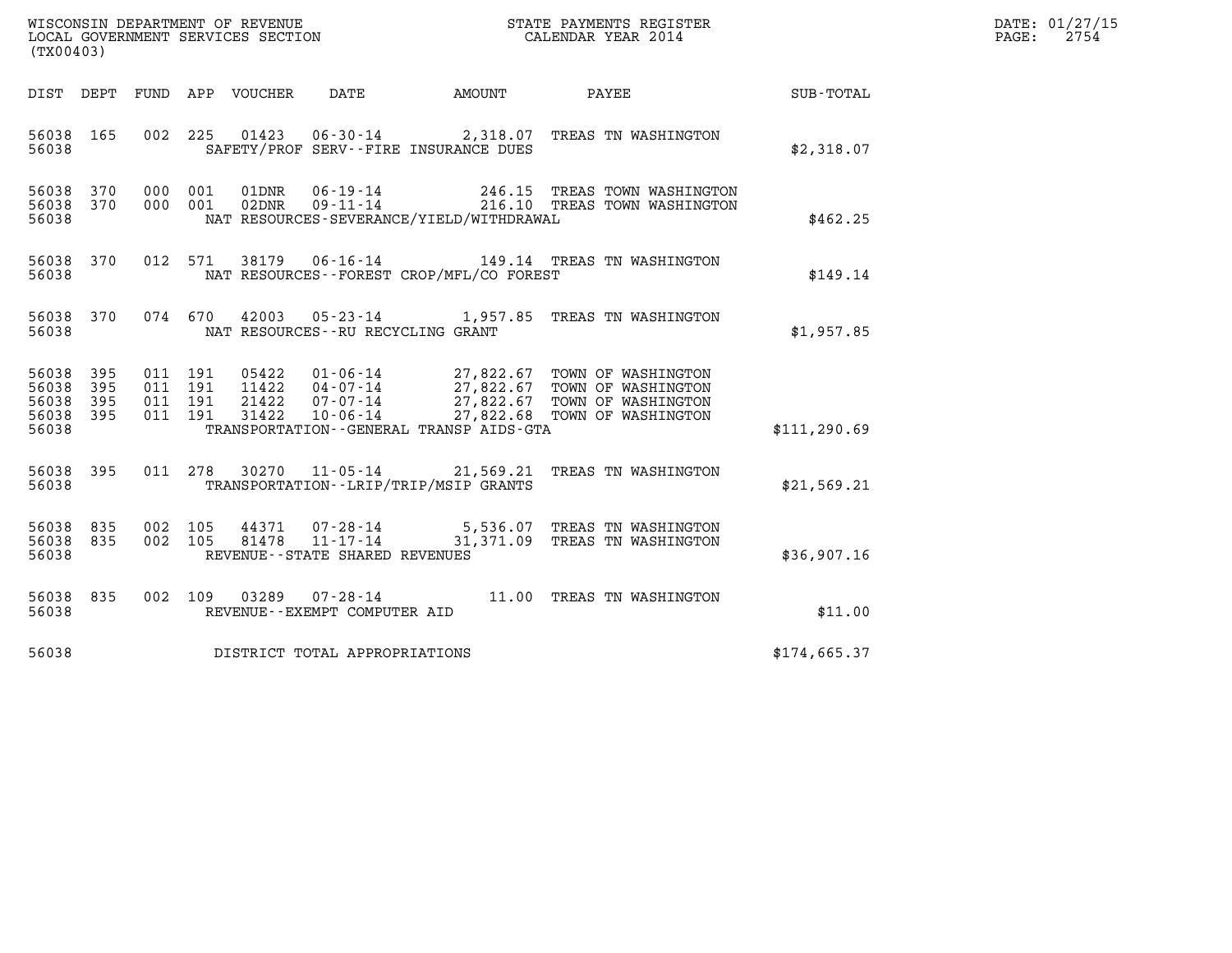| (TX00403)                                 |                            |                                          | WISCONSIN DEPARTMENT OF REVENUE<br>LOCAL GOVERNMENT SERVICES SECTION |                                                     |                                              | DATE: 01/27/15<br>2755<br>PAGE:                                                                                                                                                                                        |              |  |
|-------------------------------------------|----------------------------|------------------------------------------|----------------------------------------------------------------------|-----------------------------------------------------|----------------------------------------------|------------------------------------------------------------------------------------------------------------------------------------------------------------------------------------------------------------------------|--------------|--|
|                                           |                            |                                          | DIST DEPT FUND APP VOUCHER                                           | DATE                                                | AMOUNT                                       | PAYEE                                                                                                                                                                                                                  | SUB-TOTAL    |  |
| 56040 165<br>56040                        |                            |                                          |                                                                      |                                                     | SAFETY/PROF SERV--FIRE INSURANCE DUES        | 002 225 01424 06-30-14 1,635.23 TREAS TN WESTFIELD                                                                                                                                                                     | \$1,635.23   |  |
| 56040 370<br>56040                        |                            |                                          | 000 001<br>01DNR                                                     |                                                     | NAT RESOURCES-SEVERANCE/YIELD/WITHDRAWAL     | 06-19-14 665.88 TREAS TOWN WESTFIELD                                                                                                                                                                                   | \$665.88     |  |
|                                           |                            | 56040 370 002 503                        | 17110                                                                |                                                     |                                              | 02-14-14 163.28 TREAS TN WESTFIELD<br>TOWN SHARE 34.20                                                                                                                                                                 |              |  |
| 56040                                     |                            |                                          |                                                                      |                                                     | NAT RESOURCES--AIDS IN LIEU OF TAXES         |                                                                                                                                                                                                                        | \$163.28     |  |
| 56040 370<br>56040                        |                            |                                          | 012 571                                                              |                                                     | NAT RESOURCES--FOREST CROP/MFL/CO FOREST     | 38180  06-16-14  242.61  TREAS TN WESTFIELD                                                                                                                                                                            | \$242.61     |  |
| 56040 370<br>56040                        |                            |                                          | 074 670                                                              | NAT RESOURCES -- RU RECYCLING GRANT                 |                                              | 42004  05-23-14  1,152.84  TREAS TN WESTFIELD                                                                                                                                                                          | \$1,152.84   |  |
| 56040<br>56040<br>56040<br>56040<br>56040 | 395<br>395<br>- 395<br>395 | 011 191<br>011 191<br>011 191<br>011 191 | 21423<br>31423                                                       | $07 - 07 - 14$<br>$10 - 06 - 14$                    | TRANSPORTATION - - GENERAL TRANSP AIDS - GTA | 05423   01-06-14   26,959.99   TOWN OF WESTFIELD<br>11423   04-07-14   26,959.99   TOWN OF WESTFIELD<br>21423   07-07-14   26.959.99   TOWN OF WESTFIELD<br>26,959.99 TOWN OF WESTFIELD<br>26,960.01 TOWN OF WESTFIELD | \$107,839.98 |  |
| 56040 835<br>56040 835<br>56040           |                            | 002 105<br>002 105                       | 44372<br>81479                                                       | $11 - 17 - 14$<br>REVENUE - - STATE SHARED REVENUES |                                              | 07-28-14 2,091.76 TREAS TN WESTFIELD<br>11,853.28 TREAS TN WESTFIELD                                                                                                                                                   | \$13,945.04  |  |
| 56040 835<br>56040                        |                            |                                          | 002 109 03290 07-28-14                                               | REVENUE--EXEMPT COMPUTER AID                        |                                              | 10.00 TREAS TN WESTFIELD                                                                                                                                                                                               | \$10.00      |  |
| 56040                                     |                            |                                          | DISTRICT TOTAL APPROPRIATIONS                                        |                                                     |                                              |                                                                                                                                                                                                                        | \$125,654.86 |  |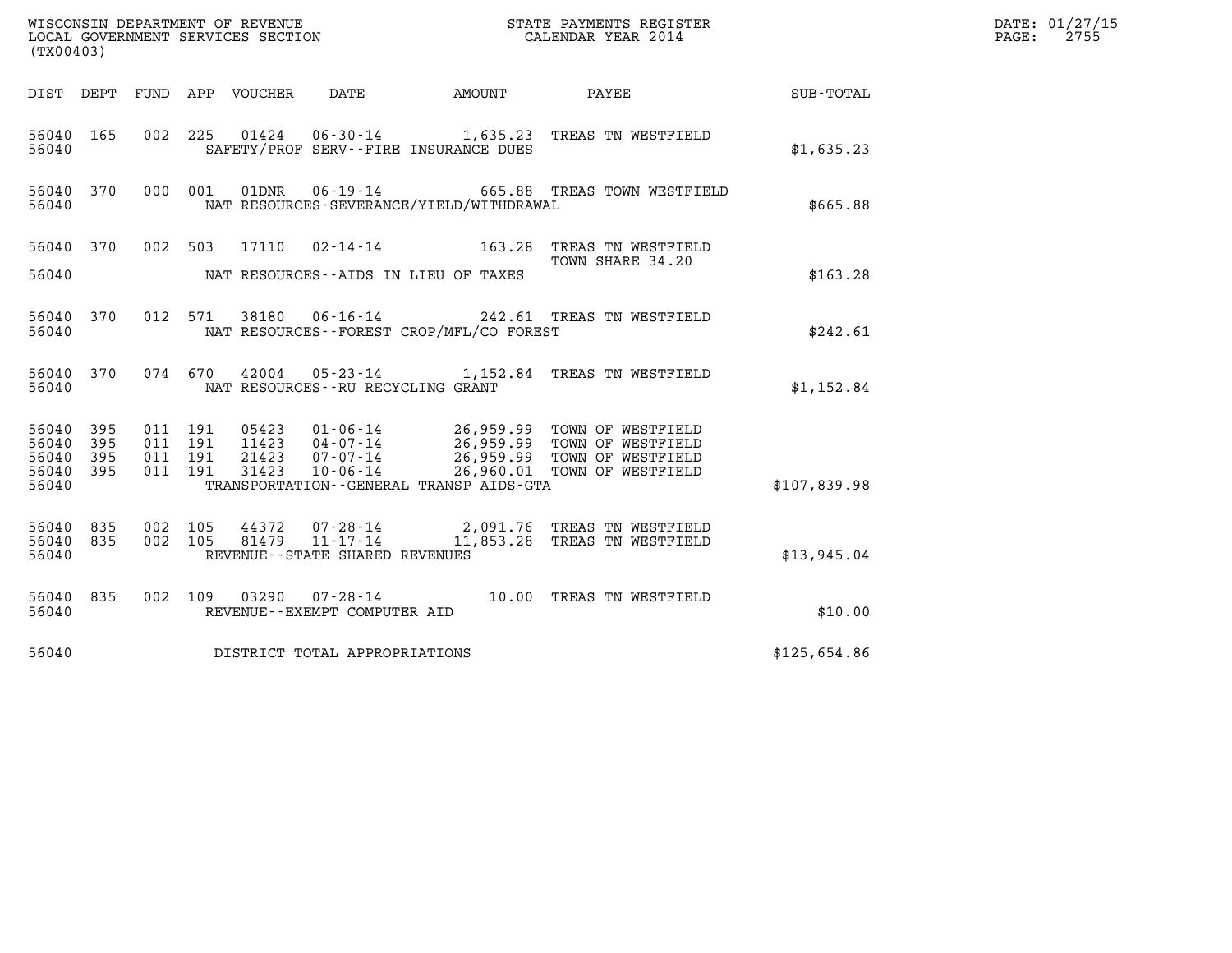| (TX00403)                                                 |           |                                          |  |  |                                         |                                           |                                                                                                                                                                                              |              | DATE: 01/27/15<br>$\mathtt{PAGE:}$<br>2756 |
|-----------------------------------------------------------|-----------|------------------------------------------|--|--|-----------------------------------------|-------------------------------------------|----------------------------------------------------------------------------------------------------------------------------------------------------------------------------------------------|--------------|--------------------------------------------|
|                                                           |           |                                          |  |  |                                         |                                           | DIST DEPT FUND APP VOUCHER DATE AMOUNT PAYEE SUB-TOTAL                                                                                                                                       |              |                                            |
| 56042 165<br>56042                                        |           |                                          |  |  |                                         | SAFETY/PROF SERV--FIRE INSURANCE DUES     | 002 225 01425 06-30-14 2,803.25 TREAS TN WINFIELD                                                                                                                                            | \$2,803.25   |                                            |
| 56042                                                     |           |                                          |  |  |                                         | NAT RESOURCES-SEVERANCE/YIELD/WITHDRAWAL  | 56042 370 000 001 01DNR 06-19-14 1,779.67 TREAS TOWN WINFIELD                                                                                                                                | \$1,779.67   |                                            |
| 56042 370<br>56042 370                                    |           | 002 503<br>002 503                       |  |  |                                         |                                           | 17111 02-14-14 58.76 TREAS TN WINFIELD<br>17111 02-14-14 7,509.90 TREAS TN WINFIELD<br>TOWN SHARE 635.02                                                                                     |              |                                            |
| 56042                                                     |           |                                          |  |  |                                         | NAT RESOURCES--AIDS IN LIEU OF TAXES      |                                                                                                                                                                                              | \$7,568.66   |                                            |
|                                                           | 56042     |                                          |  |  |                                         | NAT RESOURCES - FOREST CROP/MFL/CO FOREST | 56042 370 012 571 38181 06-16-14 438.19 TREAS TN WINFIELD                                                                                                                                    | \$438.19     |                                            |
| 56042                                                     |           |                                          |  |  |                                         | NAT RESOURCES--AIDS IN LIEU OF TAXES      | 56042 370 012 579 19739 04-16-14 58.90 TREAS TN WINFIELD<br>56042 370 012 579 19739 04-16-14 7.48 TREAS TN WINFIELD                                                                          | \$66.38      |                                            |
|                                                           |           |                                          |  |  | 56042 NAT RESOURCES--RU RECYCLING GRANT |                                           | 56042 370 074 670 42005 05-23-14 1,411.14 TREAS TN WINFIELD                                                                                                                                  | \$1,411.14   |                                            |
| 56042 395<br>56042 395<br>56042 395<br>56042 395<br>56042 |           | 011 191<br>011 191<br>011 191<br>011 191 |  |  |                                         | TRANSPORTATION--GENERAL TRANSP AIDS-GTA   | 05424  01-06-14  21,990.33  TOWN OF WINFIELD<br>11424  04-07-14  21,990.33  TOWN OF WINFIELD<br>21424  07-07-14  21,990.33  TOWN OF WINFIELD<br>31424  10-06-14  21,990.36  TOWN OF WINFIELD | \$87,961.35  |                                            |
| 56042                                                     | 56042 835 | 56042 835 002 105<br>002 105             |  |  | REVENUE--STATE SHARED REVENUES          |                                           | 44373  07-28-14  2,407.22  TREAS TN WINFIELD<br>81480  11-17-14  13,664.41  TREAS TN WINFIELD                                                                                                | \$16,071.63  |                                            |
| 56042                                                     | 56042 835 |                                          |  |  | REVENUE--EXEMPT COMPUTER AID            |                                           | 002 109 03291 07-28-14 8.00 TREAS TN WINFIELD                                                                                                                                                | \$8.00       |                                            |
| 56042                                                     |           |                                          |  |  | DISTRICT TOTAL APPROPRIATIONS           |                                           |                                                                                                                                                                                              | \$118,108.27 |                                            |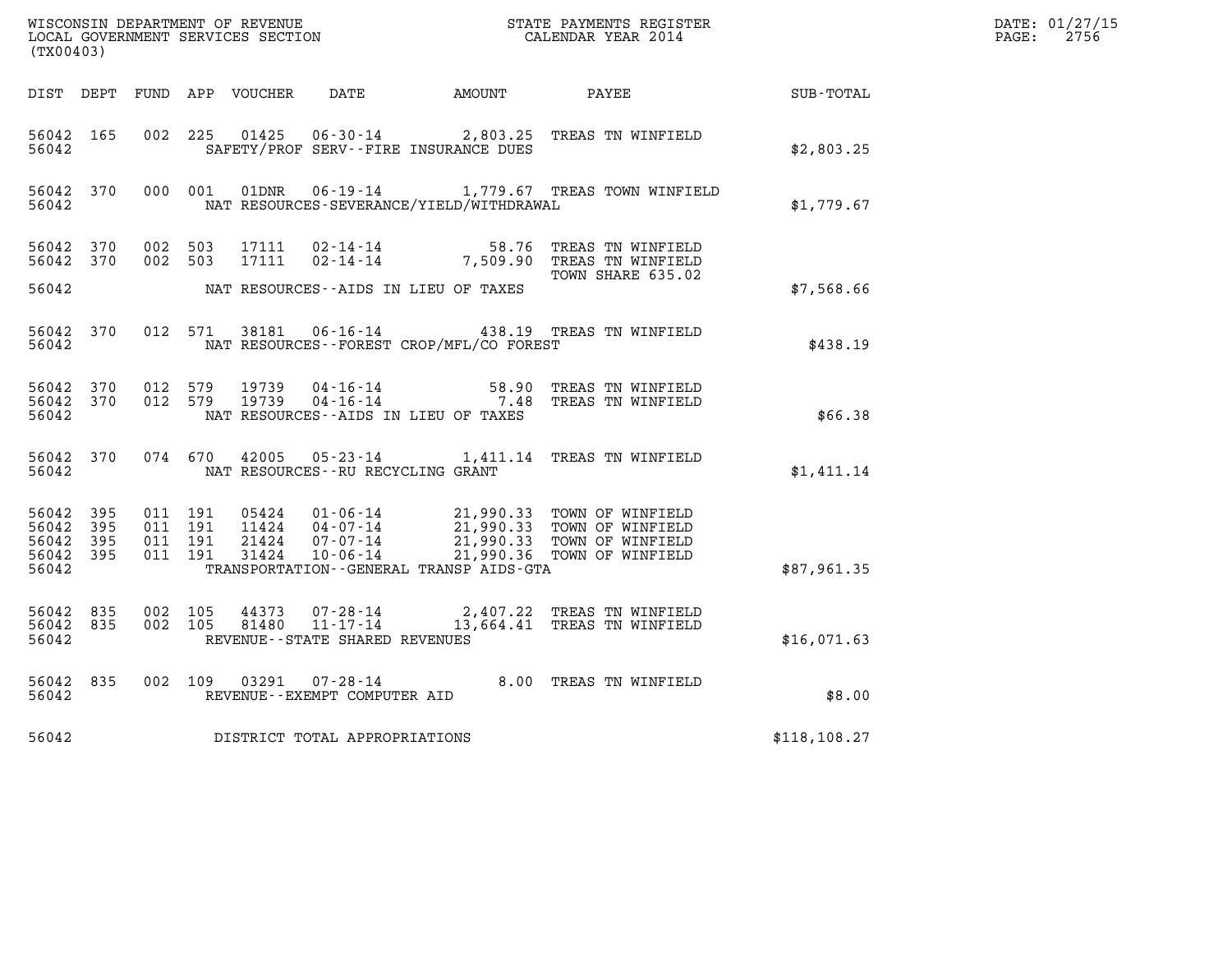| (TX00403)                       |                        |                                          |       |                                                     |                                             | %WISCONSIN DEPARTMENT OF REVENUE $$\tt STATE$ PAYMENTS REGISTER LOCAL GOVERNMENT SERVICES SECTION $$\tt CALENDAR$ YEAR 2014                                                              |              | DATE: 01/27/15<br>$\mathtt{PAGE:}$<br>2757 |
|---------------------------------|------------------------|------------------------------------------|-------|-----------------------------------------------------|---------------------------------------------|------------------------------------------------------------------------------------------------------------------------------------------------------------------------------------------|--------------|--------------------------------------------|
|                                 |                        |                                          |       |                                                     |                                             |                                                                                                                                                                                          |              |                                            |
| 56044                           | 56044 165              |                                          |       |                                                     | SAFETY/PROF SERV--FIRE INSURANCE DUES       | 002 225 01426 06-30-14 2,641.53 TREAS TN WOODLAND                                                                                                                                        | \$2,641.53   |                                            |
| 56044                           |                        |                                          |       |                                                     | NAT RESOURCES-SEVERANCE/YIELD/WITHDRAWAL    | 56044 370 000 001 01DNR 06-19-14 221.49 TREAS TOWN WOODLAND                                                                                                                              | \$221.49     |                                            |
|                                 |                        |                                          |       |                                                     | 56044 MAT RESOURCES--AIDS IN LIEU OF TAXES  | 56044 370 002 503 17112 02-14-14 52.71 TREAS TN WOODLAND<br>TOWN SHARE 6.50                                                                                                              | \$52.71      |                                            |
| 56044 370                       | 56044                  |                                          |       |                                                     | NAT RESOURCES - - FOREST CROP/MFL/CO FOREST | 012 571 38182 06-16-14 423.31 TREAS TN WOODLAND                                                                                                                                          | \$423.31     |                                            |
| 56044                           |                        |                                          |       |                                                     | NAT RESOURCES--AIDS IN LIEU OF TAXES        | 56044 370 012 579 19740 04-16-14 7.32 TREAS TN WOODLAND<br>56044 370 012 579 19740 04-16-14 11.74 TREAS TN WOODLAND                                                                      | \$19.06      |                                            |
|                                 |                        | 56044                                    |       | NAT RESOURCES--RU RECYCLING GRANT                   |                                             | 56044 370 074 670 42006 05-23-14 2,555.10 TREAS TN WOODLAND                                                                                                                              | \$2,555.10   |                                            |
| 56044 395<br>56044 395<br>56044 | 56044 395<br>56044 395 | 011 191<br>011 191<br>011 191<br>011 191 |       |                                                     | TRANSPORTATION--GENERAL TRANSP AIDS-GTA     | 05425  01-06-14  33,935.51 TOWN OF WOODLAND<br>11425  04-07-14  33,935.51 TOWN OF WOODLAND<br>21425  07-07-14  33,935.51 TOWN OF WOODLAND<br>31425  10-06-14  33,935.51 TOWN OF WOODLAND | \$135,742.04 |                                            |
| 56044 395                       |                        | 56044                                    |       |                                                     | TRANSPORTATION - - LRIP/TRIP/MSIP GRANTS    | 011 278 32377 11-26-14 21,569.20 TREAS TN WOODLAND                                                                                                                                       | \$21,569.20  |                                            |
| 56044 835<br>56044 835<br>56044 |                        | 002 105<br>002 105                       |       | 81481 11-17-14<br>REVENUE - - STATE SHARED REVENUES |                                             | 44374  07-28-14   1,117.75   TREAS TN WOODLAND<br>6,333.94 TREAS TN WOODLAND                                                                                                             | \$7,451.69   |                                            |
| 56044 835<br>56044              |                        | 002 109                                  | 03292 | 07-28-14<br>REVENUE - - EXEMPT COMPUTER AID         |                                             | 2.00 TREAS TN WOODLAND                                                                                                                                                                   | \$2.00       |                                            |
| 56044                           |                        |                                          |       | DISTRICT TOTAL APPROPRIATIONS                       |                                             |                                                                                                                                                                                          | \$170,678.13 |                                            |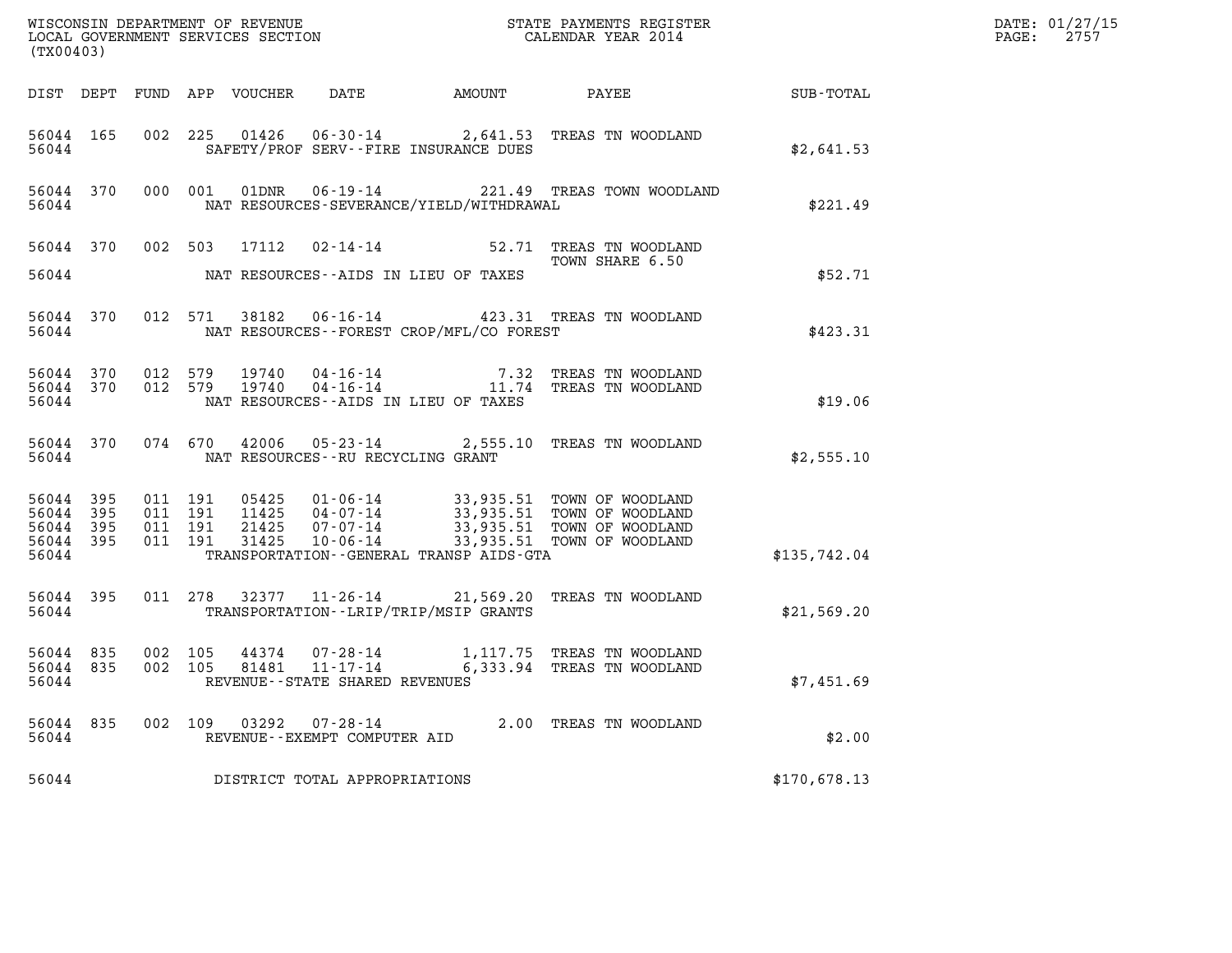| (TX00403)                                                             |                                          | WISCONSIN DEPARTMENT OF REVENUE<br>LOCAL GOVERNMENT SERVICES SECTION |                                                                                                                                                                             | STATE PAYMENTS REGISTER<br>CALENDAR YEAR 2014 |             | DATE: 01/27/15<br>PAGE:<br>2758 |
|-----------------------------------------------------------------------|------------------------------------------|----------------------------------------------------------------------|-----------------------------------------------------------------------------------------------------------------------------------------------------------------------------|-----------------------------------------------|-------------|---------------------------------|
| DIST DEPT                                                             | FUND                                     | APP VOUCHER                                                          | AMOUNT<br>DATE                                                                                                                                                              | PAYEE                                         | SUB-TOTAL   |                                 |
| 56141<br>165<br>56141                                                 |                                          | 002 225                                                              | $01427$ $06-30-14$<br>SAFETY/PROF SERV--FIRE INSURANCE DUES                                                                                                                 | 359.39 TREAS VIL IRONTON                      | \$359.39    |                                 |
| 56141<br>370<br>56141                                                 |                                          | 074 670<br>42007                                                     | NAT RESOURCES--RU RECYCLING GRANT                                                                                                                                           |                                               | \$123.60    |                                 |
| 56141<br>395<br>56141<br>395<br>56141<br>395<br>395<br>56141<br>56141 | 011 191<br>011 191<br>011 191<br>011 191 | 05426<br>11426<br>21426<br>31426                                     | 01-06-14 1,778.28 VILLAGE OF IRONTON<br>04-07-14 1,778.28 VILLAGE OF IRONTON<br>07-07-14 1,778.28 VILLAGE OF IRONTON<br>10-06-14<br>TRANSPORTATION--GENERAL TRANSP AIDS-GTA | 1,778.28 VILLAGE OF IRONTON                   | \$7, 113.12 |                                 |
| 56141<br>835<br>835<br>56141<br>56141                                 | 002 105<br>002 105                       | 44375<br>81482                                                       | 07-28-14 6,540.56 TREAS VIL IRONTON<br>$11 - 17 - 14$<br>REVENUE--STATE SHARED REVENUES                                                                                     | 37,063.19 TREAS VIL IRONTON                   | \$43,603.75 |                                 |
| 56141<br>835<br>56141                                                 | 021                                      | 363<br>36331<br>REVENUE - - LOTTERY CREDIT -                         | 03-24-14                                                                                                                                                                    | 508.18 TREAS VIL IRONTON                      | \$508.18    |                                 |
| 56141                                                                 |                                          |                                                                      | DISTRICT TOTAL APPROPRIATIONS                                                                                                                                               |                                               | \$51,708.04 |                                 |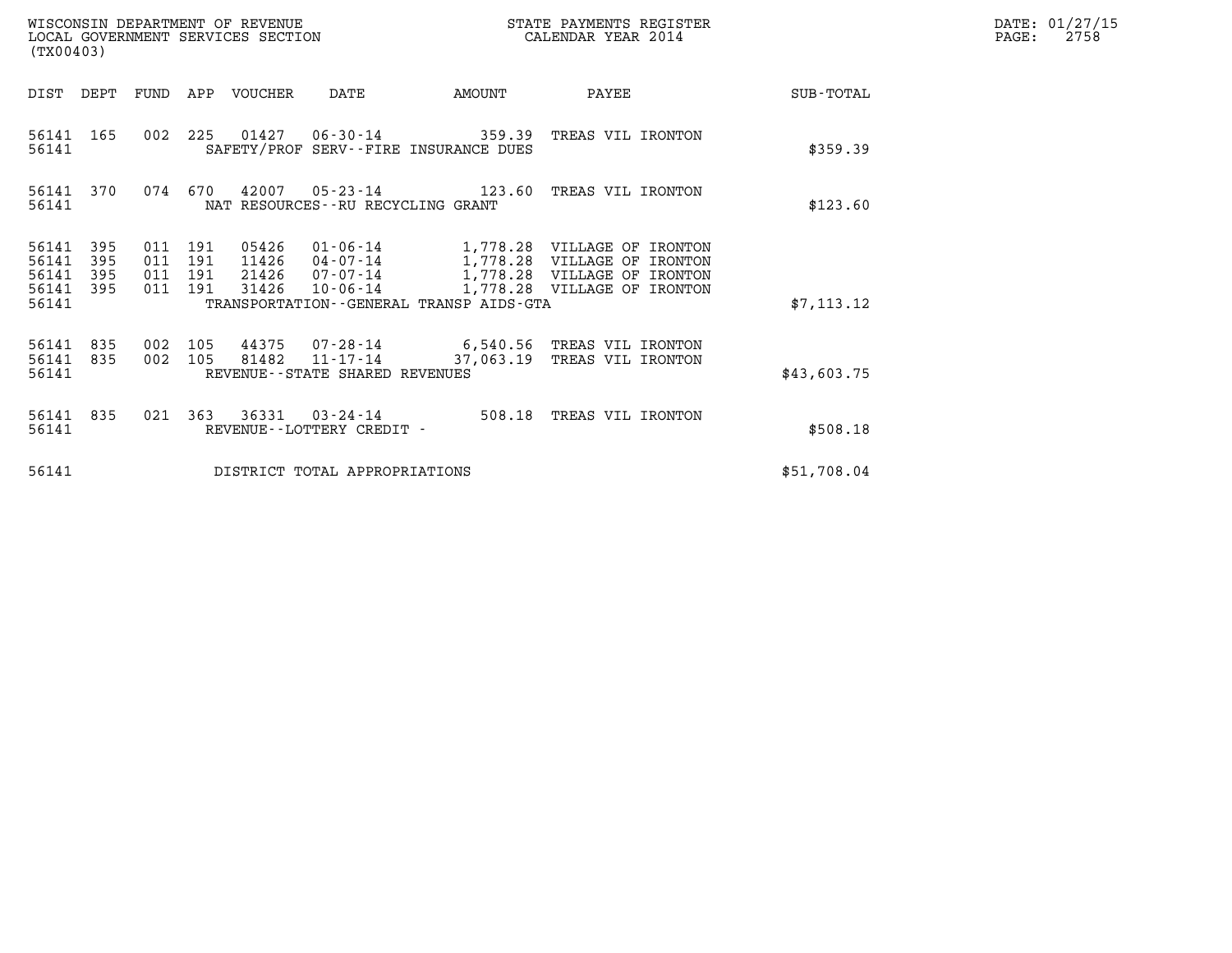| (TX00403)                                                                                               |                                                      |                                                                                                            |                                          |                                                                                        |                                                                 |                                             |                                                                                                                                                                                                                          |              | DATE: 01/27/15<br>$\mathtt{PAGE:}$<br>2759 |
|---------------------------------------------------------------------------------------------------------|------------------------------------------------------|------------------------------------------------------------------------------------------------------------|------------------------------------------|----------------------------------------------------------------------------------------|-----------------------------------------------------------------|---------------------------------------------|--------------------------------------------------------------------------------------------------------------------------------------------------------------------------------------------------------------------------|--------------|--------------------------------------------|
|                                                                                                         |                                                      |                                                                                                            |                                          | DIST DEPT FUND APP VOUCHER                                                             | DATE                                                            |                                             | AMOUNT PAYEE SUB-TOTAL                                                                                                                                                                                                   |              |                                            |
| 56146 165<br>56146                                                                                      |                                                      |                                                                                                            |                                          |                                                                                        |                                                                 | SAFETY/PROF SERV--FIRE INSURANCE DUES       | 002 225 01428 06-30-14 53, 225.84 TREAS VIL LAKE DELTON                                                                                                                                                                  | \$53,225.84  |                                            |
|                                                                                                         |                                                      |                                                                                                            |                                          |                                                                                        |                                                                 |                                             | 56146 370 002 503 16664 01-30-14 8,732.46 TREAS VIL LAKE DELTON<br>VILL SHARE 1408.46                                                                                                                                    |              |                                            |
| 56146                                                                                                   |                                                      |                                                                                                            |                                          |                                                                                        |                                                                 | NAT RESOURCES -- AIDS IN LIEU OF TAXES      |                                                                                                                                                                                                                          | \$8,732.46   |                                            |
| 56146                                                                                                   |                                                      | 56146 370 012 381<br>56146 370 012 381                                                                     |                                          | 00550<br>00635                                                                         | NAT RESOURCES - - BOAT PATROL                                   |                                             | 03-28-14 1,091.88 TREAS VIL LAKE DELTON<br>04-15-14 18,507.42 TREAS VIL LAKE DELTON                                                                                                                                      | \$19,599.30  |                                            |
| 56146                                                                                                   |                                                      |                                                                                                            |                                          |                                                                                        |                                                                 | NAT RESOURCES - - BOATING ENFORCEMENT AIDS  | 56146 370 012 550 00550 03-28-14 3,783.36 TREAS VIL LAKE DELTON                                                                                                                                                          | \$3,783.36   |                                            |
| 56146 395<br>56146<br>56146<br>56146<br>56146<br>56146<br>56146<br>56146<br>56146<br>56146 395<br>56146 | 395<br>395<br>395<br>395<br>395<br>395<br>395<br>395 | 011 185<br>011 185<br>011 185<br>011 185<br>011 185<br>011 185<br>011 185<br>011 185<br>011 185<br>011 185 |                                          | 01860<br>04123<br>09961<br>11150<br>12509<br>16835<br>21529<br>28235<br>30003<br>30003 |                                                                 | TRANSPORTATION - - HIGHWAY SAFETY - FEDERAL |                                                                                                                                                                                                                          | \$16,867.48  |                                            |
| 56146 395<br>56146 395<br>56146<br>56146 395<br>56146                                                   | - 395                                                |                                                                                                            | 011 191<br>011 191<br>011 191<br>011 191 |                                                                                        |                                                                 | TRANSPORTATION--GENERAL TRANSP AIDS-GTA     | 05427  01-06-14  132,454.29  VILLAGE OF LAKE DELTON<br>11427  04-07-14  132,454.29  VILLAGE OF LAKE DELTON<br>21427  07-07-14  132,454.29  VILLAGE OF LAKE DELTON<br>31427  10-06-14  132,454.29  VILLAGE OF LAKE DELTON | \$529,817.16 |                                            |
| 56146                                                                                                   |                                                      |                                                                                                            |                                          |                                                                                        | 56146 395 011 278 35469 12-30-14                                | TRANSPORTATION - - LRIP/TRIP/MSIP GRANTS    | 17,616.08 TREAS VIL LAKE DELTON                                                                                                                                                                                          | \$17,616.08  |                                            |
| 56146 455<br>56146 455<br>56146                                                                         |                                                      | 002 231                                                                                                    | 002 231                                  | 02209                                                                                  | JUSTICE - - LAW ENFORCEMENT TRAINING                            |                                             | 01501  02-20-14  2,400.00 TREAS VIL LAKE DELTON<br>11-03-14 160.00 TREAS VIL LAKE DELTON                                                                                                                                 | \$2,560.00   |                                            |
| 56146 835<br>56146 835<br>56146                                                                         |                                                      | 002 105<br>002 105                                                                                         |                                          | 44376<br>81483                                                                         | 07-28-14<br>$11 - 17 - 14$<br>REVENUE - - STATE SHARED REVENUES |                                             | 4,545.47 TREAS VIL LAKE DELTON<br>25,702.64 TREAS VIL LAKE DELTON                                                                                                                                                        | \$30, 248.11 |                                            |
| 56146 835                                                                                               |                                                      | 002 109                                                                                                    |                                          | 03293                                                                                  | 07-28-14                                                        |                                             | 4,521.00 TREAS VIL LAKE DELTON                                                                                                                                                                                           |              |                                            |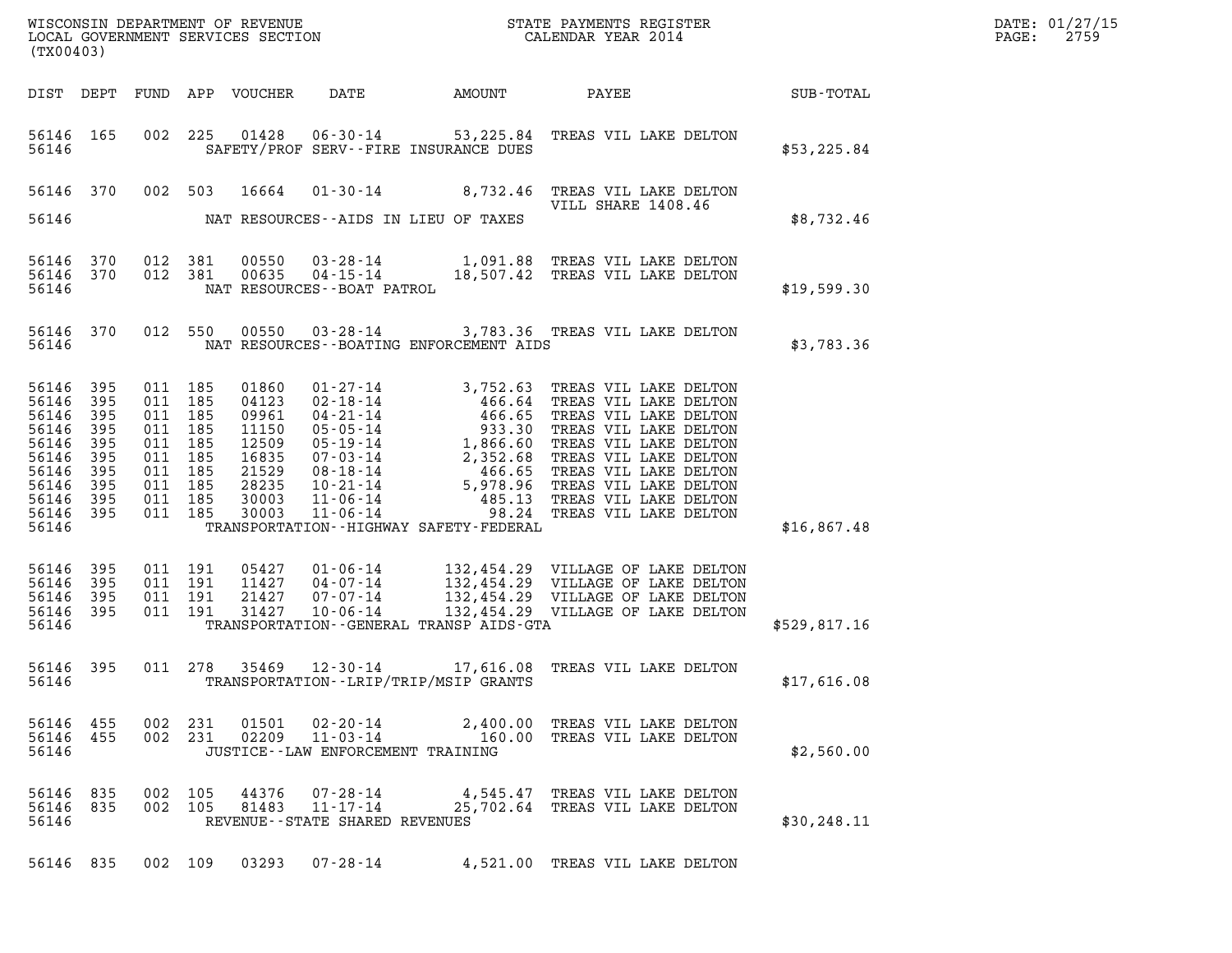| WISCONSIN DEPARTMENT OF REVENUE<br>LOCAL GOVERNMENT SERVICES SECTION<br>(TX00403) |      |     |         |                                                |           | STATE PAYMENTS REGISTER<br>CALENDAR YEAR 2014 |               | DATE: 01/27/15<br>2760<br>PAGE: |
|-----------------------------------------------------------------------------------|------|-----|---------|------------------------------------------------|-----------|-----------------------------------------------|---------------|---------------------------------|
| DIST<br>DEPT                                                                      | FUND | APP | VOUCHER | DATE                                           | AMOUNT    | PAYEE                                         | SUB-TOTAL     |                                 |
| 835<br>56146<br>56146                                                             | 002  | 109 | 05297   | $07 - 28 - 14$<br>REVENUE--EXEMPT COMPUTER AID | 20,266.00 | TREAS VIL LAKE DELTON                         | \$24,787.00   |                                 |
| 835<br>56146<br>56146                                                             | 021  | 363 | 36332   | $03 - 24 - 14$<br>REVENUE - - LOTTERY CREDIT - | 28,016.03 | TREAS VIL LAKE DELTON                         | \$28,016.03   |                                 |
| 56146                                                                             |      |     |         | DISTRICT TOTAL APPROPRIATIONS                  |           |                                               | \$735, 252.82 |                                 |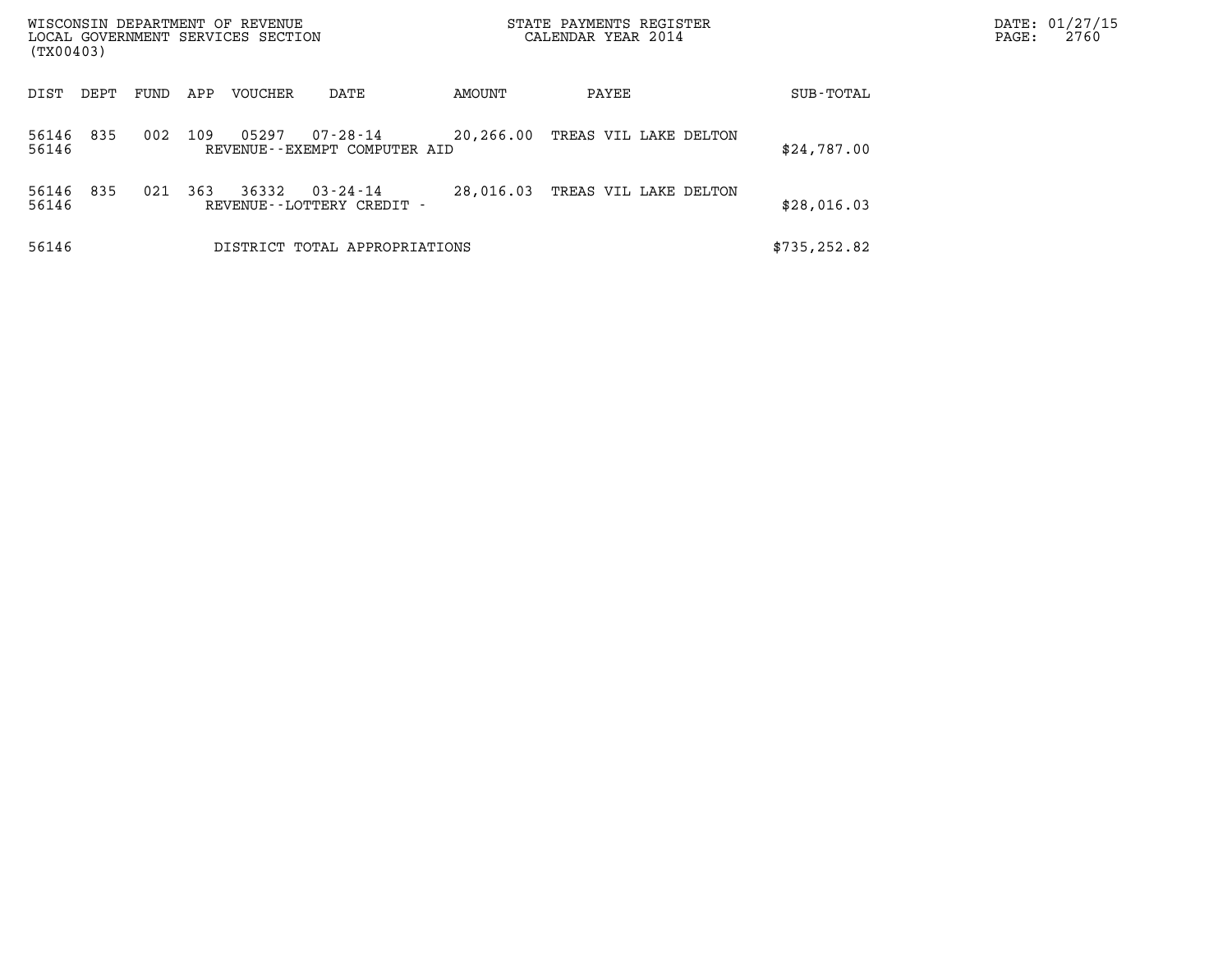| WISCONSIN DEPARTMENT OF REVENUE   | STATE PAYMENTS REGISTER | DATE: 01/27/15 |
|-----------------------------------|-------------------------|----------------|
| LOCAL GOVERNMENT SERVICES SECTION | CALENDAR YEAR 2014      | 2761<br>PAGE:  |

| (TX00403)                    |            |                                                                                                                         |                  |
|------------------------------|------------|-------------------------------------------------------------------------------------------------------------------------|------------------|
| DIST<br>DEPT                 | FUND       | VOUCHER<br><b>DATE</b><br>APP<br>AMOUNT<br>PAYEE                                                                        | <b>SUB-TOTAL</b> |
| 165<br>56147<br>56147        | 002        | 225<br>$01429$ $06-30-14$<br>736.75<br>TREAS VIL LA VALLE<br>SAFETY/PROF SERV--FIRE INSURANCE DUES                      | \$736.75         |
| 56147<br>370                 | 002        | 16665 01-30-14 524.24<br>503<br>TREAS VIL LA VALLE<br>VILL SHARE 155.81                                                 |                  |
| 56147                        |            | NAT RESOURCES -- AIDS IN LIEU OF TAXES                                                                                  | \$524.24         |
| 370<br>56147<br>56147        | 012        | 579<br>19741 04-16-14 40.22<br>TREAS TN LA VALLE<br>NAT RESOURCES -- AIDS IN LIEU OF TAXES                              | \$40.22          |
| 56147<br>370<br>56147        | 074        | 670<br>42008  05-23-14  1,040.33  TREAS VIL LA VALLE<br>NAT RESOURCES - - RU RECYCLING GRANT                            | \$1,040.33       |
| 56147<br>395<br>56147<br>395 | 011<br>011 | 191<br>191                                                                                                              |                  |
| 56147<br>395<br>56147<br>395 | 011<br>011 | 191<br>4,236.51 VILLAGE OF LA VALLE<br>191<br>31428<br>10-06-14                                                         |                  |
| 56147                        |            | TRANSPORTATION--GENERAL TRANSP AIDS-GTA                                                                                 | \$16,946.01      |
| 56147<br>835<br>56147<br>835 | 002<br>002 | 105<br>44377 07-28-14 14,614.76 TREAS VIL LA VALLE<br>81484<br>$11 - 17 - 14$<br>82,816.96<br>105<br>TREAS VIL LA VALLE |                  |
| 56147                        |            | REVENUE - - STATE SHARED REVENUES                                                                                       | \$97,431.72      |
| 835<br>56147<br>56147        | 002        | 109<br>03294<br>$07 - 28 - 14$ 190.00<br>TREAS VIL LA VALLE<br>REVENUE - - EXEMPT COMPUTER AID                          | \$190.00         |
| 56147                        |            | DISTRICT TOTAL APPROPRIATIONS                                                                                           | \$116,909.27     |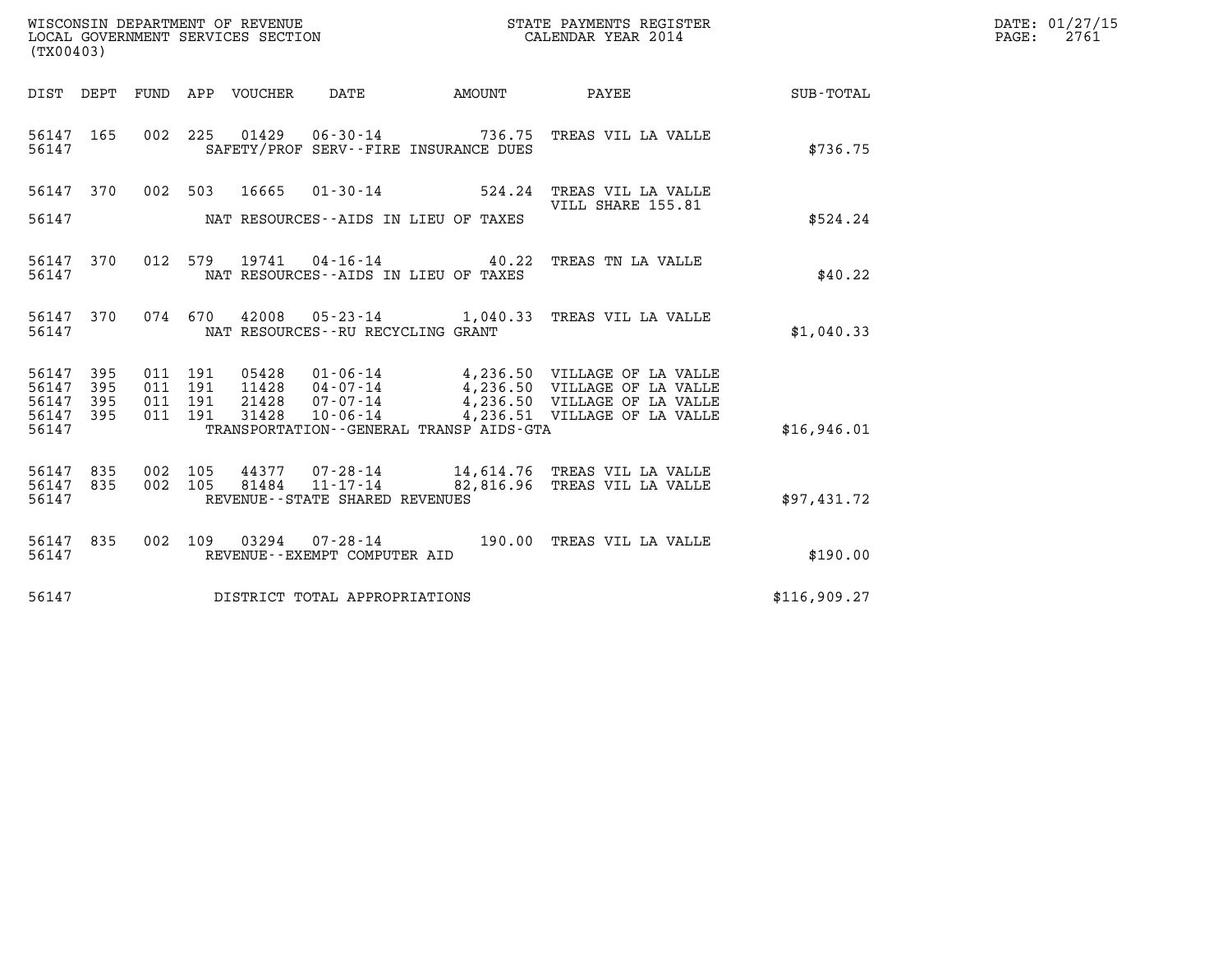| DATE: | 01/27/15 |
|-------|----------|
| PAGE: | 2762     |

|                                           | WISCONSIN DEPARTMENT OF REVENUE<br>LOCAL GOVERNMENT SERVICES SECTION<br>(TX00403) |                          |                          |                                  |                                                                |                                                                | STATE PAYMENTS REGISTER<br>CALENDAR YEAR 2014                                                                         |              | DATE: 01/27/15<br>$\mathtt{PAGE:}$<br>2762 |
|-------------------------------------------|-----------------------------------------------------------------------------------|--------------------------|--------------------------|----------------------------------|----------------------------------------------------------------|----------------------------------------------------------------|-----------------------------------------------------------------------------------------------------------------------|--------------|--------------------------------------------|
| DIST                                      | DEPT                                                                              | FUND                     |                          | APP VOUCHER                      | DATE                                                           | AMOUNT                                                         | PAYEE                                                                                                                 | SUB-TOTAL    |                                            |
| 56148<br>56148                            | 165                                                                               | 002                      | 225                      | 01430                            |                                                                | $06 - 30 - 14$ 395.33<br>SAFETY/PROF SERV--FIRE INSURANCE DUES | TREAS VIL LIME RIDGE                                                                                                  | \$395.33     |                                            |
| 56148<br>56148<br>56148<br>56148<br>56148 | 395<br>395<br>395<br>395                                                          | 011<br>011<br>011<br>011 | 191<br>191<br>191<br>191 | 05429<br>11429<br>21429<br>31429 | $01 - 06 - 14$<br>$04 - 07 - 14$<br>07-07-14<br>$10 - 06 - 14$ | 446.30<br>TRANSPORTATION - - GENERAL TRANSP AIDS - GTA         | 446.30 VILLAGE OF LIME RIDGE<br>VILLAGE OF LIME RIDGE<br>446.30 VILLAGE OF LIME RIDGE<br>446.32 VILLAGE OF LIME RIDGE | \$1,785.22   |                                            |
| 56148<br>56148<br>56148                   | 835<br>835                                                                        | 002<br>002               | 105<br>105               | 44378<br>81485                   | 11-17-14<br>REVENUE - - STATE SHARED REVENUES                  | 34,946.05                                                      | $07 - 28 - 14$ 6,166.95 TREAS VIL LIME RIDGE<br>TREAS VIL LIME RIDGE                                                  | \$41, 113.00 |                                            |
| 56148<br>56148                            | 835                                                                               | 002                      | 109                      | 03295                            | 07-28-14<br>REVENUE - - EXEMPT COMPUTER AID                    | 5.00                                                           | TREAS VIL LIME RIDGE                                                                                                  | \$5.00       |                                            |
| 56148                                     | DISTRICT TOTAL APPROPRIATIONS                                                     |                          |                          |                                  |                                                                |                                                                |                                                                                                                       | \$43, 298.55 |                                            |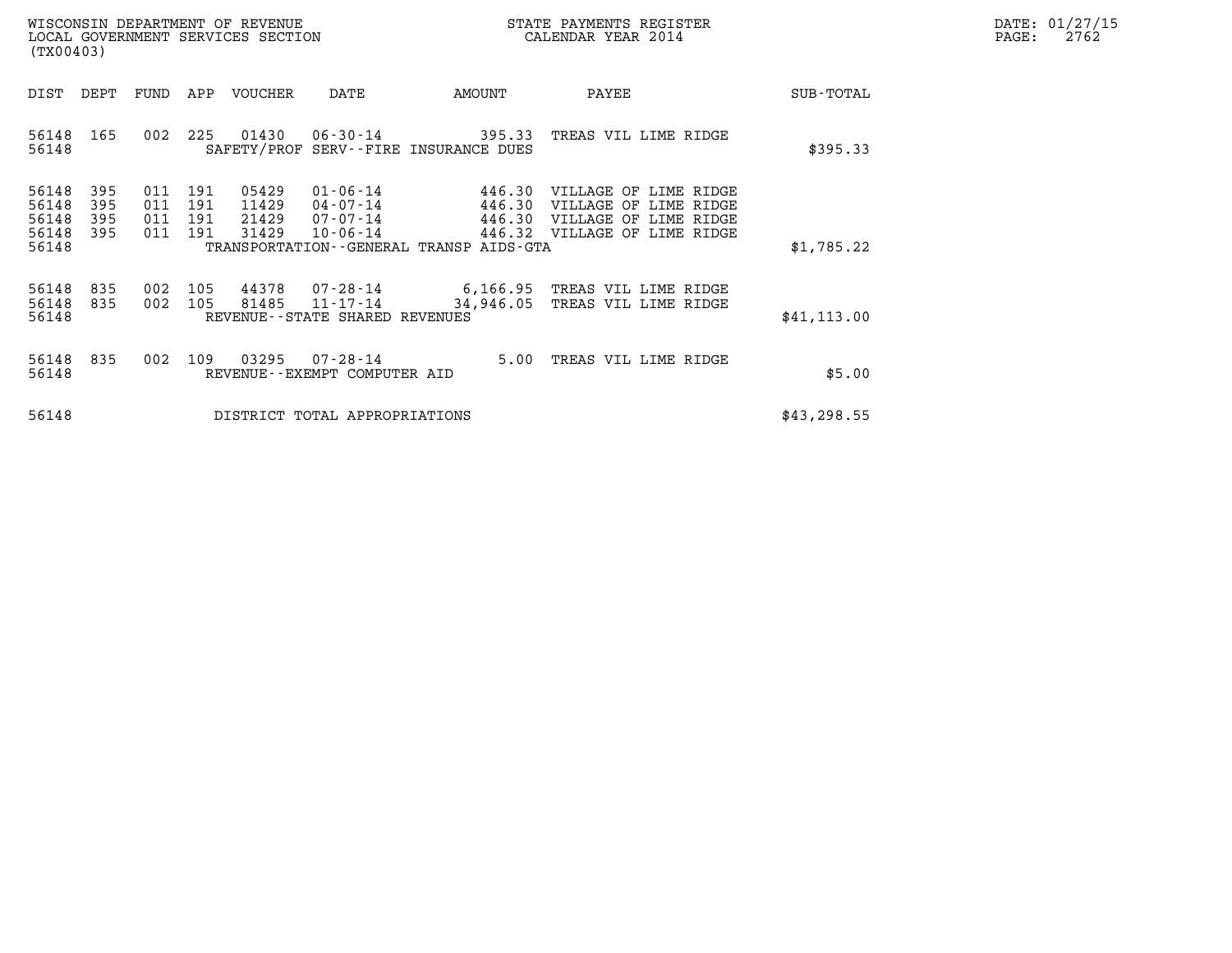| WISCONSIN DEPARTMENT OF REVENUE   | STATE PAYMENTS REGISTER | DATE: 01/27/15 |
|-----------------------------------|-------------------------|----------------|
| LOCAL GOVERNMENT SERVICES SECTION | CALENDAR YEAR 2014      | 2763<br>PAGE:  |

| (TX00403)                                                                             |                                 |                                                                                                                                                                                           |            |                                                                                                                                                              |                  |
|---------------------------------------------------------------------------------------|---------------------------------|-------------------------------------------------------------------------------------------------------------------------------------------------------------------------------------------|------------|--------------------------------------------------------------------------------------------------------------------------------------------------------------|------------------|
| DIST<br>DEPT                                                                          | FUND                            | VOUCHER<br>APP<br>DATE                                                                                                                                                                    | AMOUNT     | PAYEE                                                                                                                                                        | <b>SUB-TOTAL</b> |
| 165<br>56149<br>56149                                                                 | 002                             | 225<br>01431<br>06-30-14<br>SAFETY/PROF SERV--FIRE INSURANCE DUES                                                                                                                         | 610.97     | TREAS VIL LOGANVILLE                                                                                                                                         | \$610.97         |
| 56149<br>370<br>56149                                                                 | 074                             | 670<br>42009 05-23-14 965.75<br>NAT RESOURCES - - RU RECYCLING GRANT                                                                                                                      |            | TREAS VIL LOGANVILLE                                                                                                                                         | \$965.75         |
| 395<br>56149<br>395<br>56149<br>56149<br>395<br>56149<br>395<br>56149<br>395<br>56149 | 011<br>011<br>011<br>011<br>011 | 191<br>05430<br>$01 - 06 - 14$<br>191<br>09865<br>04-18-14<br>191<br>11430<br>04-07-14<br>191<br>21430<br>07-07-14<br>191<br>31430<br>10-06-14<br>TRANSPORTATION--GENERAL TRANSP AIDS-GTA | 6, 272.48  | 6,272.48 VILLAGE OF LOGANVILLE<br>TREAS VIL LOGANVILLE<br>6,272.48 VILLAGE OF LOGANVILLE<br>6,272.48 VILLAGE OF LOGANVILLE<br>6,272.49 VILLAGE OF LOGANVILLE | \$31,362.41      |
| 505<br>56149<br>56149                                                                 | 002                             | 743<br>01942<br>09-25-14<br>DOA--HOUSING ASSISTANCE GRANTS                                                                                                                                | 161,078.00 | TREAS VIL LOGANVILLE                                                                                                                                         | \$161,078.00     |
| 56149<br>835<br>56149<br>835<br>56149                                                 | 002<br>002                      | 105<br>44379 07-28-14<br>$11 - 17 - 14$<br>105<br>81486<br>REVENUE - - STATE SHARED REVENUES                                                                                              | 43,307.86  | 11,268.34 TREAS VIL LOGANVILLE<br>TREAS VIL LOGANVILLE                                                                                                       | \$54,576.20      |
| 56149<br>835<br>56149                                                                 | 002                             | 109<br>03296<br>$07 - 28 - 14$<br>REVENUE - - EXEMPT COMPUTER AID                                                                                                                         | 157.00     | TREAS VIL LOGANVILLE                                                                                                                                         | \$157.00         |
| 56149                                                                                 |                                 | DISTRICT TOTAL APPROPRIATIONS                                                                                                                                                             |            |                                                                                                                                                              | \$248,750.33     |

LOCAL GOVERNMENT SERVICES SECTION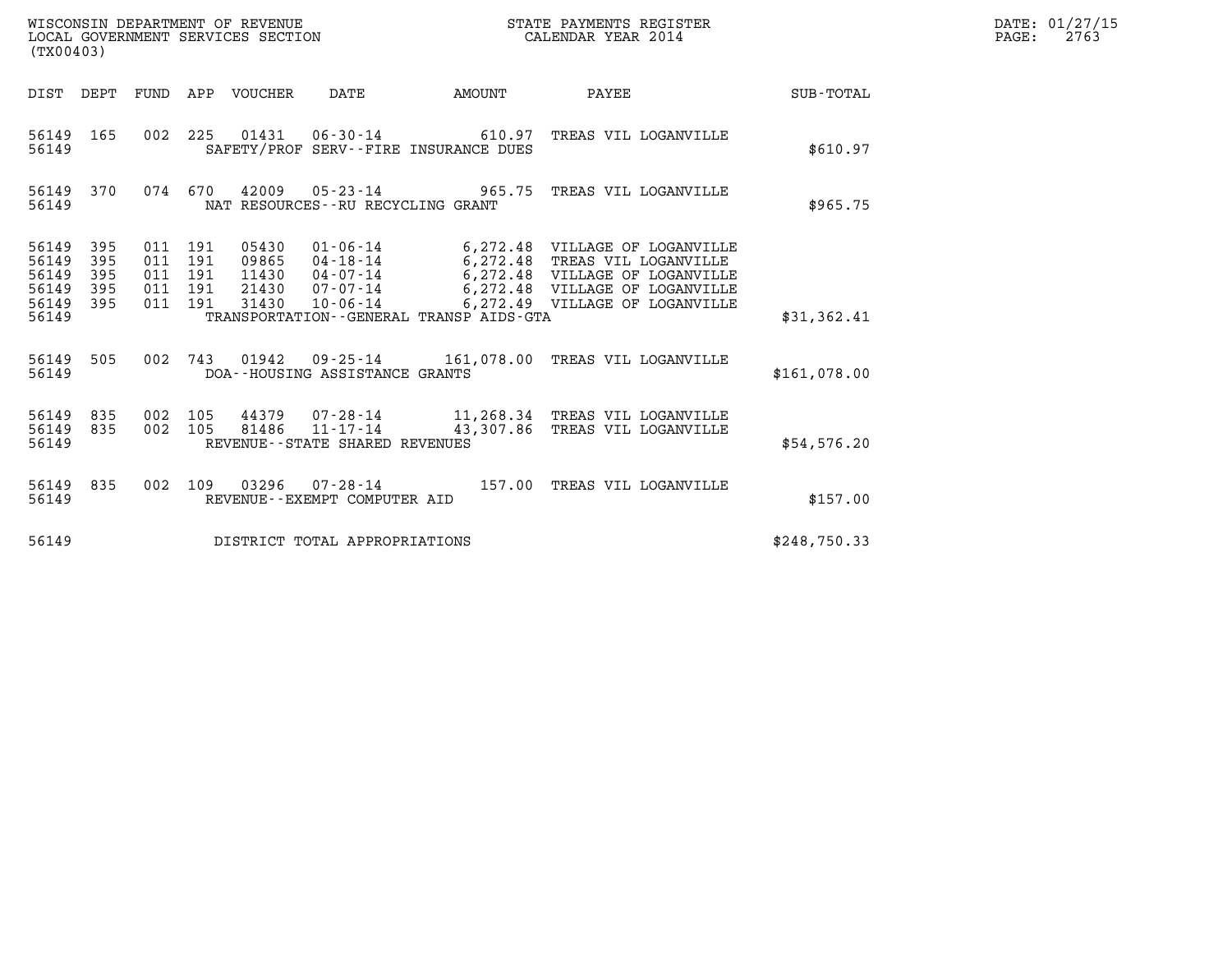| WISCONSIN DEPARTMENT OF REVENUE                               STATE PAYMENTS REGISTER LOCAL GOVERNMENT SERVICES SECTION                               CALENDAR YEAR 2014<br>(TX00403)                                                                                                                                                                    |             | DATE: 01/27/15<br>$\mathtt{PAGE:}$<br>2764 |
|----------------------------------------------------------------------------------------------------------------------------------------------------------------------------------------------------------------------------------------------------------------------------------------------------------------------------------------------------------|-------------|--------------------------------------------|
| DIST DEPT FUND APP VOUCHER DATE AMOUNT PAYEE SUB-TOTAL                                                                                                                                                                                                                                                                                                   |             |                                            |
| 002 225 01432 06-30-14 1,814.93 TREAS VIL MERRIMAC<br>56151 165<br>56151<br>SAFETY/PROF SERV--FIRE INSURANCE DUES                                                                                                                                                                                                                                        | \$1,814.93  |                                            |
| 000 001 01DNR 06-19-14 433.06 TREAS VILL MERRIMAC<br>56151 370<br>NAT RESOURCES-SEVERANCE/YIELD/WITHDRAWAL<br>56151                                                                                                                                                                                                                                      | \$433.06    |                                            |
| 012 571 38183 06-16-14 9.00 TREAS VIL MERRIMAC<br>56151 370<br>56151<br>NAT RESOURCES--FOREST CROP/MFL/CO FOREST                                                                                                                                                                                                                                         | \$9.00      |                                            |
| 56151 370 074 670 42010 05-23-14 1,443.62 TREAS VIL MERRIMAC<br>56151 NAT RESOURCES--RU RECYCLING GRANT                                                                                                                                                                                                                                                  | \$1,443.62  |                                            |
| 05431  01-06-14  5,992.42  VILLAGE OF MERRIMAC<br>11431  04-07-14  5,992.42  VILLAGE OF MERRIMAC<br>21431  07-07-14  5,992.42  VILLAGE OF MERRIMAC<br>31431  10-06-14  5,992.43  VILLAGE OF MERRIMAC<br>56151 395<br>011 191<br>56151 395<br>011 191<br>011 191<br>56151 395<br>56151 395<br>011 191<br>56151<br>TRANSPORTATION--GENERAL TRANSP AIDS-GTA | \$23,969.69 |                                            |
| 56151 835 002 105 44380 07-28-14 2,661.94 TREAS VIL MERRIMAC<br>56151 835 002 105 81487 11-17-14 15,084.31 TREAS VIL MERRIMAC<br>REVENUE--STATE SHARED REVENUES<br>56151                                                                                                                                                                                 | \$17,746.25 |                                            |
| 002 109 03297 07-28-14 65.00 TREAS VIL MERRIMAC<br>56151 835<br>56151<br>REVENUE--EXEMPT COMPUTER AID                                                                                                                                                                                                                                                    | \$65.00     |                                            |
| 002 501 00003 02-03-14 49.27 TREAS VIL MERRIMAC<br>56151 835<br>56151<br>DOA-PAYMENT FOR MUNICIPAL SERVICES AID                                                                                                                                                                                                                                          | \$49.27     |                                            |
| DISTRICT TOTAL APPROPRIATIONS<br>56151                                                                                                                                                                                                                                                                                                                   | \$45,530.82 |                                            |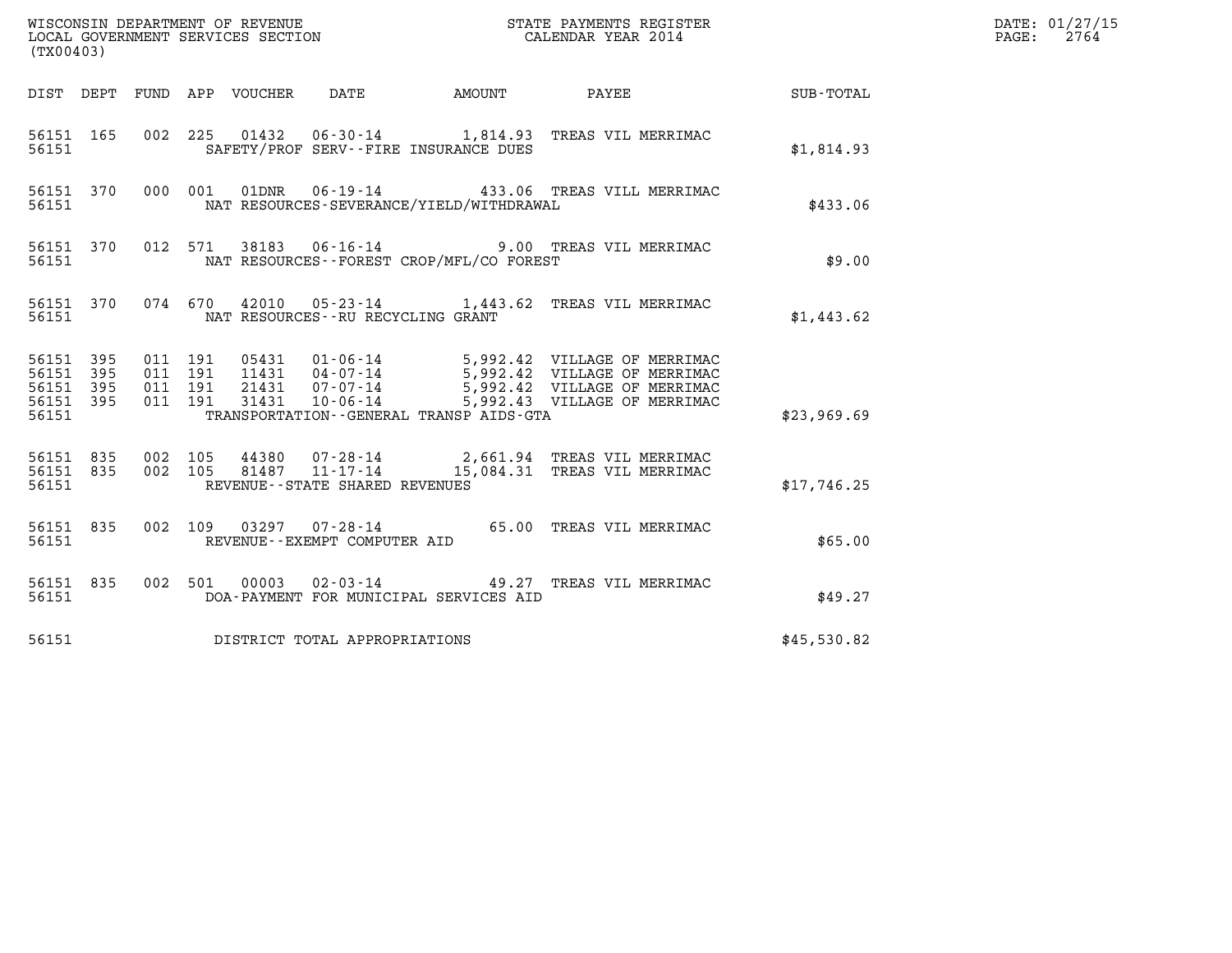| WISCONSIN DEPARTMENT OF REVENUE<br>LOCAL GOVERNMENT SERVICES SECTION<br>$1$ musical $1$ $0$ $0$ $1$ | STATE PAYMENTS REGISTER<br>CALENDAR YEAR 2014 | DATE: 01/27/15<br>2765<br>PAGE: |
|-----------------------------------------------------------------------------------------------------|-----------------------------------------------|---------------------------------|

| (TX00403) |                                           |                          |            |                                      |              |                                                     |               |                                                                                                                                                                                                                                                                                       |              |  |
|-----------|-------------------------------------------|--------------------------|------------|--------------------------------------|--------------|-----------------------------------------------------|---------------|---------------------------------------------------------------------------------------------------------------------------------------------------------------------------------------------------------------------------------------------------------------------------------------|--------------|--|
|           | DIST                                      | DEPT                     | FUND       | APP                                  | VOUCHER DATE |                                                     | <b>AMOUNT</b> | PAYEE                                                                                                                                                                                                                                                                                 | SUB-TOTAL    |  |
|           | 56161<br>56161                            | 165                      | 002        | 225                                  |              | SAFETY/PROF SERV--FIRE INSURANCE DUES               |               | 01433  06-30-14   1,150.05  TREAS VIL NORTH FREEDOM                                                                                                                                                                                                                                   | \$1,150.05   |  |
|           | 56161<br>56161                            | 370                      |            | 074 670                              |              | NAT RESOURCES - - RU RECYCLING GRANT                |               | 42011  05-23-14  1,967.35  TREAS VIL NORTH FREEDOM                                                                                                                                                                                                                                    | \$1,967.35   |  |
|           | 56161<br>56161<br>56161<br>56161<br>56161 | 395<br>395<br>395<br>395 | 011        | 011 191<br>191<br>011 191<br>011 191 |              | TRANSPORTATION--GENERAL TRANSP AIDS-GTA             |               | 05432  01-06-14  3,718.76  VILLAGE OF NORTH FREEDOM<br>11432  04-07-14  3,718.76  VILLAGE OF NORTH FREEDOM<br>21432  07-07-14  3,718.76  VILLAGE OF NORTH FREEDOM<br>31432  10-06-14  3,718.79  VILLAGE OF NORTH FREEDOM                                                              | \$14,875.07  |  |
|           | 56161<br>56161                            | 395                      |            | 011 286                              |              | TRANSPORTATION - - ENHANCEMENT GRANTS - - FED       |               | 02960  02-03-14  48,179.30 TREAS VIL NORTH FREEDOM                                                                                                                                                                                                                                    | \$48,179.30  |  |
|           | 56161 835<br>56161<br>56161               | 835                      | 002<br>002 | 105<br>105                           |              | REVENUE - - STATE SHARED REVENUES                   |               | 44381  07-28-14  22,151.80 TREAS VIL NORTH FREEDOM<br>81488  11-17-14  125,654.52 TREAS VIL NORTH FREEDOM                                                                                                                                                                             | \$147,806.32 |  |
|           | 56161 835<br>56161 835<br>56161           |                          | 002<br>002 | 109<br>109                           |              | REVENUE--EXEMPT COMPUTER AID                        |               | $\begin{array}{cccc} \texttt{03298} & \texttt{07-28-14} & \texttt{111.00} & \texttt{TREAS} & \texttt{VIL} & \texttt{NORTH} & \texttt{FREEDOM} \\ \texttt{05298} & \texttt{07-28-14} & \texttt{12.00} & \texttt{TREAS} & \texttt{VIL} & \texttt{NORTH} & \texttt{FREEDOM} \end{array}$ | \$123.00     |  |
|           | 56161<br>56161                            | 835                      |            |                                      |              | 021 363 36333 03-24-14<br>REVENUE--LOTTERY CREDIT - |               | 1,992.59 TREAS VIL NORTH FREEDOM                                                                                                                                                                                                                                                      | \$1,992.59   |  |
|           | 56161                                     |                          |            |                                      |              | DISTRICT TOTAL APPROPRIATIONS                       |               |                                                                                                                                                                                                                                                                                       | \$216,093.68 |  |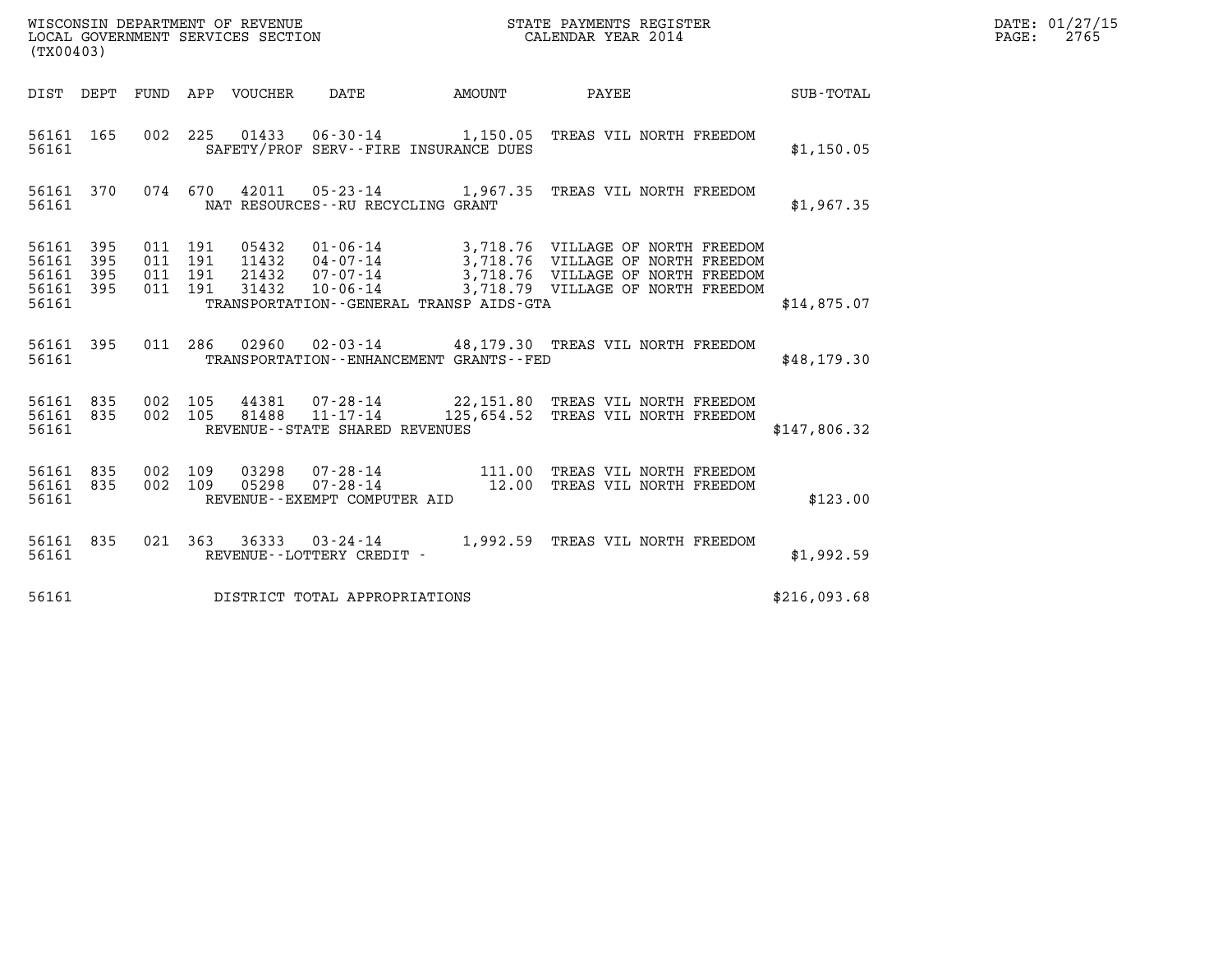| (TX00403)                                    |           |                                          |  |                                      |                                             |                                                                                            |                                                           | DATE: 01/27/15<br>$\mathtt{PAGE:}$<br>2766 |
|----------------------------------------------|-----------|------------------------------------------|--|--------------------------------------|---------------------------------------------|--------------------------------------------------------------------------------------------|-----------------------------------------------------------|--------------------------------------------|
|                                              |           |                                          |  |                                      |                                             |                                                                                            | DIST DEPT FUND APP VOUCHER DATE AMOUNT PAYEE TO SUB-TOTAL |                                            |
| 56171 165<br>56171                           |           |                                          |  |                                      | SAFETY/PROF SERV--FIRE INSURANCE DUES       | 002 225 01434 06-30-14 2,677.46 TREAS VIL PLAIN                                            | \$2,677.46                                                |                                            |
| 56171                                        | 56171 370 |                                          |  |                                      | NAT RESOURCES-GENERAL OPERATIONS-FEDERAL    | 002 941 01674 02-24-14 22,827.85 TREAS VIL PLAIN                                           | \$22,827.85                                               |                                            |
| 56171 370<br>56171                           |           |                                          |  | NAT RESOURCES - - RU RECYCLING GRANT |                                             | 074 670 42012 05-23-14 2,579.03 TREAS VIL PLAIN                                            | \$2,579.03                                                |                                            |
| 56171                                        |           |                                          |  | NAT RESOURCES - - STEWARDSHIP 2000   |                                             | 56171 370 095 512 01553 02-11-14 26,667.85 TREAS VIL PLAIN                                 | \$26,667.85                                               |                                            |
| 56171                                        | 56171 395 |                                          |  |                                      | TRANSPORTATION - - HIGHWAY SAFETY - FEDERAL | 011 185 19655 07-30-14 4,000.00 TREAS VIL PLAIN                                            | \$4,000.00                                                |                                            |
| 56171 395<br>56171 395<br>56171 395<br>56171 | 56171 395 | 011 191<br>011 191<br>011 191<br>011 191 |  |                                      | TRANSPORTATION--GENERAL TRANSP AIDS-GTA     |                                                                                            | \$75,687.20                                               |                                            |
|                                              |           |                                          |  |                                      |                                             |                                                                                            |                                                           |                                            |
| 56171                                        | 56171 435 |                                          |  |                                      | HS--AMBULANCE FUNDING ASSISTANCE GRANTS     | 005 162 01HSD 09-08-14 4,125.94 TREAS VILL PLAIN                                           | \$4,125.94                                                |                                            |
| 56171 835<br>56171                           | 56171 835 | 002 105<br>002 105                       |  | REVENUE - - STATE SHARED REVENUES    |                                             | 44382  07-28-14  22,036.16  TREAS VIL PLAIN<br>81489  11-17-14  19,163.10  TREAS VIL PLAIN | \$41,199.26                                               |                                            |
| 56171                                        | 56171 835 |                                          |  | REVENUE--EXEMPT COMPUTER AID         |                                             | 002 109 03299 07-28-14 4,725.00 TREAS VIL PLAIN                                            | \$4,725.00                                                |                                            |
| 56171                                        |           |                                          |  | DISTRICT TOTAL APPROPRIATIONS        |                                             |                                                                                            | \$184,489.59                                              |                                            |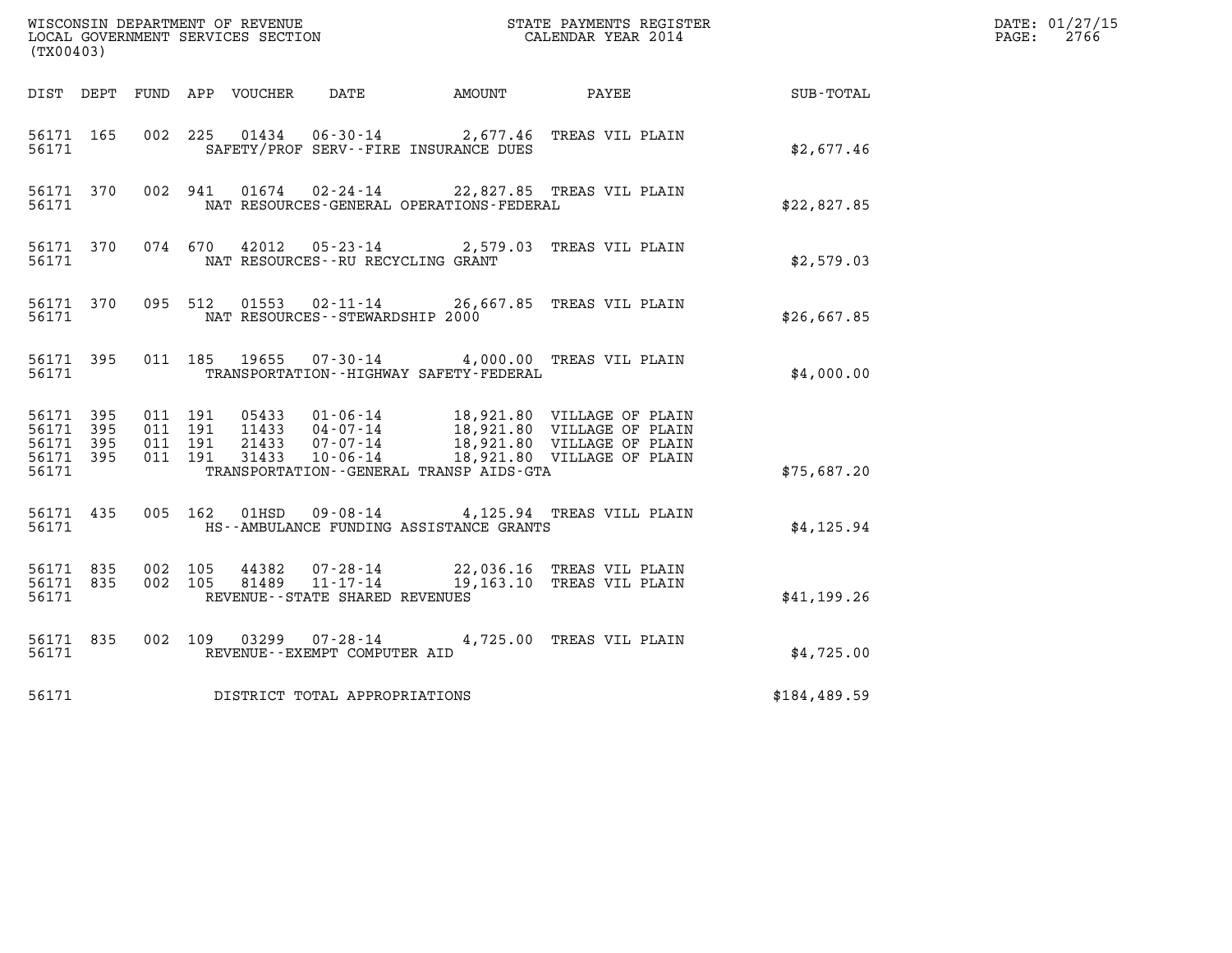| DATE: | 01/27/15 |
|-------|----------|
| PAGE: | 2767     |

| (TX00403)                                                 |           |                                          |                                  |                                                      |                                              |                                                                                                                                                                                          |                  | DATE: 01/27/15<br>$\mathtt{PAGE:}$<br>2767 |
|-----------------------------------------------------------|-----------|------------------------------------------|----------------------------------|------------------------------------------------------|----------------------------------------------|------------------------------------------------------------------------------------------------------------------------------------------------------------------------------------------|------------------|--------------------------------------------|
|                                                           |           |                                          |                                  |                                                      | DIST DEPT FUND APP VOUCHER DATE AMOUNT PAYEE |                                                                                                                                                                                          | <b>SUB-TOTAL</b> |                                            |
| 56172 165<br>56172                                        |           | 002 225                                  | 01435                            |                                                      | SAFETY/PROF SERV--FIRE INSURANCE DUES        | 06-30-14 14,645.19 TREAS VIL PRAIRIE DU SAC                                                                                                                                              | \$14,645.19      |                                            |
| 56172                                                     | 56172 370 |                                          |                                  | NAT RESOURCES--RU RECYCLING GRANT                    |                                              | 074 670 42013 05-23-14 16,839.38 TREAS VIL PRAIRIE DU SAC                                                                                                                                | \$16,839.38      |                                            |
| 56172 370<br>56172                                        |           | 095 512                                  |                                  |                                                      | NAT RESOURCES--STEWARDSHIP 2000              | 01569  02-11-14   116,000.00   TREAS VIL PRAIRIE DU SAC                                                                                                                                  | \$116,000.00     |                                            |
| 56172 395<br>56172<br>56172 395<br>56172 395<br>56172     | 395       | 011 177<br>011 177<br>011 177<br>011 177 | 16055<br>24055<br>26055<br>42055 | TRANSPORTATION - - TRANSIT AID                       |                                              | 06-04-14 5,983.00 VILLAGE OF PRAIRIE DU SAC<br>07-07-14 5,982.00 VILLAGE OF PRAIRIE DU SAC<br>09-30-14 5,982.00 VILLAGE OF PRAIRIE DU SAC<br>12-30-14 3,590.00 VILLAGE OF PRAIRIE DU SAC | \$21,537.00      |                                            |
| 56172 395<br>56172 395<br>56172 395<br>56172              |           | 011 182<br>011 182<br>011 182            | 03616<br>26818<br>31793          |                                                      | TRANSPORTATION - - TRANSIT AIDS - FEDERAL    | 02-12-14 11,554.00 TREAS VIL PRAIRIE DU SAC<br>10-09-14 25,693.00 TREAS VIL PRAIRIE DU SAC<br>11-24-14 12,683.00 TREAS VIL PRAIRIE DU SAC                                                | \$49,930.00      |                                            |
| 56172 395<br>56172 395<br>56172 395<br>56172 395<br>56172 |           | 011 191<br>011 191<br>011 191<br>011 191 | 05434<br>11434<br>21434<br>31434 | $10 - 06 - 14$                                       | TRANSPORTATION - - GENERAL TRANSP AIDS - GTA | 01-06-14 51,229.96 VILLAGE OF PRAIRIE DU SAC<br>04-07-14 51,229.96 VILLAGE OF PRAIRIE DU SAC<br>07-07-14 51,229.96 VILLAGE OF PRAIRIE DU SAC<br>51,229.97 VILLAGE OF PRAIRIE DU SAC      | \$204, 919.85    |                                            |
| 56172 835<br>56172 835<br>56172                           |           | 002 105<br>002 105                       |                                  | REVENUE--STATE SHARED REVENUES                       |                                              | 44383  07-28-14  55,750.01  TREAS VIL PRAIRIE DU SAC<br>81490  11-17-14  101,754.94  TREAS VIL PRAIRIE DU SAC                                                                            | \$157,504.95     |                                            |
| 56172 835<br>56172 835<br>56172                           |           | 002 109<br>002 109                       | 03300<br>05299                   | 07-28-14<br>07-28-14<br>REVENUE--EXEMPT COMPUTER AID |                                              | 8,605.00 TREAS VIL PRAIRIE DU SAC<br>42,136.00 TREAS VIL PRAIRIE DU 316<br>42,136.00 TREAS VIL PRAIRIE DU SAC                                                                            | \$50,741.00      |                                            |
| 56172                                                     |           |                                          |                                  | DISTRICT TOTAL APPROPRIATIONS                        |                                              |                                                                                                                                                                                          | \$632,117.37     |                                            |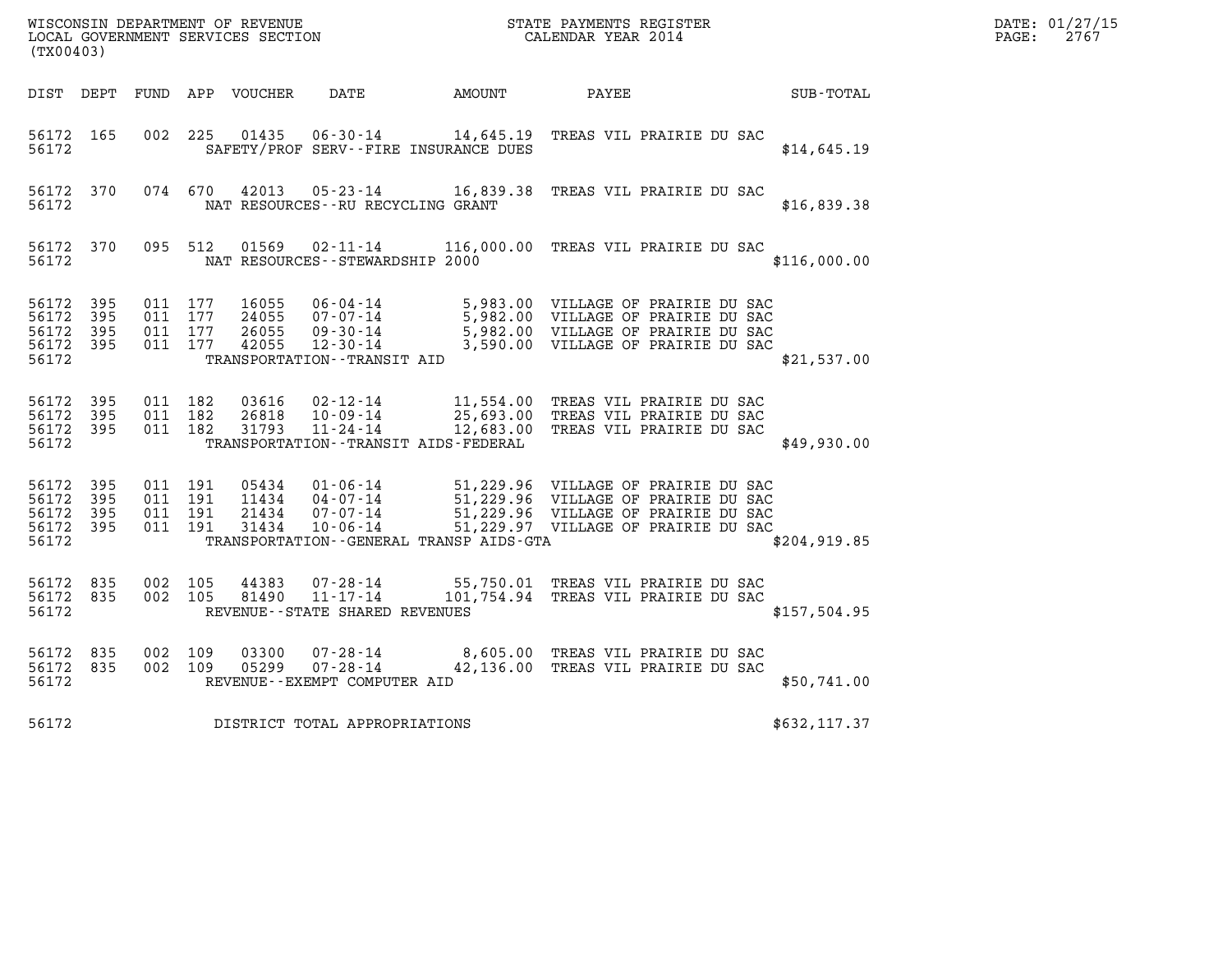| DATE: | 01/27/15 |
|-------|----------|
| PAGE: | 2768     |

| (TX00403)                                                    |                                          |                                                                                             | WISCONSIN DEPARTMENT OF REVENUE<br>LOCAL GOVERNMENT SERVICES SECTION<br>CALENDAR YEAR 2014                                                                                                                           | $\mathcal{R}$ | DATE: 01/27/15<br>PAGE: 2768 |
|--------------------------------------------------------------|------------------------------------------|---------------------------------------------------------------------------------------------|----------------------------------------------------------------------------------------------------------------------------------------------------------------------------------------------------------------------|---------------|------------------------------|
|                                                              |                                          |                                                                                             | DIST DEPT FUND APP VOUCHER DATE AMOUNT PAYEE SUB-TOTAL                                                                                                                                                               |               |                              |
| 56176 165<br>56176                                           |                                          | SAFETY/PROF SERV--FIRE INSURANCE DUES                                                       | 002  225  01436  06-30-14  898.48  TREAS VIL ROCK SPRINGS                                                                                                                                                            | \$898.48      |                              |
| 56176 370                                                    |                                          |                                                                                             | 002 503 17214 03-14-14 1,868.40 TREAS VIL ROCK SPRINGS                                                                                                                                                               |               |                              |
| 56176                                                        |                                          | NAT RESOURCES--AIDS IN LIEU OF TAXES                                                        | VILL SHARE 493.55                                                                                                                                                                                                    | \$1,868.40    |                              |
| 56176 370<br>56176                                           |                                          | 074 670 42014 05-23-14 1,103.71 TREAS VIL ROCK SPRINGS<br>NAT RESOURCES--RU RECYCLING GRANT | \$1,103.71                                                                                                                                                                                                           |               |                              |
| 56176 395<br>56176<br>395<br>56176 395<br>56176 395<br>56176 | 011 191<br>011 191<br>011 191<br>011 191 | TRANSPORTATION--GENERAL TRANSP AIDS-GTA                                                     | 05435  01-06-14  2,645.06  VILLAGE OF ROCK SPRINGS<br>11435  04-07-14  2,645.06  VILLAGE OF ROCK SPRINGS<br>21435  07-07-14  2,645.06  VILLAGE OF ROCK SPRINGS<br>31435  10-06-14  2,645.07  VILLAGE OF ROCK SPRINGS | \$10,580.25   |                              |
|                                                              |                                          |                                                                                             |                                                                                                                                                                                                                      |               |                              |
| 56176 505<br>56176 505<br>56176                              |                                          | DOA--HOUSING ASSISTANCE GRANTS                                                              | 002 745 05402 01-31-14 511.00 TREAS VIL ROCK SPRINGS<br>002 745 05402 01-31-14 2,357.23 TREAS VIL ROCK SPRINGS                                                                                                       | \$2,868.23    |                              |
| 56176 835<br>56176 835<br>56176                              | 002 105<br>002 105                       | REVENUE--STATE SHARED REVENUES                                                              | 44384 07-28-14 14,853.19 TREAS VIL ROCK SPRINGS<br>81491  11-17-14  74,785.47 TREAS VIL ROCK SPRINGS                                                                                                                 | \$89,638.66   |                              |
| 56176 835<br>56176                                           |                                          | REVENUE--EXEMPT COMPUTER AID                                                                | 002 109 03301 07-28-14 140.00 TREAS VIL ROCK SPRINGS                                                                                                                                                                 | \$140.00      |                              |
| 56176                                                        |                                          | DISTRICT TOTAL APPROPRIATIONS                                                               | \$107,097.73                                                                                                                                                                                                         |               |                              |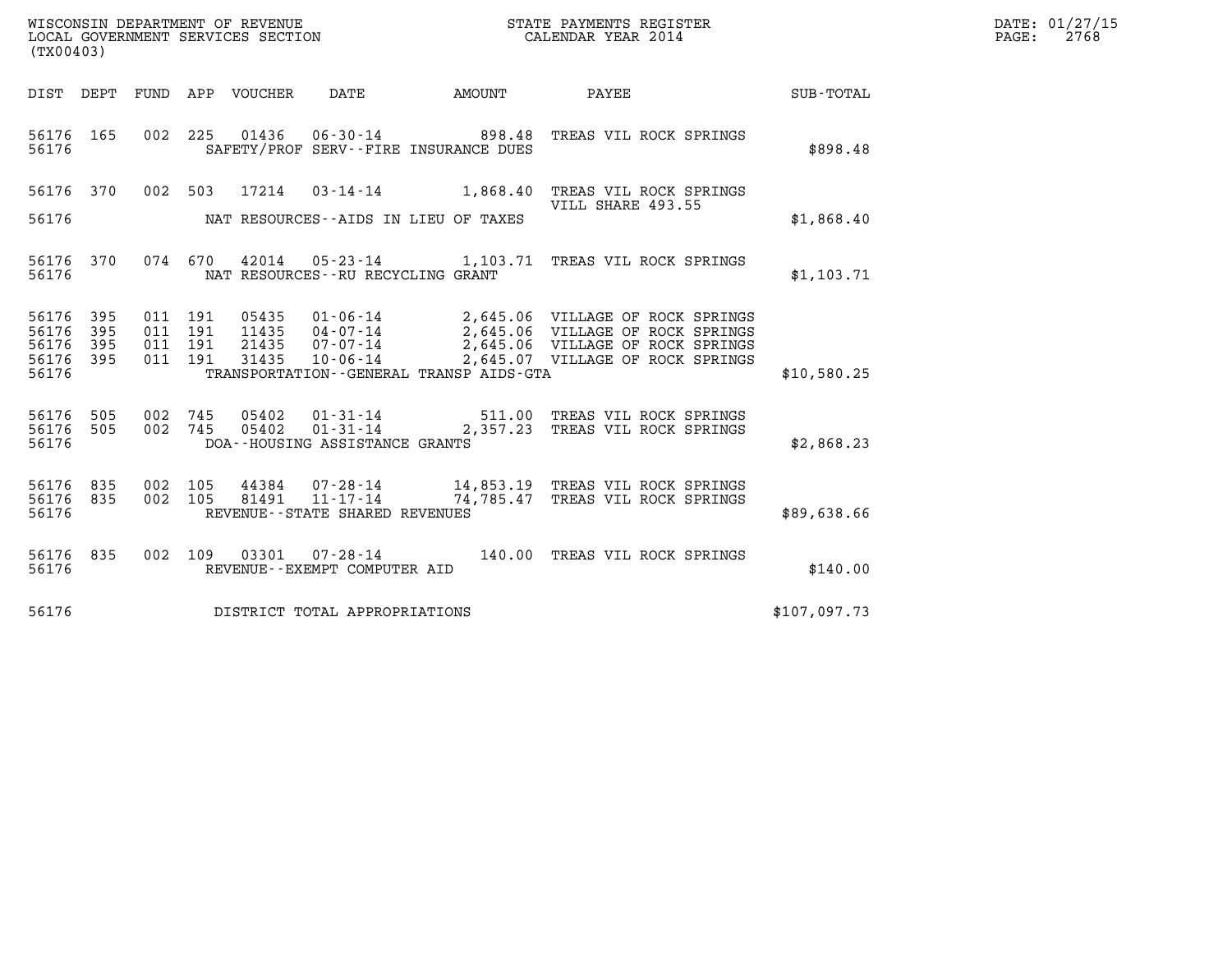| (TX00403)                                                                                                                                                                                                      |                                                                                                                            |                                                                                                                                                                                                                             |            |                                                                                                                                                                                           |                                      |                                                      |                                                                                                                                                       |               | DATE: 01/27/15<br>$\mathtt{PAGE}$ :<br>2769 |
|----------------------------------------------------------------------------------------------------------------------------------------------------------------------------------------------------------------|----------------------------------------------------------------------------------------------------------------------------|-----------------------------------------------------------------------------------------------------------------------------------------------------------------------------------------------------------------------------|------------|-------------------------------------------------------------------------------------------------------------------------------------------------------------------------------------------|--------------------------------------|------------------------------------------------------|-------------------------------------------------------------------------------------------------------------------------------------------------------|---------------|---------------------------------------------|
| DIST DEPT                                                                                                                                                                                                      |                                                                                                                            |                                                                                                                                                                                                                             |            | FUND APP VOUCHER                                                                                                                                                                          | DATE                                 | AMOUNT                                               | PAYEE                                                                                                                                                 | SUB-TOTAL     |                                             |
| 56181 165<br>56181                                                                                                                                                                                             |                                                                                                                            | 002                                                                                                                                                                                                                         | 225        |                                                                                                                                                                                           |                                      | SAFETY/PROF SERV--FIRE INSURANCE DUES                | 01437  06-30-14   10,620.01   TREAS VIL SAUK CITY                                                                                                     | \$10,620.01   |                                             |
| 56181 370<br>56181                                                                                                                                                                                             |                                                                                                                            | 012 579                                                                                                                                                                                                                     |            | 19742                                                                                                                                                                                     |                                      | NAT RESOURCES -- AIDS IN LIEU OF TAXES               | 04-16-14 4.38 TREAS VIL SAUK CITY                                                                                                                     | \$4.38        |                                             |
| 56181                                                                                                                                                                                                          | 56181 370                                                                                                                  | 074 670                                                                                                                                                                                                                     |            | 42015                                                                                                                                                                                     | NAT RESOURCES - - RU RECYCLING GRANT |                                                      | 05-23-14 15,185.79 TREAS VIL SAUK CITY                                                                                                                | \$15, 185.79  |                                             |
| 56181 395<br>56181<br>56181<br>56181<br>56181<br>56181<br>56181<br>56181<br>56181<br>56181<br>56181<br>56181<br>56181<br>56181<br>56181<br>56181<br>56181<br>56181<br>56181<br>56181 395<br>56181<br>56181 395 | 395<br>395<br>395<br>395<br>395<br>395<br>395<br>395<br>395<br>395<br>395<br>395<br>395<br>395<br>395<br>395<br>395<br>395 | 011 185<br>011 185<br>011 185<br>011 185<br>011 185<br>011<br>011 185<br>011 185<br>011 185<br>011 185<br>011 185<br>011 185<br>011 185<br>011<br>011 185<br>011 185<br>011 185<br>011 185<br>011 185<br>011 185<br>011 191 | 185<br>185 | 03288<br>04124<br>05323<br>05323<br>05323<br>05880<br>09345<br>09345<br>09962<br>11825<br>15712<br>17406<br>17406<br>17406<br>24358<br>29208<br>30763<br>30763<br>30763<br>31464<br>05436 |                                      | TRANSPORTATION - - HIGHWAY SAFETY - FEDERAL          |                                                                                                                                                       | \$67, 266.51  |                                             |
| 56181<br>56181<br>56181<br>56181                                                                                                                                                                               | 395<br>395<br>395                                                                                                          | 011 191<br>011 191<br>011 191                                                                                                                                                                                               |            | 11436<br>21436<br>31436                                                                                                                                                                   | $10 - 06 - 14$                       | 38,532.78<br>TRANSPORTATION--GENERAL TRANSP AIDS-GTA | 01-06-14 38,532.78 VILLAGE OF SAUK CITY<br>04-07-14 38,532.78 VILLAGE OF SAUK CITY<br>07-07-14 38,532.78 VILLAGE OF SAUK CITY<br>VILLAGE OF SAUK CITY | \$154,131.12  |                                             |
| 56181                                                                                                                                                                                                          |                                                                                                                            |                                                                                                                                                                                                                             |            |                                                                                                                                                                                           |                                      | HS--PREPAID MEDICAL TRANSPORT REIMBURSE              | 56181 435 005 163 01LGS 11-17-14 12,600.00 SAUK PRAIRIE AMBULANCE ASSOC                                                                               | \$12,600.00   |                                             |
| 56181                                                                                                                                                                                                          |                                                                                                                            |                                                                                                                                                                                                                             |            |                                                                                                                                                                                           | JUSTICE - - LAW ENFORCEMENT TRAINING |                                                      | 56181 455 002 231 01724 02-26-14 2,240.00 TREAS VIL SAUK CITY                                                                                         | \$2,240.00    |                                             |
| 56181                                                                                                                                                                                                          | 56181 835 002 105<br>56181 835                                                                                             | 002 105                                                                                                                                                                                                                     |            |                                                                                                                                                                                           | REVENUE - - STATE SHARED REVENUES    |                                                      |                                                                                                                                                       | \$171, 159.64 |                                             |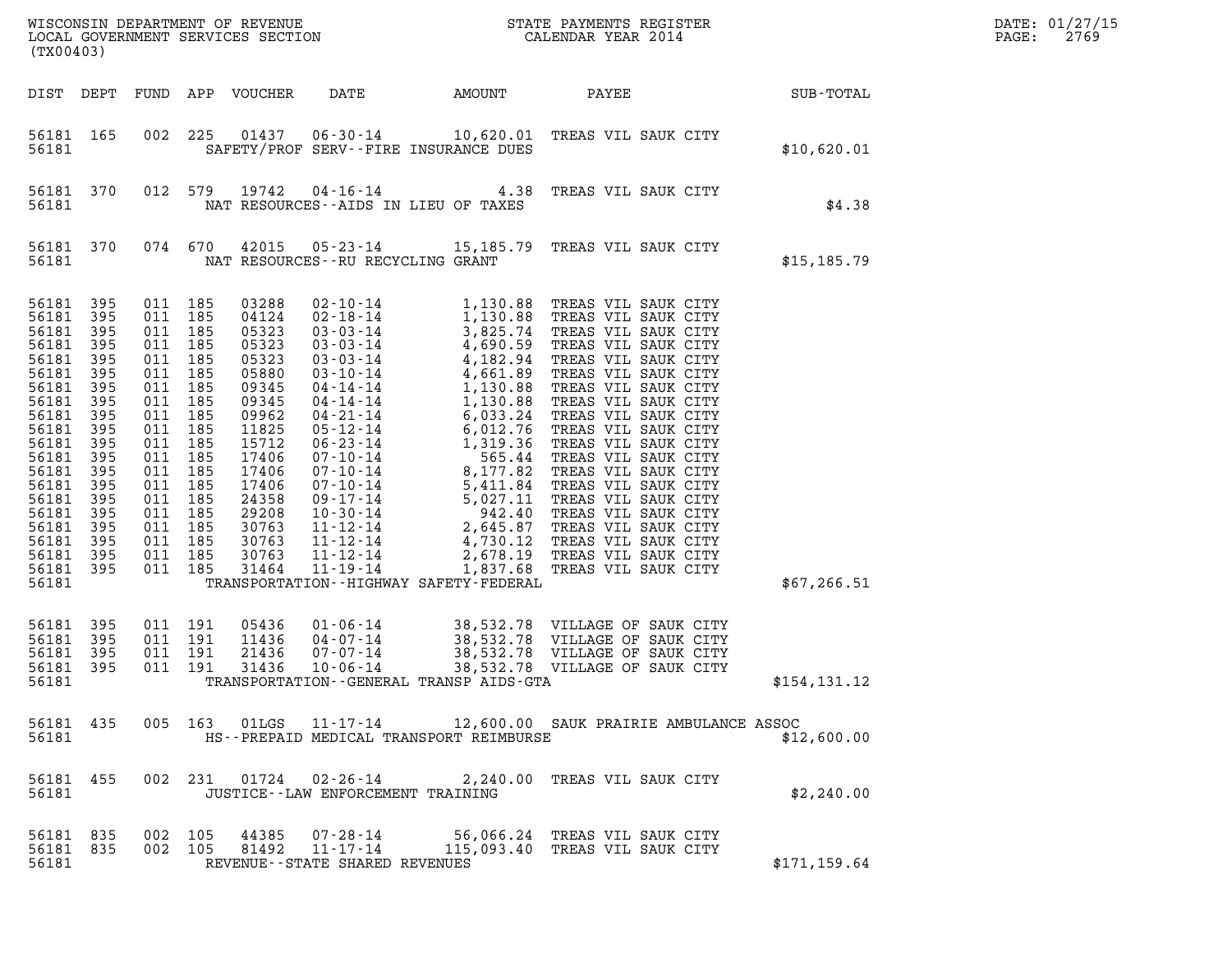| (TX00403)      |            |            |            | WISCONSIN DEPARTMENT OF REVENUE<br>LOCAL GOVERNMENT SERVICES SECTION |                                  |                            | STATE PAYMENTS REGISTER<br>CALENDAR YEAR 2014 | DATE: 01/27/15<br>2770<br>PAGE: |  |
|----------------|------------|------------|------------|----------------------------------------------------------------------|----------------------------------|----------------------------|-----------------------------------------------|---------------------------------|--|
|                |            |            |            |                                                                      |                                  |                            |                                               |                                 |  |
| DIST           | DEPT       | FUND       | APP        | <b>VOUCHER</b>                                                       | DATE                             | AMOUNT                     | PAYEE                                         | SUB-TOTAL                       |  |
| 56181<br>56181 | 835<br>835 | 002<br>002 | 109<br>109 | 03302<br>05300                                                       | $07 - 28 - 14$<br>$07 - 28 - 14$ | 40,313.00<br>3,781.00      | TREAS VIL SAUK CITY<br>TREAS VIL SAUK CITY    |                                 |  |
| 56181          |            |            |            |                                                                      | REVENUE--EXEMPT COMPUTER AID     |                            |                                               | \$44,094.00                     |  |
| 56181          | 835        | 002        | 501        | 00003                                                                | $02 - 03 - 14$                   | 63.63                      | TREAS VIL SAUK CITY                           |                                 |  |
| 56181          |            |            |            | DOA-PAYMENT                                                          |                                  | FOR MUNICIPAL SERVICES AID |                                               | \$63.63                         |  |
| 56181          |            |            |            |                                                                      | DISTRICT TOTAL APPROPRIATIONS    |                            |                                               | \$477,365.08                    |  |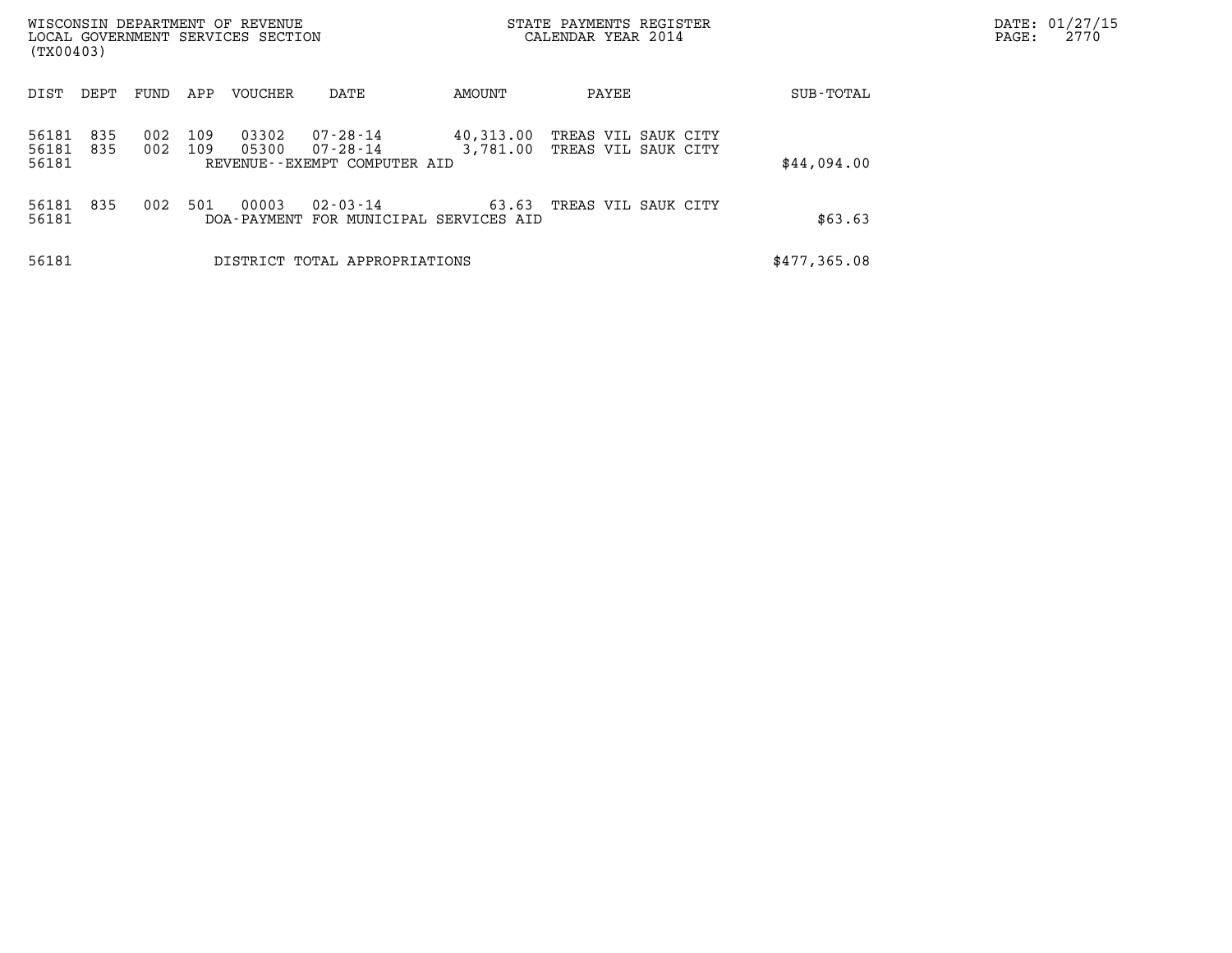| (TX00403)                           |                        |                                          |         |                |                                                     |                                              | WISCONSIN DEPARTMENT OF REVENUE<br>LOCAL GOVERNMENT SERVICES SECTION<br>CALENDAR YEAR 2014                                                                                                                   |               | DATE: 01/27/15<br>$\mathtt{PAGE:}$<br>2771 |
|-------------------------------------|------------------------|------------------------------------------|---------|----------------|-----------------------------------------------------|----------------------------------------------|--------------------------------------------------------------------------------------------------------------------------------------------------------------------------------------------------------------|---------------|--------------------------------------------|
|                                     |                        |                                          |         |                |                                                     |                                              |                                                                                                                                                                                                              |               |                                            |
|                                     |                        |                                          |         |                |                                                     | DIST DEPT FUND APP VOUCHER DATE AMOUNT PAYEE |                                                                                                                                                                                                              | SUB-TOTAL     |                                            |
| 56182 165<br>56182                  |                        |                                          |         |                |                                                     | SAFETY/PROF SERV--FIRE INSURANCE DUES        | 002 225 01438 06-30-14 5,983.86 TREAS VIL SPRING GREEN                                                                                                                                                       | \$5,983.86    |                                            |
| 56182                               | 56182 370              |                                          |         |                | NAT RESOURCES - - RU RECYCLING GRANT                |                                              | 074 670 42016 05-23-14 1,947.55 TREAS VIL SPRING GREEN                                                                                                                                                       | \$1,947.55    |                                            |
|                                     | 56182                  |                                          |         |                |                                                     | TRANSPORTATION - - HIGHWAY SAFETY - FEDERAL  | 56182 395 011 185 02560 02-03-14 4,000.00 TREAS VIL SPRING GREEN                                                                                                                                             | \$4,000.00    |                                            |
| 56182 395<br>56182 395<br>56182 395 | 56182 395              | 011 191<br>011 191<br>011 191<br>011 191 |         |                |                                                     |                                              | 05437 01-06-14 19,630.92 VILLAGE OF SPRING GREEN<br>11437 04-07-14 19,630.92 VILLAGE OF SPRING GREEN<br>21437 07-07-14 19,630.92 VILLAGE OF SPRING GREEN<br>31437 10-06-14 19,630.95 VILLAGE OF SPRING GREEN |               |                                            |
| 56182                               |                        |                                          |         |                |                                                     | TRANSPORTATION - - GENERAL TRANSP AIDS - GTA |                                                                                                                                                                                                              | \$78,523.71   |                                            |
| 56182                               | 56182 435              |                                          |         |                |                                                     | HS--AMBULANCE FUNDING ASSISTANCE GRANTS      | 005 162 01HSD 09-08-14 4,258.54 TREAS VILL SPRING GREEN                                                                                                                                                      | \$4,258.54    |                                            |
| 56182                               | 56182 435              |                                          |         |                |                                                     | HS--PREPAID MEDICAL TRANSPORT REIMBURSE      | 005 163 01LGS 11-17-14 5,000.00 SPRING GREEN FIRE PROT DIST                                                                                                                                                  | \$5,000.00    |                                            |
| 56182                               | 56182 455<br>56182 455 | 002 231                                  |         |                | JUSTICE - - LAW ENFORCEMENT TRAINING                |                                              | 01751  02-26-14  800.00  TREAS VIL SPRING GREEN<br>002 231 04074 07-11-14 2,660.45 TREAS VIL SPRING GREEN                                                                                                    | \$3,460.45    |                                            |
| 56182 835<br>56182 835<br>56182     |                        | 002 105                                  | 002 105 | 44386<br>81493 | $11 - 17 - 14$<br>REVENUE - - STATE SHARED REVENUES |                                              | 07-28-14 34,708.84 TREAS VIL SPRING GREEN<br>74,428.10 TREAS VIL SPRING GREEN                                                                                                                                | \$109, 136.94 |                                            |
| 56182 835<br>56182                  |                        |                                          |         |                | REVENUE--EXEMPT COMPUTER AID                        |                                              | 002 109 03303 07-28-14 5,476.00 TREAS VIL SPRING GREEN                                                                                                                                                       | \$5,476.00    |                                            |
| 56182                               |                        |                                          |         |                | DISTRICT TOTAL APPROPRIATIONS                       |                                              |                                                                                                                                                                                                              | \$217,787.05  |                                            |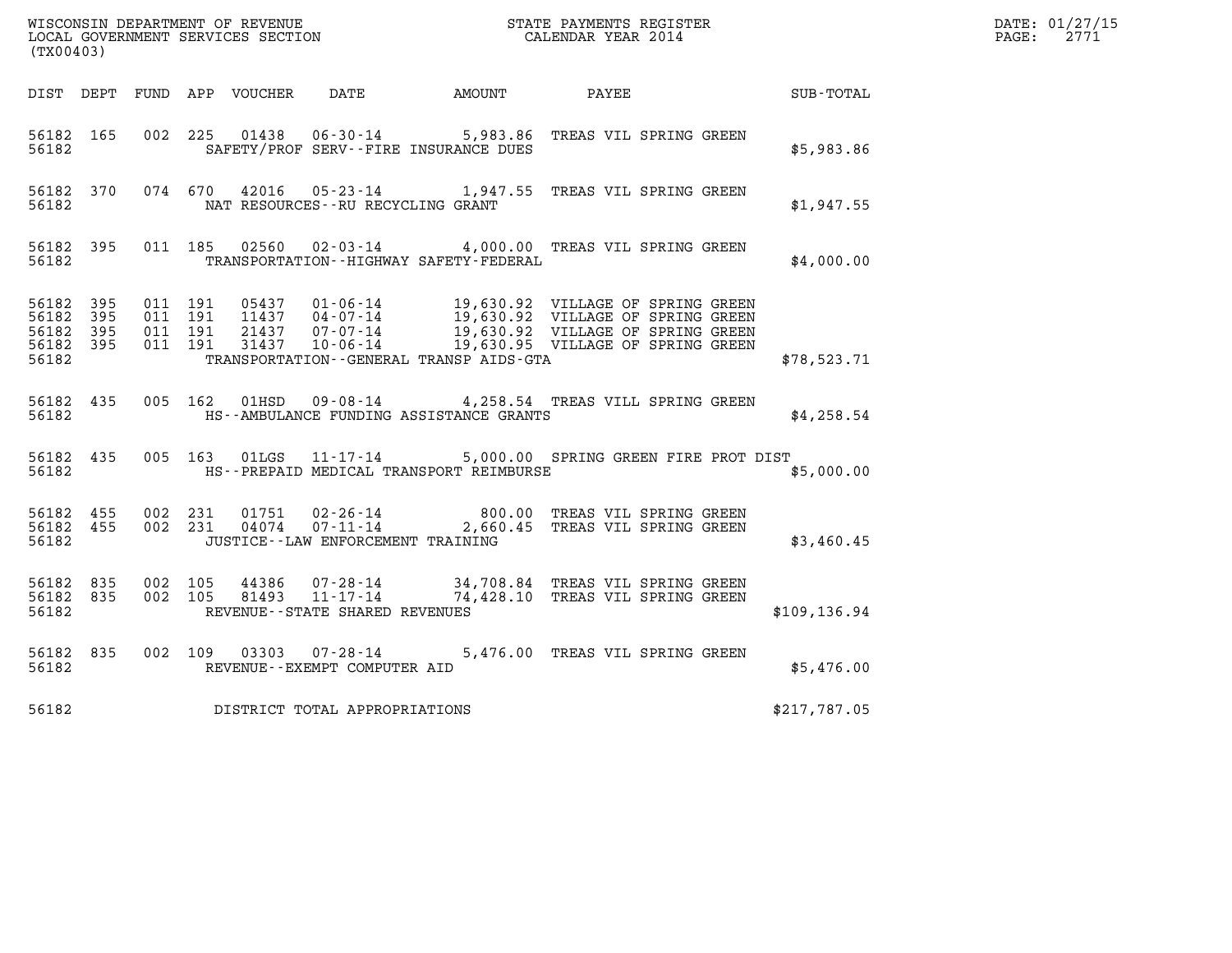| (TX00403)                                     |                   |                                                                                                                                                                                            |            | WISCONSIN DEPARTMENT OF REVENUE<br>LOCAL GOVERNMENT SERVICES SECTION |                                                                     |                                                      | STATE PAYMENTS REGISTER<br>CALENDAR YEAR 2014                                                                                          |              | DATE: 01/27/15<br>$\mathtt{PAGE:}$<br>2772 |
|-----------------------------------------------|-------------------|--------------------------------------------------------------------------------------------------------------------------------------------------------------------------------------------|------------|----------------------------------------------------------------------|---------------------------------------------------------------------|------------------------------------------------------|----------------------------------------------------------------------------------------------------------------------------------------|--------------|--------------------------------------------|
| DIST                                          | DEPT              | VOUCHER<br>FUND<br>APP<br>DATE<br>01439<br>002<br>225<br>SAFETY/PROF SERV--FIRE INSURANCE DUES<br>191<br>05438<br>011<br>191<br>011<br>11438<br>011<br>191<br>21438<br>191<br>31438<br>011 |            |                                                                      |                                                                     | AMOUNT                                               | PAYEE                                                                                                                                  | SUB-TOTAL    |                                            |
| 56191 165<br>56191                            |                   |                                                                                                                                                                                            |            |                                                                      | 06-30-14                                                            | 4,186.91                                             | TREAS VIL WEST BARABOO                                                                                                                 | \$4,186.91   |                                            |
| 56191<br>56191<br>56191<br>56191 395<br>56191 | 395<br>395<br>395 |                                                                                                                                                                                            |            |                                                                      | $01 - 06 - 14$<br>$04 - 07 - 14$<br>07-07-14<br>$10 - 06 - 14$      | 25,348.28<br>TRANSPORTATION--GENERAL TRANSP AIDS-GTA | 25,348.28 VILLAGE OF WEST BARABOO<br>VILLAGE OF WEST BARABOO<br>25,348.28 VILLAGE OF WEST BARABOO<br>25,348.31 VILLAGE OF WEST BARABOO | \$101,393.15 |                                            |
| 56191<br>56191<br>56191                       | 835<br>835        | 002<br>002                                                                                                                                                                                 | 105<br>105 | 44387<br>81494                                                       | 07-28-14<br>$11 - 17 - 14$<br>REVENUE--STATE SHARED REVENUES        | 3,939.59<br>22,324.32                                | TREAS VIL WEST BARABOO<br>TREAS VIL WEST BARABOO                                                                                       | \$26, 263.91 |                                            |
| 56191<br>56191<br>56191                       | 835<br>835        | 002<br>002                                                                                                                                                                                 | 109<br>109 | 03304<br>05301                                                       | $07 - 28 - 14$<br>$07 - 28 - 14$<br>REVENUE - - EXEMPT COMPUTER AID | 1,965.00<br>1,611.00                                 | TREAS VIL WEST BARABOO<br>TREAS VIL WEST BARABOO                                                                                       | \$3,576.00   |                                            |
| 56191                                         |                   |                                                                                                                                                                                            |            |                                                                      | DISTRICT TOTAL APPROPRIATIONS                                       |                                                      |                                                                                                                                        | \$135,419.97 |                                            |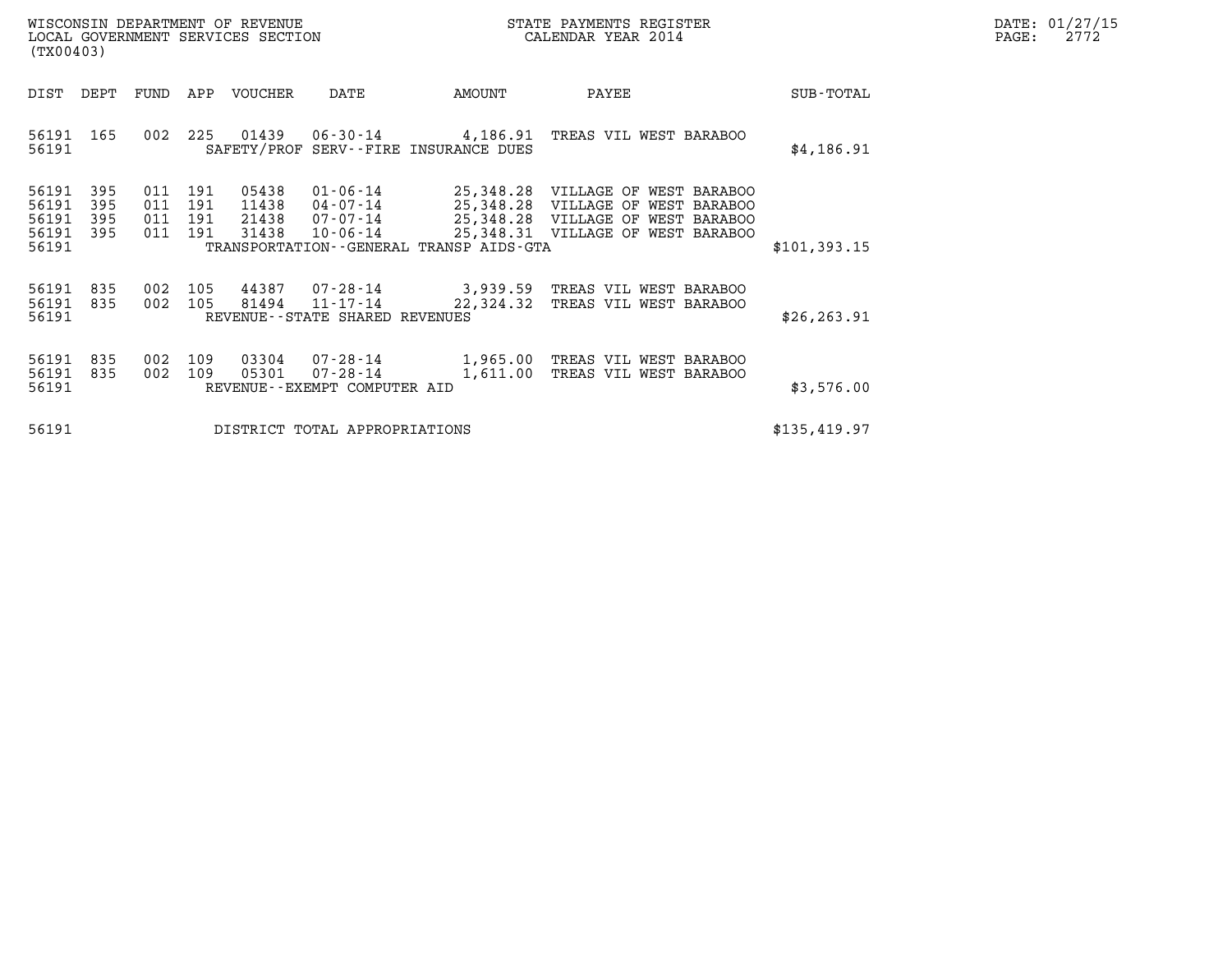| (TX00403)                                                                                                                                                                        |                                                                                                                                          |                                                                                                                                         |                                                                                                                   |                                                                                                                                                                                  |                                                                                                                                                                                                                                                                                                                                                                      |                                                                                                                                                                                                                    | ${\tt WISCOONSIM} \begin{tabular}{lcccc} DEPARTMENT OF REVENUE & & & & & & & \begin{tabular}{l} \bf STATE} & \bf PAYMENTS & \bf REGISTER \\ \hline \bf LOCAL GOVERNMENT SERVICES & \bf SECTION & & & & & & \begin{tabular}{l} \bf CALENDAR & \bf YEAR & 2014 \end{tabular} \end{tabular}$                                                                                                                                                                   |              | DATE: 01/27/15<br>PAGE:<br>2773 |
|----------------------------------------------------------------------------------------------------------------------------------------------------------------------------------|------------------------------------------------------------------------------------------------------------------------------------------|-----------------------------------------------------------------------------------------------------------------------------------------|-------------------------------------------------------------------------------------------------------------------|----------------------------------------------------------------------------------------------------------------------------------------------------------------------------------|----------------------------------------------------------------------------------------------------------------------------------------------------------------------------------------------------------------------------------------------------------------------------------------------------------------------------------------------------------------------|--------------------------------------------------------------------------------------------------------------------------------------------------------------------------------------------------------------------|-------------------------------------------------------------------------------------------------------------------------------------------------------------------------------------------------------------------------------------------------------------------------------------------------------------------------------------------------------------------------------------------------------------------------------------------------------------|--------------|---------------------------------|
| DIST DEPT                                                                                                                                                                        |                                                                                                                                          | FUND                                                                                                                                    |                                                                                                                   | APP VOUCHER                                                                                                                                                                      | DATE                                                                                                                                                                                                                                                                                                                                                                 | AMOUNT                                                                                                                                                                                                             | PAYEE                                                                                                                                                                                                                                                                                                                                                                                                                                                       | SUB-TOTAL    |                                 |
| 56206 165<br>56206                                                                                                                                                               |                                                                                                                                          | 002                                                                                                                                     | 225                                                                                                               | 01440                                                                                                                                                                            | $06 - 30 - 14$<br>SAFETY/PROF SERV--FIRE INSURANCE DUES                                                                                                                                                                                                                                                                                                              |                                                                                                                                                                                                                    | 32,830.39 TREAS CITY BARABOO                                                                                                                                                                                                                                                                                                                                                                                                                                | \$32,830.39  |                                 |
| 56206<br>56206                                                                                                                                                                   | 370                                                                                                                                      |                                                                                                                                         | 012 571                                                                                                           | 38184                                                                                                                                                                            | $06 - 16 - 14$<br>NAT RESOURCES - - FOREST CROP/MFL/CO FOREST                                                                                                                                                                                                                                                                                                        |                                                                                                                                                                                                                    | 3.20 TREAS CITY BARABOO                                                                                                                                                                                                                                                                                                                                                                                                                                     | \$3.20       |                                 |
| 56206<br>56206                                                                                                                                                                   | 370                                                                                                                                      |                                                                                                                                         | 074 670                                                                                                           | 42017                                                                                                                                                                            | NAT RESOURCES -- RU RECYCLING GRANT                                                                                                                                                                                                                                                                                                                                  |                                                                                                                                                                                                                    | 05-23-14 35,205.57 TREAS CITY BARABOO                                                                                                                                                                                                                                                                                                                                                                                                                       | \$35, 205.57 |                                 |
| 56206<br>56206<br>56206<br>56206<br>56206                                                                                                                                        | 395<br>395<br>395<br>395                                                                                                                 | 011 162<br>011 162                                                                                                                      | 011 162<br>011 162                                                                                                | 06094<br>12094<br>22094<br>32094                                                                                                                                                 | $01 - 06 - 14$<br>$04 - 07 - 14$<br>07-07-14<br>$10 - 06 - 14$<br>TRANSPORTATION - - CONNECTING HIGHWAY AIDS                                                                                                                                                                                                                                                         | 21,613.95 CITY OF BARABOO<br>21,613.95 CITY OF BARABOO<br>21,613.95 CITY OF BARABOO<br>21,613.95 CITY OF BARABOO                                                                                                   | \$86,455.80                                                                                                                                                                                                                                                                                                                                                                                                                                                 |              |                                 |
| 56206<br>56206<br>56206<br>56206<br>56206<br>56206                                                                                                                               | 395<br>395<br>395<br>395<br>395                                                                                                          | 011 177                                                                                                                                 | 011 177<br>011 177<br>011 177<br>011 177                                                                          | 16056<br>24056<br>26056<br>34783<br>42056                                                                                                                                        | $06 - 04 - 14$<br>07-07-14<br>$09 - 30 - 14$<br>12-23-14<br>$12 - 30 - 14$<br>TRANSPORTATION - - TRANSIT AID                                                                                                                                                                                                                                                         |                                                                                                                                                                                                                    | 25,092.00 CITY OF BARABOO<br>25,091.00 CITY OF BARABOO<br>25,091.00 CITY OF BARABOO<br>6,759.00 TREAS CITY BARABOO<br>15,055.00 CITY OF BARABOO                                                                                                                                                                                                                                                                                                             | \$97,088.00  |                                 |
| 56206<br>56206<br>56206 395<br>56206                                                                                                                                             | 395<br>395                                                                                                                               | 011 182<br>011 182                                                                                                                      | 011 182                                                                                                           | 03247<br>26819<br>31794                                                                                                                                                          | $02 - 10 - 14$<br>10-09-14<br>$11 - 24 - 14$<br>TRANSPORTATION - - TRANSIT AIDS - FEDERAL                                                                                                                                                                                                                                                                            |                                                                                                                                                                                                                    | 32,311.00 TREAS CITY BARABOO<br>73,940.00 TREAS CITY BARABOO<br>36,970.00 TREAS CITY BARABOO                                                                                                                                                                                                                                                                                                                                                                | \$143,221.00 |                                 |
| 56206<br>56206<br>56206<br>56206<br>56206<br>56206<br>56206<br>56206<br>56206<br>56206<br>56206<br>56206<br>56206<br>56206<br>56206<br>56206<br>56206<br>56206<br>56206<br>56206 | 395<br>395<br>395<br>395<br>395<br>395<br>395<br>395<br>395<br>395<br>395<br>395<br>395<br>395<br>395<br>395<br>395<br>395<br>395<br>395 | 011 185<br>011 185<br>011 185<br>011 185<br>011<br>011<br>011<br>011<br>011<br>011<br>011<br>011<br>011<br>011<br>011<br>011<br>011 185 | 011 185<br>011 185<br>185<br>185<br>185<br>185<br>185<br>185<br>185<br>185<br>185<br>185<br>185<br>185<br>011 185 | 00381<br>01220<br>03289<br>05324<br>07474<br>10542<br>12510<br>16836<br>16836<br>18840<br>20734<br>25467<br>25929<br>26414<br>27566<br>28621<br>29412<br>29412<br>29412<br>29412 | $01 - 13 - 14$<br>$01 - 21 - 14$<br>$02 - 10 - 14$<br>$03 - 03 - 14$<br>$03 - 24 - 14$<br>$04 - 28 - 14$<br>$05 - 19 - 14$<br>$07 - 03 - 14$<br>$07 - 03 - 14$<br>$07 - 23 - 14$<br>$08 - 11 - 14$<br>$09 - 26 - 14$<br>$10 - 01 - 14$<br>$10 - 06 - 14$<br>$10 - 15 - 14$<br>$10 - 24 - 14$<br>$10 - 31 - 14$<br>$10 - 31 - 14$<br>$10 - 31 - 14$<br>$10 - 31 - 14$ | 1,390.42<br>129.62<br>2,439.68<br>1,202.56<br>914.20<br>2,278.16<br>1,940.84<br>319.84<br>2,278.16<br>3,167.12<br>199.90<br>1,462.72<br>1,757.20<br>1,828.40<br>2,120.58<br>965.43<br>1,369.67<br>996.91<br>972.78 | TREAS CITY BARABOO<br>159.92 TREAS CITY BARABOO<br>TREAS CITY BARABOO<br>TREAS CITY BARABOO<br>TREAS CITY BARABOO<br>TREAS CITY BARABOO<br>TREAS CITY BARABOO<br>TREAS CITY BARABOO<br>TREAS CITY BARABOO<br>TREAS CITY BARABOO<br>TREAS CITY BARABOO<br>TREAS CITY BARABOO<br>TREAS CITY BARABOO<br>TREAS CITY BARABOO<br>TREAS CITY BARABOO<br>TREAS CITY BARABOO<br>TREAS CITY BARABOO<br>TREAS CITY BARABOO<br>TREAS CITY BARABOO<br>TREAS CITY BARABOO |              |                                 |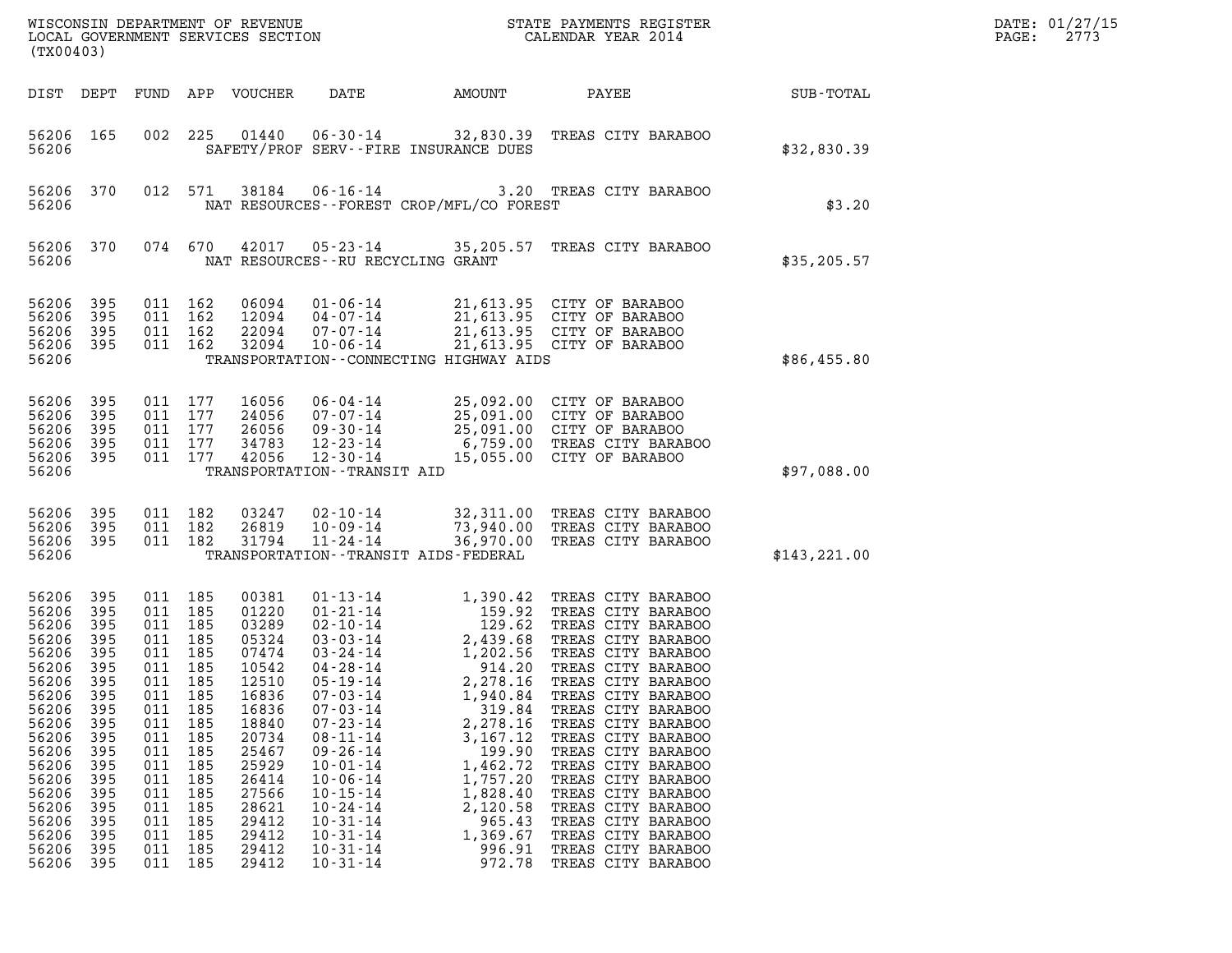| WISCONSIN DEPARTMENT OF REVENUE   | STATE PAYMENTS REGISTER | DATE: 01/27/15 |
|-----------------------------------|-------------------------|----------------|
| LOCAL GOVERNMENT SERVICES SECTION | CALENDAR YEAR 2014      | 2774<br>PAGE:  |

| (TX00403)                                 |                          |                          |                          |                                  |                                                                |                                                                 |                                                                                                                      |                  |  |
|-------------------------------------------|--------------------------|--------------------------|--------------------------|----------------------------------|----------------------------------------------------------------|-----------------------------------------------------------------|----------------------------------------------------------------------------------------------------------------------|------------------|--|
| DIST                                      | DEPT                     | FUND APP                 |                          | VOUCHER                          | DATE                                                           | AMOUNT                                                          | PAYEE                                                                                                                | <b>SUB-TOTAL</b> |  |
| 56206<br>56206<br>56206<br>56206<br>56206 | 395<br>395<br>395<br>395 | 011<br>011<br>011<br>011 | 185<br>185<br>185<br>185 | 29412<br>29412<br>29412<br>29882 | $10 - 31 - 14$<br>$10 - 31 - 14$<br>10-31-14<br>$11 - 05 - 14$ | 508.15<br>694.58<br>TRANSPORTATION - - HIGHWAY SAFETY - FEDERAL | TREAS CITY BARABOO<br>TREAS CITY BARABOO<br>1,218.43 TREAS CITY BARABOO<br>970.10 TREAS CITY BARABOO                 | \$31, 285.37     |  |
| 56206<br>56206<br>56206<br>56206<br>56206 | 395<br>395<br>395<br>395 | 011<br>011<br>011<br>011 | 191<br>191<br>191<br>191 | 05439<br>11439<br>21439<br>31439 | 01-06-14<br>$04 - 07 - 14$<br>$07 - 07 - 14$<br>$10 - 06 - 14$ | TRANSPORTATION--GENERAL TRANSP AIDS-GTA                         | 157,715.81 CITY OF BARABOO<br>157,715.81 CITY OF BARABOO<br>157,715.81 CITY OF BARABOO<br>157,715.84 CITY OF BARABOO | \$630,863.27     |  |
| 56206<br>56206                            | 435                      | 005                      | 162                      | 01HSD                            | 09-08-14                                                       | HS--AMBULANCE FUNDING ASSISTANCE GRANTS                         | 7,778.63 TREAS CITY BARABOO                                                                                          | \$7,778.63       |  |
| 56206<br>56206                            | 435                      | 005                      | 163                      | 01LGS                            | $11 - 17 - 14$                                                 | HS--PREPAID MEDICAL TRANSPORT REIMBURSE                         | 112,400.00 BARABOO DISTRICT AMBULANCE SER                                                                            | \$112,400.00     |  |
| 56206<br>56206                            | 455                      | 002                      | 231                      | 01095                            | 02-11-14<br>JUSTICE - - LAW ENFORCEMENT TRAINING               | 4,320.00                                                        | TREAS CITY BARABOO                                                                                                   | \$4,320.00       |  |
| 56206<br>56206<br>56206                   | 835<br>835               | 002<br>002               | 105<br>105               | 44388<br>81495                   | 07-28-14<br>$11 - 17 - 14$<br>REVENUE--STATE SHARED REVENUES   |                                                                 | 497,347.22 TREAS CITY BARABOO<br>1,087,287.24 TREAS CITY BARABOO                                                     | \$1,584,634.46   |  |
| 56206<br>56206<br>56206                   | 835<br>835               | 002<br>002               | 109<br>109               | 03305<br>05302                   | 07-28-14<br>$07 - 28 - 14$<br>REVENUE - - EXEMPT COMPUTER AID  |                                                                 | 40,995.00 TREAS CITY BARABOO<br>18,927.00 TREAS CITY BARABOO                                                         | \$59,922.00      |  |
| 56206<br>56206                            | 835                      | 002                      | 501                      | 00003                            | $02 - 03 - 14$                                                 | DOA-PAYMENT FOR MUNICIPAL SERVICES AID                          | 76,524.00 TREAS CITY BARABOO                                                                                         | \$76,524.00      |  |
| 56206<br>56206                            | 835                      | 021                      | 363                      | 36334                            | $03 - 24 - 14$<br>REVENUE--LOTTERY CREDIT -                    |                                                                 | 25,345.68 TREAS CITY BARABOO                                                                                         | \$25,345.68      |  |
| 56206                                     |                          |                          |                          |                                  | DISTRICT TOTAL APPROPRIATIONS                                  |                                                                 |                                                                                                                      | \$2,927,877.37   |  |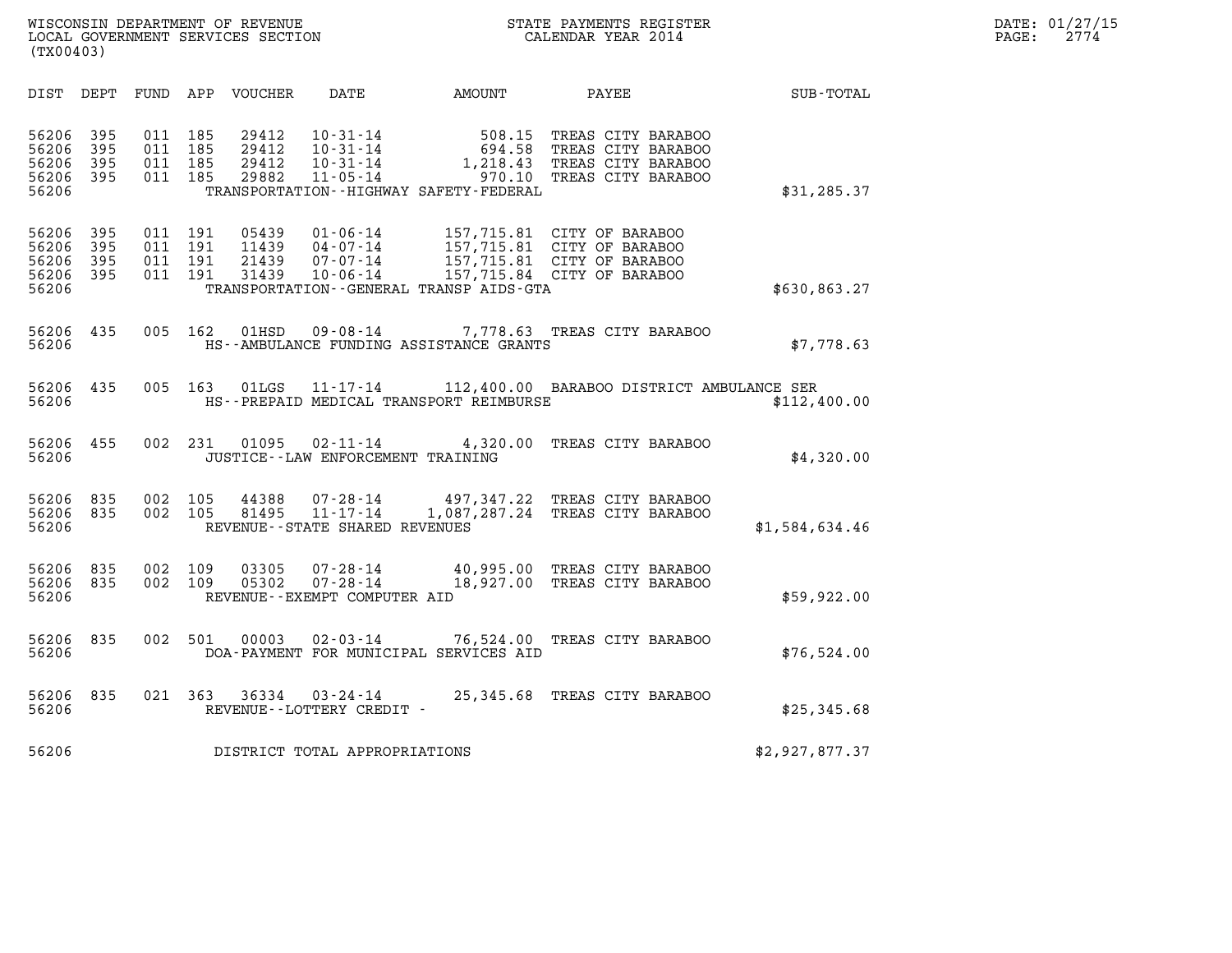| DATE: | 01/27/15 |
|-------|----------|
| PAGE: | 2775     |

| WISCONSIN DEPARTMENT OF REVENUE<br>LOCAL GOVERNMENT SERVICES SECTION<br>(TX00403)                                              |                                                                                    |                                                                           |                                                                                                 |                                                                                                                   |                                                                                                                                                                                                                                  |                                                                                                                                                                             | STATE PAYMENTS REGISTER<br>CALENDAR YEAR 2014                                                                                                                                                                                                                                                                                          |             | DATE: 01/27/15<br>PAGE:<br>2775 |
|--------------------------------------------------------------------------------------------------------------------------------|------------------------------------------------------------------------------------|---------------------------------------------------------------------------|-------------------------------------------------------------------------------------------------|-------------------------------------------------------------------------------------------------------------------|----------------------------------------------------------------------------------------------------------------------------------------------------------------------------------------------------------------------------------|-----------------------------------------------------------------------------------------------------------------------------------------------------------------------------|----------------------------------------------------------------------------------------------------------------------------------------------------------------------------------------------------------------------------------------------------------------------------------------------------------------------------------------|-------------|---------------------------------|
|                                                                                                                                |                                                                                    |                                                                           |                                                                                                 | DIST DEPT FUND APP VOUCHER                                                                                        | DATE                                                                                                                                                                                                                             | AMOUNT                                                                                                                                                                      | <b>PAYEE</b>                                                                                                                                                                                                                                                                                                                           | SUB-TOTAL   |                                 |
| 56276 165<br>56276                                                                                                             |                                                                                    |                                                                           |                                                                                                 |                                                                                                                   |                                                                                                                                                                                                                                  | SAFETY/PROF SERV--FIRE INSURANCE DUES                                                                                                                                       | 002 225 01441 06-30-14 22,983.07 TREAS CITY REEDSBURG                                                                                                                                                                                                                                                                                  | \$22,983.07 |                                 |
| 56276 370<br>56276                                                                                                             |                                                                                    |                                                                           |                                                                                                 | 002 503 16666                                                                                                     | NAT RESOURCES--AIDS IN LIEU OF TAXES                                                                                                                                                                                             |                                                                                                                                                                             | 01-30-14 14,181.35 TREAS CITY REEDSBURG<br>CITY SHARE 5377.69                                                                                                                                                                                                                                                                          | \$14,181.35 |                                 |
| 56276 370<br>56276                                                                                                             |                                                                                    |                                                                           |                                                                                                 |                                                                                                                   | NAT RESOURCES--AIDS IN LIEU OF TAXES                                                                                                                                                                                             | 012 579 19743 04-16-14 8.32                                                                                                                                                 | TREAS CITY REEDSBURG                                                                                                                                                                                                                                                                                                                   | \$8.32      |                                 |
| 56276 370<br>56276                                                                                                             |                                                                                    |                                                                           |                                                                                                 |                                                                                                                   | NAT RESOURCES--RU RECYCLING GRANT                                                                                                                                                                                                |                                                                                                                                                                             | 074 670 42018 05-23-14 10,526.89 TREAS CITY REEDSBURG                                                                                                                                                                                                                                                                                  | \$10,526.89 |                                 |
| 56276<br>56276<br>56276<br>56276<br>56276                                                                                      | 395<br>395<br>395<br>395                                                           |                                                                           | 011 162<br>011 162<br>011 162<br>011 162                                                        | 06095<br>12095<br>22095<br>32095                                                                                  | 10-06-14                                                                                                                                                                                                                         | TRANSPORTATION -- CONNECTING HIGHWAY AIDS                                                                                                                                   | 01-06-14 12,172.11 CITY OF REEDSBURG<br>04-07-14 12,172.11 CITY OF REEDSBURG<br>07-07-14 12,172.11 CITY OF REEDSBURG<br>12, 172.12 CITY OF REEDSBURG                                                                                                                                                                                   | \$48,688.45 |                                 |
| 56276<br>56276<br>56276<br>56276<br>56276                                                                                      | 395<br>395<br>395<br>395                                                           |                                                                           | 011 177<br>011 177<br>011 177<br>011 177                                                        | 16057<br>24057<br>26057<br>42057                                                                                  | 12-30-14<br>TRANSPORTATION - - TRANSIT AID                                                                                                                                                                                       |                                                                                                                                                                             | 06-04-14 18,149.00 CITY OF REEDSBURG<br>07-07-14 18,149.00 CITY OF REEDSBURG<br>09-30-14 18,149.00 CITY OF REEDSBURG<br>10,889.00 CITY OF REEDSBURG                                                                                                                                                                                    | \$65,336.00 |                                 |
| 56276<br>56276<br>56276<br>56276                                                                                               | 395<br>395<br>395                                                                  |                                                                           | 011 182<br>011 182<br>011 182                                                                   | 02690<br>26820<br>30176                                                                                           | TRANSPORTATION - - TRANSIT AIDS - FEDERAL                                                                                                                                                                                        |                                                                                                                                                                             | 02-04-14 24,777.00 TREAS CITY REEDSBURG<br>10-09-14 49,033.00 TREAS CITY REEDSBURG<br>11-07-14 25,027.00 TREAS CITY REEDSBURG                                                                                                                                                                                                          | \$98,837.00 |                                 |
| 56276 395<br>56276<br>56276<br>56276<br>56276<br>56276<br>56276<br>56276<br>56276<br>56276<br>56276<br>56276<br>56276<br>56276 | - 395<br>395<br>395<br>395<br>395<br>395<br>395<br>395<br>395<br>395<br>395<br>395 | 011<br>011<br>011<br>011<br>011<br>011<br>011<br>011<br>011<br>011<br>011 | 011 185<br>011 185<br>185<br>185<br>185<br>185<br>185<br>185<br>185<br>185<br>185<br>185<br>185 | 04775<br>05881<br>08603<br>13195<br>17407<br>21530<br>22933<br>26680<br>26680<br>29209<br>29413<br>29413<br>98516 | 02-24-14<br>$03 - 10 - 14$<br>$04 - 07 - 14$<br>$05 - 27 - 14$<br>$07 - 10 - 14$<br>$08 - 18 - 14$<br>$09 - 02 - 14$<br>$10 - 08 - 14$<br>$10 - 08 - 14$<br>$10 - 30 - 14$<br>$10 - 31 - 14$<br>$10 - 31 - 14$<br>$01 - 06 - 14$ | 1,067.06<br>1,384.92<br>1,442.86<br>2,052.34<br>604.75<br>2,106.95<br>1,162.90<br>1,655.69<br>809.53<br>1,966.71<br>1,229.16<br>TRANSPORTATION - - HIGHWAY SAFETY - FEDERAL | 1,329.68 TREAS CITY REEDSBURG<br>1,153.42 TREAS CITY REEDSBURG<br>TREAS CITY REEDSBURG<br>TREAS CITY REEDSBURG<br>TREAS CITY REEDSBURG<br>TREAS CITY REEDSBURG<br>TREAS CITY REEDSBURG<br>TREAS CITY REEDSBURG<br>TREAS CITY REEDSBURG<br>TREAS CITY REEDSBURG<br>TREAS CITY REEDSBURG<br>TREAS CITY REEDSBURG<br>TREAS CITY REEDSBURG | \$17,965.97 |                                 |

56276 395 011 191 05440 01-06-14 106,464.36 CITY OF REEDSBURG